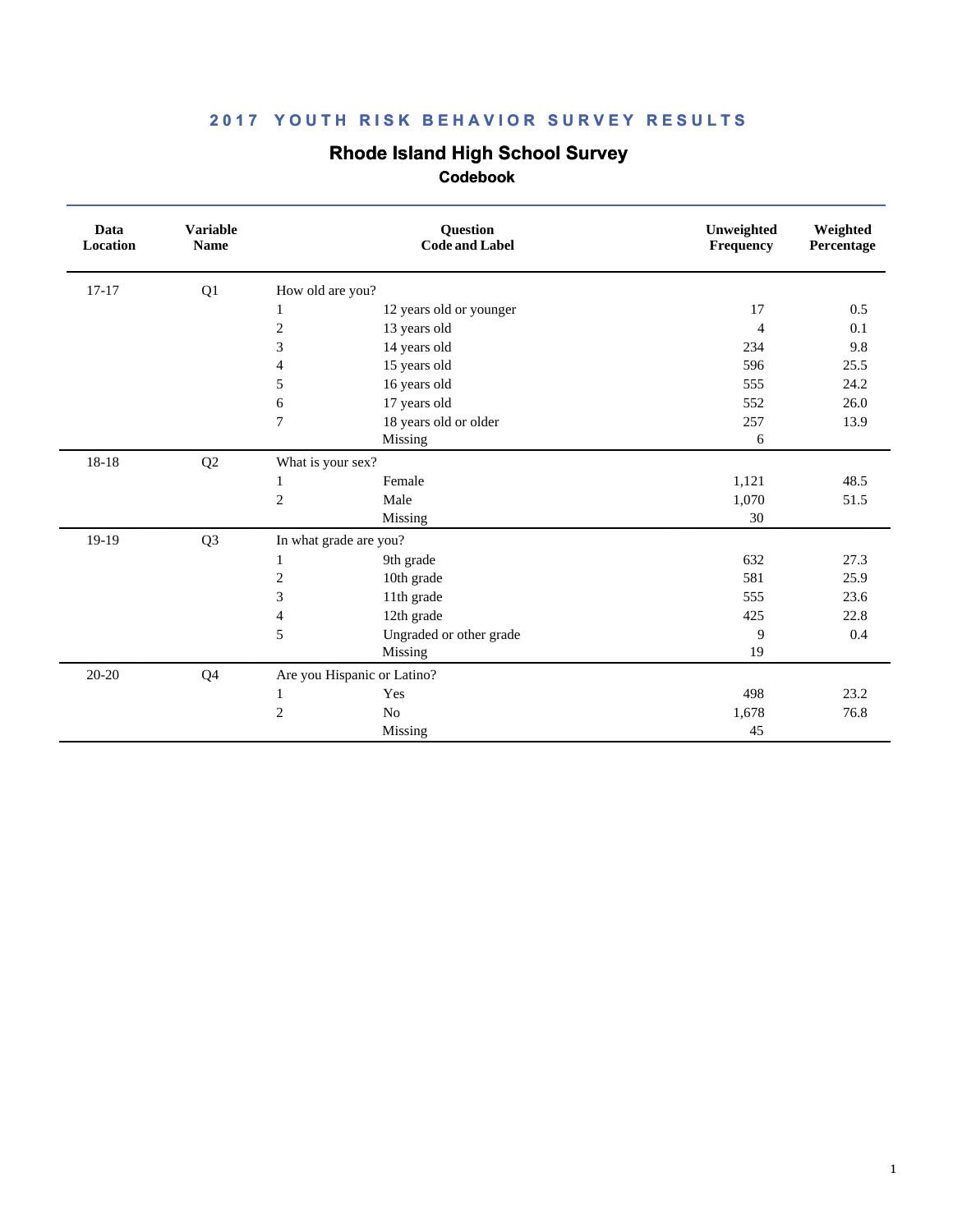### **Rhode Island High School Survey**

 **Codebook**

| Data<br>Location | <b>Variable</b><br><b>Name</b> | Question<br><b>Code and Label</b>    | Unweighted<br>Frequency     | Weighted<br>Percentage |
|------------------|--------------------------------|--------------------------------------|-----------------------------|------------------------|
| $21 - 28$        | Q <sub>5</sub>                 | What is your race?                   |                             |                        |
|                  |                                | $\, {\rm H}$                         | $\overline{4}$              | 0.1                    |
|                  |                                | ${\bf E}$                            | 1,351                       | 72.4                   |
|                  |                                | ${\bf D}$                            | 63                          | 3.1                    |
|                  |                                | $\rm DE$                             | $\sqrt{6}$                  | 0.2                    |
|                  |                                | $\mathbf C$                          | 292                         | 12.0                   |
|                  |                                | C E                                  | 44                          | 1.4                    |
|                  |                                | CD                                   | $10\,$                      | 0.6                    |
|                  |                                | CDE                                  | $\sqrt{2}$                  | $0.0\,$                |
|                  |                                | $\, {\bf B}$                         | 106                         | 3.6                    |
|                  |                                | B E                                  | 23                          | 0.7                    |
|                  |                                | $\, {\bf B} \,$ D                    | $\mathbf{1}$                | $0.0\,$                |
|                  |                                | $\, {\bf B} \,$ DE                   | $\mathbf{1}$                | $0.0\,$                |
|                  |                                | $\rm BC$                             | $\mathfrak{Z}$              | 0.1                    |
|                  |                                | $\operatorname{BC}$ E                | $\mathbf{1}$                | $0.0\,$                |
|                  |                                | $\mathbf{A}$                         | 54                          | 2.2                    |
|                  |                                | $\, {\rm H}$<br>$\mathbf{A}$         | $\mathbf{1}$                | $0.0\,$                |
|                  |                                | $A$ E                                | $25\,$                      | $1.0\,$                |
|                  |                                | $\,$ A $\,$ D                        | $\ensuremath{\mathfrak{Z}}$ | 0.1                    |
|                  |                                | $\,$ A $\,$ DE $\,$                  | $\mathfrak{Z}$              | 0.3                    |
|                  |                                | $\mathbf A$ C                        | 17                          | $0.8\,$                |
|                  |                                | $\mathbf{A}\,\mathbf{C}\,\mathbf{E}$ | 20                          | 0.5                    |
|                  |                                | $\mathbf A$ CD                       | $\mathfrak{Z}$              | 0.1                    |
|                  |                                | $\mathcal A$ CDE                     | $\mathbf{1}$                | 0.1                    |
|                  |                                | $\mathbf{A}\mathbf{B}$               | $\ensuremath{\mathfrak{Z}}$ | 0.1                    |
|                  |                                | AB E                                 | $\mathbf{1}$                | $0.0\,$                |
|                  |                                | ${\rm ABC} \to$                      | 4                           | 0.3                    |
|                  |                                | <b>ABCDE</b>                         | 6                           | $0.2\,$                |
|                  |                                |                                      | 173                         |                        |

29-32 Q6 How tall are you without your shoes on? (Note: Data are in meters.)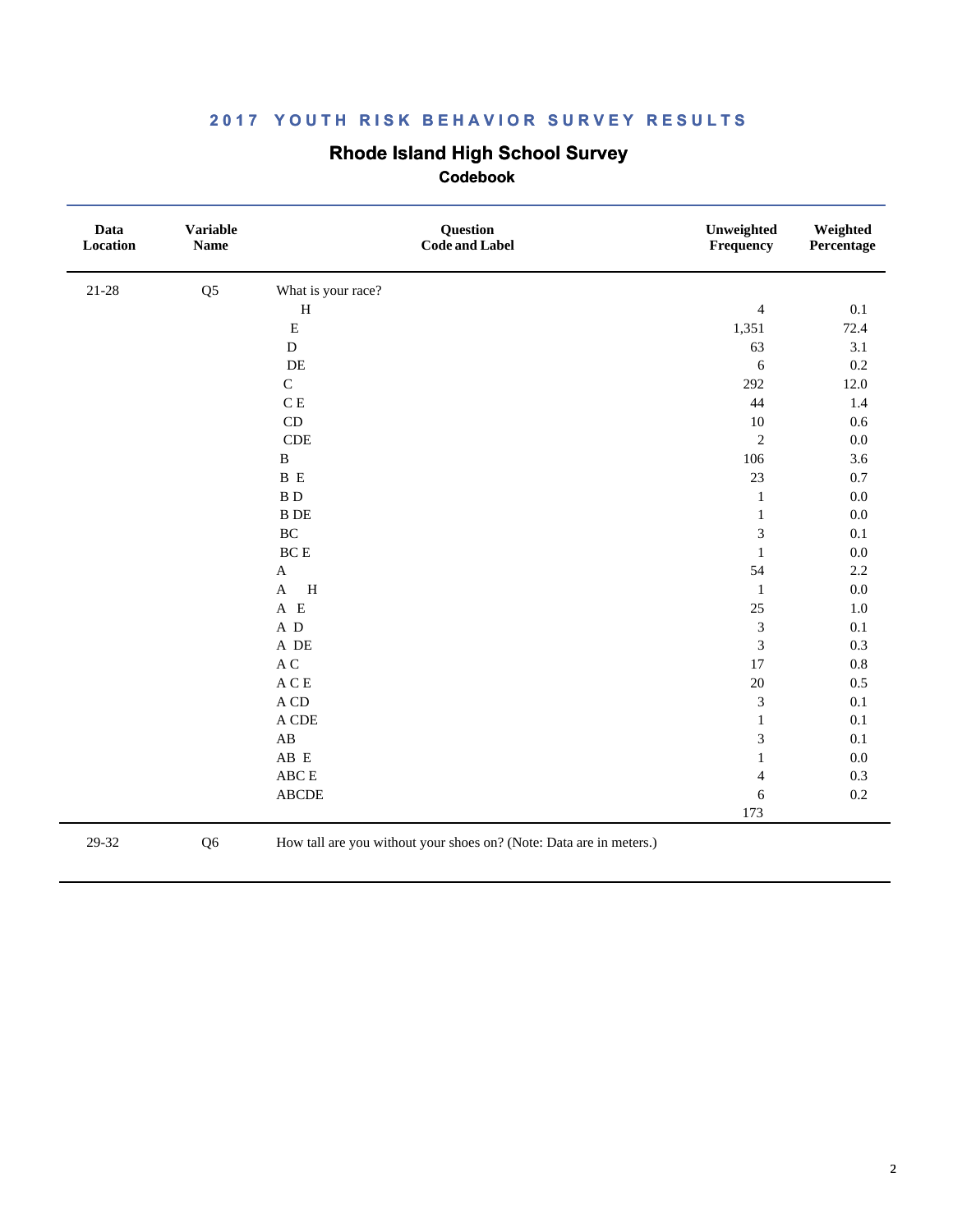# **Rhode Island High School Survey**

| Data<br><b>Location</b> | <b>Variable</b><br><b>Name</b> | Question<br><b>Code and Label</b>                                                                                                  | Unweighted<br>Frequency | Weighted<br>Percentage |
|-------------------------|--------------------------------|------------------------------------------------------------------------------------------------------------------------------------|-------------------------|------------------------|
| 33-38                   | Q7                             | How much do you weigh without your shoes on? (Note: Data are in<br>kilograms.)                                                     |                         |                        |
| 39-39                   | Q8                             | How often do you wear a seat belt when riding in a car driven by<br>someone else?                                                  |                         |                        |
|                         |                                | Never<br>1                                                                                                                         | 71                      | 3.9                    |
|                         |                                | $\overline{c}$<br>Rarely                                                                                                           | 65                      | 2.8                    |
|                         |                                | 3<br>Sometimes                                                                                                                     | 143                     | 7.1                    |
|                         |                                | $\overline{4}$<br>Most of the time                                                                                                 | 468                     | 22.0                   |
|                         |                                | 5<br>Always                                                                                                                        | 1,447                   | 64.2                   |
|                         |                                | Missing                                                                                                                            | 27                      |                        |
| $40 - 40$               | Q <sub>9</sub>                 | During the past 30 days, how many times did you ride in a car or<br>other vehicle driven by someone who had been drinking alcohol? |                         |                        |
|                         |                                | 0 times<br>1                                                                                                                       | 1,892                   | 86.1                   |
|                         |                                | $\overline{2}$<br>1 time                                                                                                           | 134                     | 6.1                    |
|                         |                                | 3<br>2 or 3 times                                                                                                                  | 98                      | 4.0                    |
|                         |                                | 4 or 5 times<br>4                                                                                                                  | 22                      | 1.0                    |
|                         |                                | 5<br>6 or more times                                                                                                               | 62                      | 2.7                    |
|                         |                                | Missing                                                                                                                            | 13                      |                        |
| $42 - 42$               | Q11                            | During the past 30 days, on how many days did you text or e-mail<br>while driving a car or other vehicle?                          |                         |                        |
|                         |                                | $\mathbf{1}$<br>I did not drive a car or other vehicle during the<br>past 30 days                                                  | 1,306                   | 55.5                   |
|                         |                                | $\overline{2}$<br>0 days                                                                                                           | 580                     | 27.9                   |
|                         |                                | 3<br>1 or 2 days                                                                                                                   | 140                     | 6.0                    |
|                         |                                | 3 to 5 days<br>4                                                                                                                   | 50                      | 3.1                    |
|                         |                                | 6 to 9 days<br>5                                                                                                                   | 28                      | 1.2                    |
|                         |                                | 6<br>10 to 19 days                                                                                                                 | 38                      | 2.1                    |
|                         |                                | 7<br>20 to 29 days                                                                                                                 | 22                      | 1.2                    |
|                         |                                | 8<br>All 30 days                                                                                                                   | 55                      | 3.1                    |
|                         |                                | Missing                                                                                                                            | $\overline{2}$          |                        |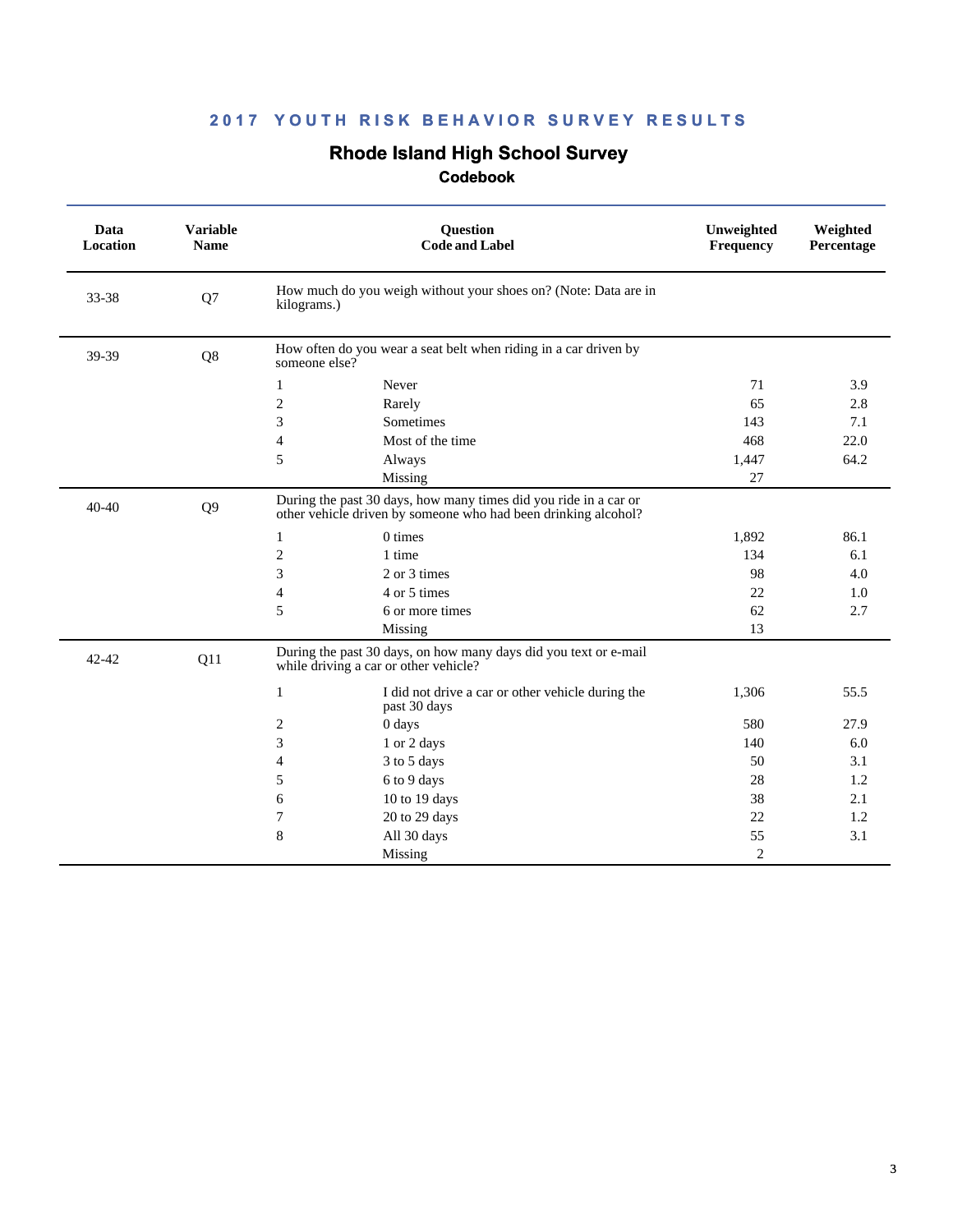# **Rhode Island High School Survey**

| Data<br><b>Location</b> | <b>Variable</b><br><b>Name</b> | <b>Question</b><br><b>Code and Label</b>                                                                                                                  | Unweighted<br>Frequency | Weighted<br>Percentage |
|-------------------------|--------------------------------|-----------------------------------------------------------------------------------------------------------------------------------------------------------|-------------------------|------------------------|
| 44-44                   | Q13                            | During the past 30 days, on how many days did you carry a weapon<br>such as a gun, knife, or club on school property?                                     |                         |                        |
|                         |                                | $\mathbf{1}$<br>0 days                                                                                                                                    | 2,071                   | 94.9                   |
|                         |                                | $\sqrt{2}$<br>1 day                                                                                                                                       | 39                      | 1.8                    |
|                         |                                | 3<br>2 or 3 days                                                                                                                                          | 20                      | 0.9                    |
|                         |                                | 4 or 5 days<br>$\overline{4}$                                                                                                                             | 17                      | 0.8                    |
|                         |                                | 5<br>6 or more days                                                                                                                                       | 36                      | 1.7                    |
|                         |                                | Missing                                                                                                                                                   | 38                      |                        |
| 46-46                   | Q15                            | During the past 30 days, on how many days did you not go to school<br>because you felt you would be unsafe at school or on your way to or<br>from school? |                         |                        |
|                         |                                | 1<br>0 days                                                                                                                                               | 2,068                   | 93.1                   |
|                         |                                | $\mathbf{2}$<br>1 day                                                                                                                                     | 70                      | 3.2                    |
|                         |                                | 3<br>2 or 3 days                                                                                                                                          | 43                      | 2.3                    |
|                         |                                | $\overline{4}$<br>4 or 5 days                                                                                                                             | 12                      | 0.6                    |
|                         |                                | 5<br>6 or more days                                                                                                                                       | 21                      | 0.9                    |
|                         |                                | Missing                                                                                                                                                   | $\overline{7}$          |                        |
| 49-49                   | Q18                            | During the past 12 months, how many times were you in a physical<br>fight on school property?                                                             |                         |                        |
|                         |                                | 0 times<br>1                                                                                                                                              | 1,994                   | 89.5                   |
|                         |                                | $\mathfrak{2}$<br>1 time                                                                                                                                  | 128                     | 6.3                    |
|                         |                                | 3<br>2 or 3 times                                                                                                                                         | 44                      | 1.9                    |
|                         |                                | 4 or 5 times<br>4                                                                                                                                         | 19                      | 0.9                    |
|                         |                                | 5<br>6 or 7 times                                                                                                                                         | 9                       | 0.5                    |
|                         |                                | 8 or 9 times<br>6                                                                                                                                         | 4                       | 0.2                    |
|                         |                                | $\overline{7}$<br>10 or 11 times                                                                                                                          | 3                       | 0.2                    |
|                         |                                | 8<br>12 or more times                                                                                                                                     | 16                      | 0.6                    |
|                         |                                | Missing                                                                                                                                                   | $\overline{4}$          |                        |
| 50-50                   | Q19                            | Have you ever been physically forced to have sexual intercourse<br>when you did not want to?                                                              |                         |                        |
|                         |                                | Yes<br>$\mathbf{1}$                                                                                                                                       | 188                     | 8.8                    |
|                         |                                | $\mathbf{2}$<br>N <sub>o</sub>                                                                                                                            | 1,975                   | 91.2                   |
|                         |                                | Missing                                                                                                                                                   | 58                      |                        |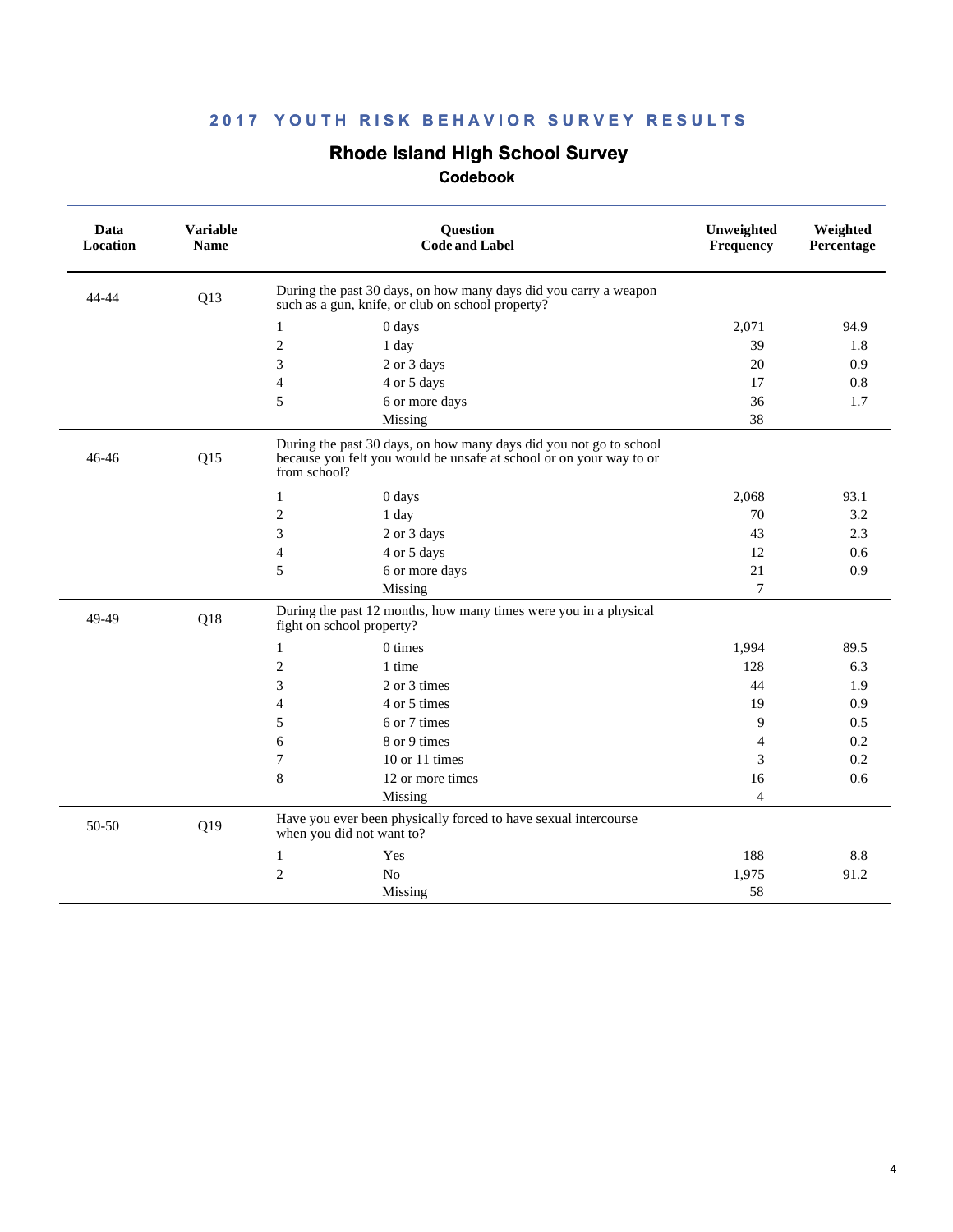# **Rhode Island High School Survey**

| During the past 12 months, how many times did someone you were<br>52-52<br>Q21<br>dating or going out with force you to do sexual things that you did<br>not want to do?<br>1<br>849<br>39.6<br>I did not date or go out with anyone during the<br>past 12 months<br>$\overline{2}$<br>$0 \times$<br>53.2<br>1.113<br>3<br>3.0<br>1 time<br>64<br>2 or 3 times<br>48<br>2.4<br>$\overline{4}$<br>5<br>4 or 5 times<br>0.7<br>17<br>6<br>6 or more times<br>23<br>1.1<br>Missing<br>107<br>During the past 12 months, how many times did someone you were<br>53-53<br>Q22<br>dating or going out with physically hurt you on purpose?<br>$\mathbf{1}$<br>852<br>39.7<br>I did not date or go out with anyone during the<br>past 12 months<br>$\overline{2}$<br>0 times<br>1,137<br>54.9<br>3<br>1 time<br>46<br>1.9<br>2 or 3 times<br>50<br>1.8<br>$\overline{4}$<br>5<br>4 or 5 times<br>8<br>0.4<br>22<br>6<br>6 or more times<br>1.3<br>106<br>Missing<br>During the past 12 months, have you ever been bullied on school<br>54-54<br>Q23<br>property?<br>$\mathbf{1}$<br>Yes<br>359<br>17.3<br>$\overline{2}$<br>N <sub>o</sub><br>82.7<br>1,802<br>Missing<br>60<br>During the past 12 months, have you ever been electronically<br>55-55<br>Q24<br>bullied?<br>$\mathbf{1}$<br>306<br>14.2<br>Yes<br>$\overline{2}$<br>1,880<br>85.8<br>N <sub>0</sub><br>Missing<br>35<br>During the past 12 months, did you ever feel so sad or hopeless<br>56-56<br>Q25<br>almost every day for two weeks or more in a row that you stopped<br>doing some usual activities?<br>1<br>630<br>29.4<br>Yes<br>$\overline{2}$<br>70.6<br>N <sub>0</sub><br>1,555<br>Missing<br>36 | Data<br><b>Location</b> | <b>Variable</b><br><b>Name</b> | <b>Question</b><br><b>Code and Label</b> | Unweighted<br>Frequency | Weighted<br>Percentage |
|-----------------------------------------------------------------------------------------------------------------------------------------------------------------------------------------------------------------------------------------------------------------------------------------------------------------------------------------------------------------------------------------------------------------------------------------------------------------------------------------------------------------------------------------------------------------------------------------------------------------------------------------------------------------------------------------------------------------------------------------------------------------------------------------------------------------------------------------------------------------------------------------------------------------------------------------------------------------------------------------------------------------------------------------------------------------------------------------------------------------------------------------------------------------------------------------------------------------------------------------------------------------------------------------------------------------------------------------------------------------------------------------------------------------------------------------------------------------------------------------------------------------------------------------------------------------------------------------------------------------------------------------------------------------------|-------------------------|--------------------------------|------------------------------------------|-------------------------|------------------------|
|                                                                                                                                                                                                                                                                                                                                                                                                                                                                                                                                                                                                                                                                                                                                                                                                                                                                                                                                                                                                                                                                                                                                                                                                                                                                                                                                                                                                                                                                                                                                                                                                                                                                       |                         |                                |                                          |                         |                        |
|                                                                                                                                                                                                                                                                                                                                                                                                                                                                                                                                                                                                                                                                                                                                                                                                                                                                                                                                                                                                                                                                                                                                                                                                                                                                                                                                                                                                                                                                                                                                                                                                                                                                       |                         |                                |                                          |                         |                        |
|                                                                                                                                                                                                                                                                                                                                                                                                                                                                                                                                                                                                                                                                                                                                                                                                                                                                                                                                                                                                                                                                                                                                                                                                                                                                                                                                                                                                                                                                                                                                                                                                                                                                       |                         |                                |                                          |                         |                        |
|                                                                                                                                                                                                                                                                                                                                                                                                                                                                                                                                                                                                                                                                                                                                                                                                                                                                                                                                                                                                                                                                                                                                                                                                                                                                                                                                                                                                                                                                                                                                                                                                                                                                       |                         |                                |                                          |                         |                        |
|                                                                                                                                                                                                                                                                                                                                                                                                                                                                                                                                                                                                                                                                                                                                                                                                                                                                                                                                                                                                                                                                                                                                                                                                                                                                                                                                                                                                                                                                                                                                                                                                                                                                       |                         |                                |                                          |                         |                        |
|                                                                                                                                                                                                                                                                                                                                                                                                                                                                                                                                                                                                                                                                                                                                                                                                                                                                                                                                                                                                                                                                                                                                                                                                                                                                                                                                                                                                                                                                                                                                                                                                                                                                       |                         |                                |                                          |                         |                        |
|                                                                                                                                                                                                                                                                                                                                                                                                                                                                                                                                                                                                                                                                                                                                                                                                                                                                                                                                                                                                                                                                                                                                                                                                                                                                                                                                                                                                                                                                                                                                                                                                                                                                       |                         |                                |                                          |                         |                        |
|                                                                                                                                                                                                                                                                                                                                                                                                                                                                                                                                                                                                                                                                                                                                                                                                                                                                                                                                                                                                                                                                                                                                                                                                                                                                                                                                                                                                                                                                                                                                                                                                                                                                       |                         |                                |                                          |                         |                        |
|                                                                                                                                                                                                                                                                                                                                                                                                                                                                                                                                                                                                                                                                                                                                                                                                                                                                                                                                                                                                                                                                                                                                                                                                                                                                                                                                                                                                                                                                                                                                                                                                                                                                       |                         |                                |                                          |                         |                        |
|                                                                                                                                                                                                                                                                                                                                                                                                                                                                                                                                                                                                                                                                                                                                                                                                                                                                                                                                                                                                                                                                                                                                                                                                                                                                                                                                                                                                                                                                                                                                                                                                                                                                       |                         |                                |                                          |                         |                        |
|                                                                                                                                                                                                                                                                                                                                                                                                                                                                                                                                                                                                                                                                                                                                                                                                                                                                                                                                                                                                                                                                                                                                                                                                                                                                                                                                                                                                                                                                                                                                                                                                                                                                       |                         |                                |                                          |                         |                        |
|                                                                                                                                                                                                                                                                                                                                                                                                                                                                                                                                                                                                                                                                                                                                                                                                                                                                                                                                                                                                                                                                                                                                                                                                                                                                                                                                                                                                                                                                                                                                                                                                                                                                       |                         |                                |                                          |                         |                        |
|                                                                                                                                                                                                                                                                                                                                                                                                                                                                                                                                                                                                                                                                                                                                                                                                                                                                                                                                                                                                                                                                                                                                                                                                                                                                                                                                                                                                                                                                                                                                                                                                                                                                       |                         |                                |                                          |                         |                        |
|                                                                                                                                                                                                                                                                                                                                                                                                                                                                                                                                                                                                                                                                                                                                                                                                                                                                                                                                                                                                                                                                                                                                                                                                                                                                                                                                                                                                                                                                                                                                                                                                                                                                       |                         |                                |                                          |                         |                        |
|                                                                                                                                                                                                                                                                                                                                                                                                                                                                                                                                                                                                                                                                                                                                                                                                                                                                                                                                                                                                                                                                                                                                                                                                                                                                                                                                                                                                                                                                                                                                                                                                                                                                       |                         |                                |                                          |                         |                        |
|                                                                                                                                                                                                                                                                                                                                                                                                                                                                                                                                                                                                                                                                                                                                                                                                                                                                                                                                                                                                                                                                                                                                                                                                                                                                                                                                                                                                                                                                                                                                                                                                                                                                       |                         |                                |                                          |                         |                        |
|                                                                                                                                                                                                                                                                                                                                                                                                                                                                                                                                                                                                                                                                                                                                                                                                                                                                                                                                                                                                                                                                                                                                                                                                                                                                                                                                                                                                                                                                                                                                                                                                                                                                       |                         |                                |                                          |                         |                        |
|                                                                                                                                                                                                                                                                                                                                                                                                                                                                                                                                                                                                                                                                                                                                                                                                                                                                                                                                                                                                                                                                                                                                                                                                                                                                                                                                                                                                                                                                                                                                                                                                                                                                       |                         |                                |                                          |                         |                        |
|                                                                                                                                                                                                                                                                                                                                                                                                                                                                                                                                                                                                                                                                                                                                                                                                                                                                                                                                                                                                                                                                                                                                                                                                                                                                                                                                                                                                                                                                                                                                                                                                                                                                       |                         |                                |                                          |                         |                        |
|                                                                                                                                                                                                                                                                                                                                                                                                                                                                                                                                                                                                                                                                                                                                                                                                                                                                                                                                                                                                                                                                                                                                                                                                                                                                                                                                                                                                                                                                                                                                                                                                                                                                       |                         |                                |                                          |                         |                        |
|                                                                                                                                                                                                                                                                                                                                                                                                                                                                                                                                                                                                                                                                                                                                                                                                                                                                                                                                                                                                                                                                                                                                                                                                                                                                                                                                                                                                                                                                                                                                                                                                                                                                       |                         |                                |                                          |                         |                        |
|                                                                                                                                                                                                                                                                                                                                                                                                                                                                                                                                                                                                                                                                                                                                                                                                                                                                                                                                                                                                                                                                                                                                                                                                                                                                                                                                                                                                                                                                                                                                                                                                                                                                       |                         |                                |                                          |                         |                        |
|                                                                                                                                                                                                                                                                                                                                                                                                                                                                                                                                                                                                                                                                                                                                                                                                                                                                                                                                                                                                                                                                                                                                                                                                                                                                                                                                                                                                                                                                                                                                                                                                                                                                       |                         |                                |                                          |                         |                        |
|                                                                                                                                                                                                                                                                                                                                                                                                                                                                                                                                                                                                                                                                                                                                                                                                                                                                                                                                                                                                                                                                                                                                                                                                                                                                                                                                                                                                                                                                                                                                                                                                                                                                       |                         |                                |                                          |                         |                        |
|                                                                                                                                                                                                                                                                                                                                                                                                                                                                                                                                                                                                                                                                                                                                                                                                                                                                                                                                                                                                                                                                                                                                                                                                                                                                                                                                                                                                                                                                                                                                                                                                                                                                       |                         |                                |                                          |                         |                        |
|                                                                                                                                                                                                                                                                                                                                                                                                                                                                                                                                                                                                                                                                                                                                                                                                                                                                                                                                                                                                                                                                                                                                                                                                                                                                                                                                                                                                                                                                                                                                                                                                                                                                       |                         |                                |                                          |                         |                        |
|                                                                                                                                                                                                                                                                                                                                                                                                                                                                                                                                                                                                                                                                                                                                                                                                                                                                                                                                                                                                                                                                                                                                                                                                                                                                                                                                                                                                                                                                                                                                                                                                                                                                       |                         |                                |                                          |                         |                        |
|                                                                                                                                                                                                                                                                                                                                                                                                                                                                                                                                                                                                                                                                                                                                                                                                                                                                                                                                                                                                                                                                                                                                                                                                                                                                                                                                                                                                                                                                                                                                                                                                                                                                       |                         |                                |                                          |                         |                        |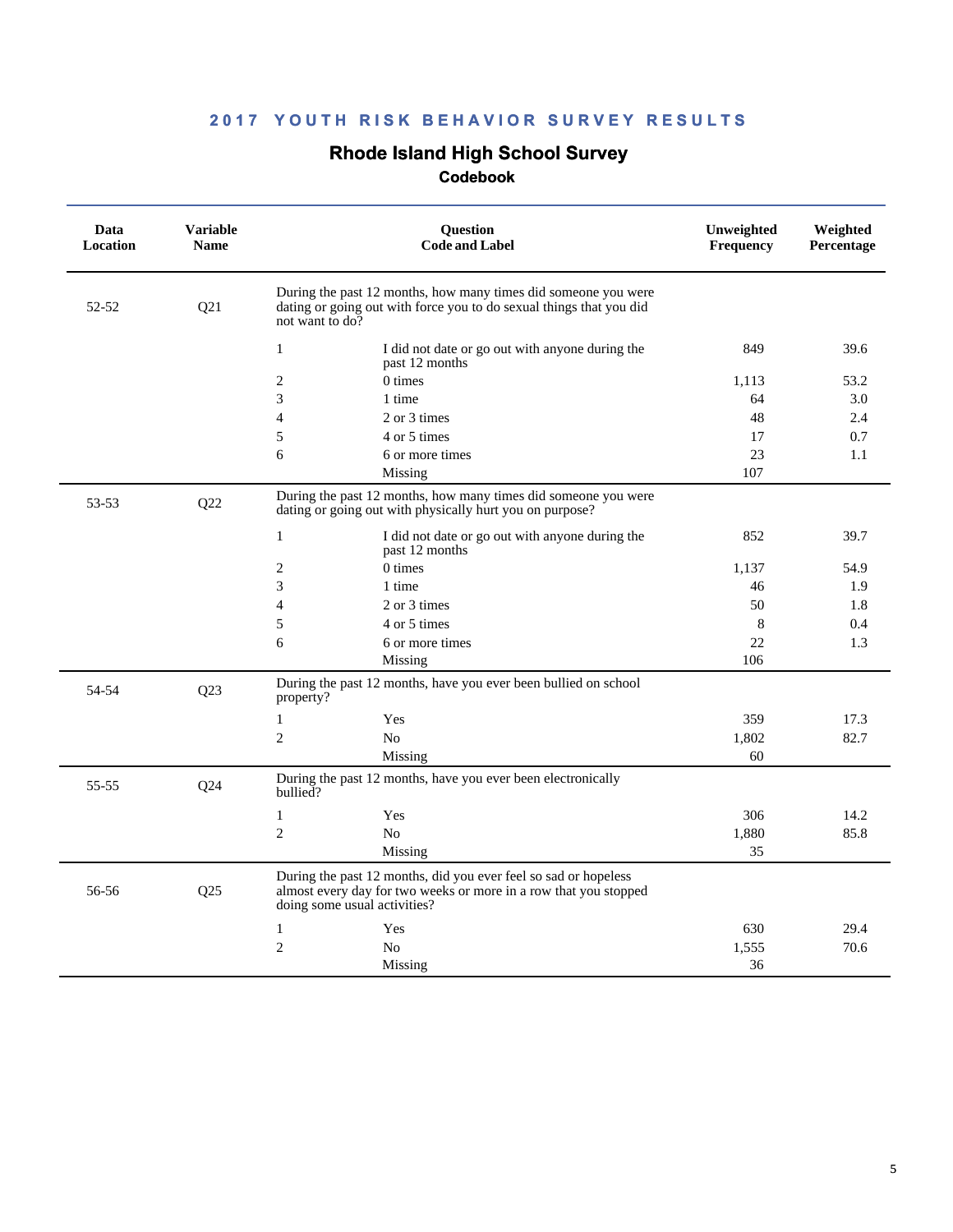# **Rhode Island High School Survey**

| Data<br><b>Location</b> | <b>Variable</b><br><b>Name</b> | <b>Question</b><br><b>Code and Label</b>                                                                                                                           | Unweighted<br>Frequency | Weighted<br>Percentage |
|-------------------------|--------------------------------|--------------------------------------------------------------------------------------------------------------------------------------------------------------------|-------------------------|------------------------|
| 57-57                   | Q26                            | During the past 12 months, did you ever seriously consider<br>attempting suicide?                                                                                  |                         |                        |
|                         |                                | Yes<br>$\mathbf{1}$                                                                                                                                                | 346                     | 15.9                   |
|                         |                                | $\mathfrak{2}$<br>N <sub>o</sub>                                                                                                                                   | 1,827                   | 84.1                   |
|                         |                                | Missing                                                                                                                                                            | 48                      |                        |
| 58-58                   | Q27                            | During the past 12 months, did you make a plan about how you<br>would attempt suicide?                                                                             |                         |                        |
|                         |                                | $\mathbf{1}$<br>Yes                                                                                                                                                | 293                     | 13.6                   |
|                         |                                | 2<br>N <sub>o</sub>                                                                                                                                                | 1,888                   | 86.4                   |
|                         |                                | Missing                                                                                                                                                            | 40                      |                        |
| 59-59                   | Q28                            | During the past 12 months, how many times did you actually attempt<br>suicide?                                                                                     |                         |                        |
|                         |                                | 0 times<br>1                                                                                                                                                       | 1,728                   | 89.5                   |
|                         |                                | 2<br>1 time                                                                                                                                                        | 116                     | 5.7                    |
|                         |                                | 3<br>2 or 3 times                                                                                                                                                  | 48                      | 2.5                    |
|                         |                                | 4 or 5 times<br>$\overline{4}$                                                                                                                                     | 14                      | 0.7                    |
|                         |                                | 5<br>6 or more times                                                                                                                                               | 21                      | 1.6                    |
|                         |                                | Missing                                                                                                                                                            | 294                     |                        |
| $60 - 60$               | Q29                            | If you attempted suicide during the past 12 months, did any attempt<br>result in an injury, poisoning, or overdose that had to be treated by a<br>doctor or nurse? |                         |                        |
|                         |                                | I did not attempt suicide during the past 12<br>1<br>months                                                                                                        | 1,711                   | 89.8                   |
|                         |                                | 2<br>Yes                                                                                                                                                           | 70                      | 3.8                    |
|                         |                                | 3<br>N <sub>o</sub>                                                                                                                                                | 116                     | 6.4                    |
|                         |                                | Missing                                                                                                                                                            | 324                     |                        |
| 61-61                   | Q30                            | Have you ever tried cigarette smoking, even one or two puffs?                                                                                                      |                         |                        |
|                         |                                | Yes<br>1                                                                                                                                                           | 359                     | 19.5                   |
|                         |                                | $\overline{2}$<br>N <sub>o</sub>                                                                                                                                   | 1,722                   | 80.5                   |
|                         |                                | Missing                                                                                                                                                            | 140                     |                        |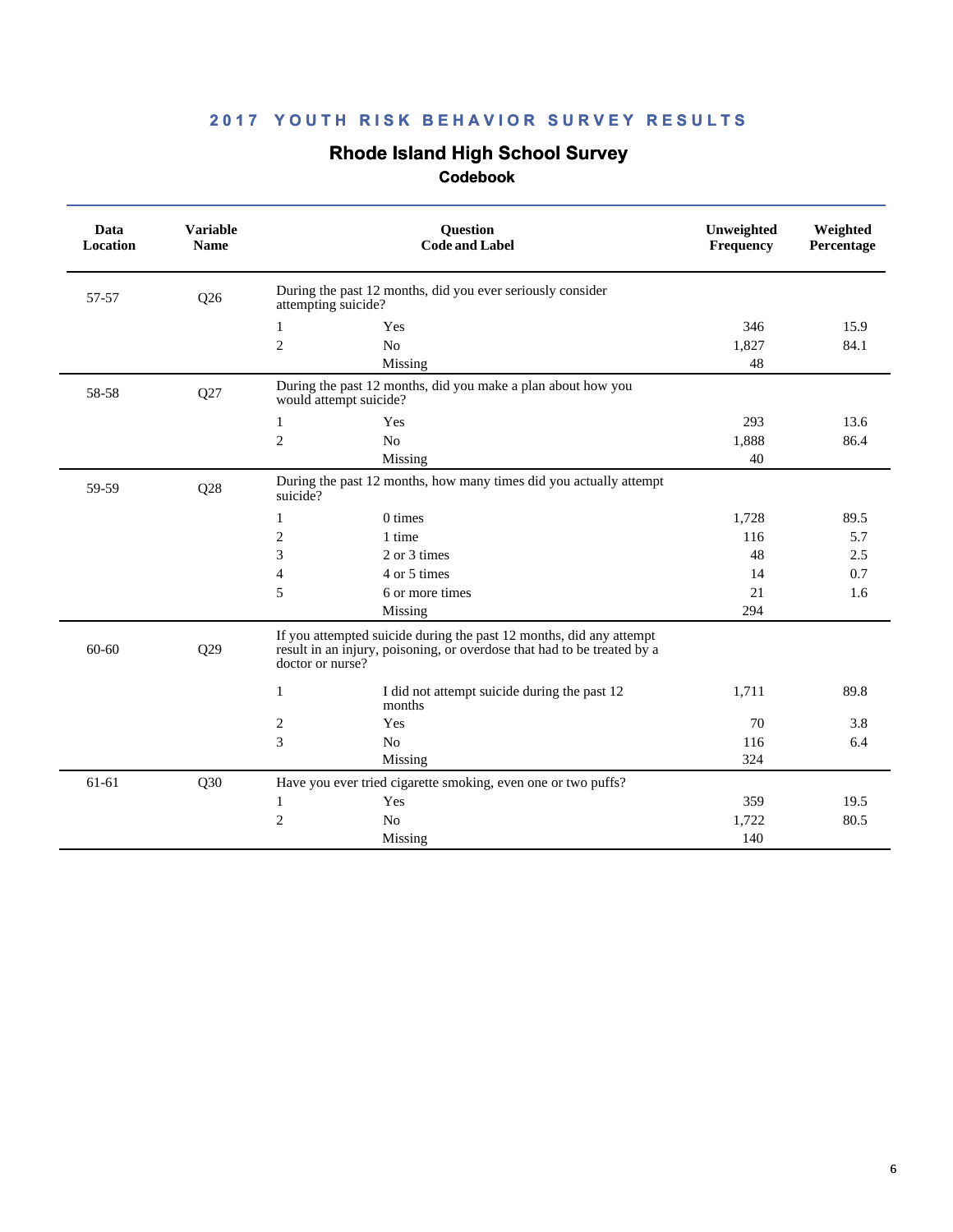# **Rhode Island High School Survey**

| Data<br>Location | <b>Variable</b><br><b>Name</b> | <b>Question</b><br><b>Code and Label</b>                                                       | Unweighted<br>Frequency | Weighted<br>Percentage |
|------------------|--------------------------------|------------------------------------------------------------------------------------------------|-------------------------|------------------------|
| $62 - 62$        | Q31                            | How old were you when you first tried cigarette smoking, even one<br>or two puffs?             |                         |                        |
|                  |                                | $\mathbf{1}$<br>I have never tried cigarette smoking, not even one<br>or two puffs             | 1,724                   | 79.7                   |
|                  |                                | $\overline{2}$<br>8 years old or younger                                                       | 55                      | 2.2                    |
|                  |                                | 9 or 10 years old<br>3                                                                         | 39                      | 2.1                    |
|                  |                                | $\overline{4}$<br>11 or 12 years old                                                           | 53                      | 3.0                    |
|                  |                                | 5<br>13 or 14 years old                                                                        | 103                     | 5.6                    |
|                  |                                | 15 or 16 years old<br>6                                                                        | 92                      | 5.1                    |
|                  |                                | $\overline{7}$<br>17 years old or older                                                        | 39                      | 2.2                    |
|                  |                                | Missing                                                                                        | 116                     |                        |
| 63-63            | Q32                            | During the past 30 days, on how many days did you smoke<br>cigarettes?                         |                         |                        |
|                  |                                | $\mathbf{1}$<br>0 days                                                                         | 2,011                   | 93.9                   |
|                  |                                | $\mathbf{2}$<br>1 or 2 days                                                                    | 34                      | 1.8                    |
|                  |                                | 3<br>3 to 5 days                                                                               | 19                      | 1.1                    |
|                  |                                | $\overline{4}$<br>6 to 9 days                                                                  | 12                      | 0.7                    |
|                  |                                | 5<br>10 to 19 days                                                                             | 15                      | 0.9                    |
|                  |                                | 20 to 29 days<br>6                                                                             | 8                       | 0.5                    |
|                  |                                | $\overline{7}$<br>All 30 days                                                                  | 21                      | 1.2                    |
|                  |                                | Missing                                                                                        | 101                     |                        |
| 64-64            | Q33                            | During the past 30 days, on the days you smoked, how many<br>cigarettes did you smoke per day? |                         |                        |
|                  |                                | $\mathbf{1}$<br>I did not smoke cigarettes during the past 30 days                             | 2,040                   | 93.9                   |
|                  |                                | 2<br>Less than 1 cigarette per day                                                             | 41                      | 2.3                    |
|                  |                                | 3<br>1 cigarette per day                                                                       | 22                      | 1.2                    |
|                  |                                | 2 to 5 cigarettes per day<br>$\overline{4}$                                                    | 20                      | 1.2                    |
|                  |                                | 5<br>6 to 10 cigarettes per day                                                                | 8                       | 0.3                    |
|                  |                                | 6<br>11 to 20 cigarettes per day                                                               | 6                       | 0.4                    |
|                  |                                | $\overline{7}$<br>More than 20 cigarettes per day                                              | 12                      | 0.6                    |
|                  |                                | Missing                                                                                        | 72                      |                        |
| $65 - 65$        | $Q$ 34                         | Have you ever used an electronic vapor product?                                                |                         |                        |
|                  |                                | $\mathbf{1}$<br>Yes                                                                            | 822                     | 40.3                   |
|                  |                                | $\overline{2}$<br>N <sub>o</sub>                                                               | 1,315                   | 59.7                   |
|                  |                                | Missing                                                                                        | 84                      |                        |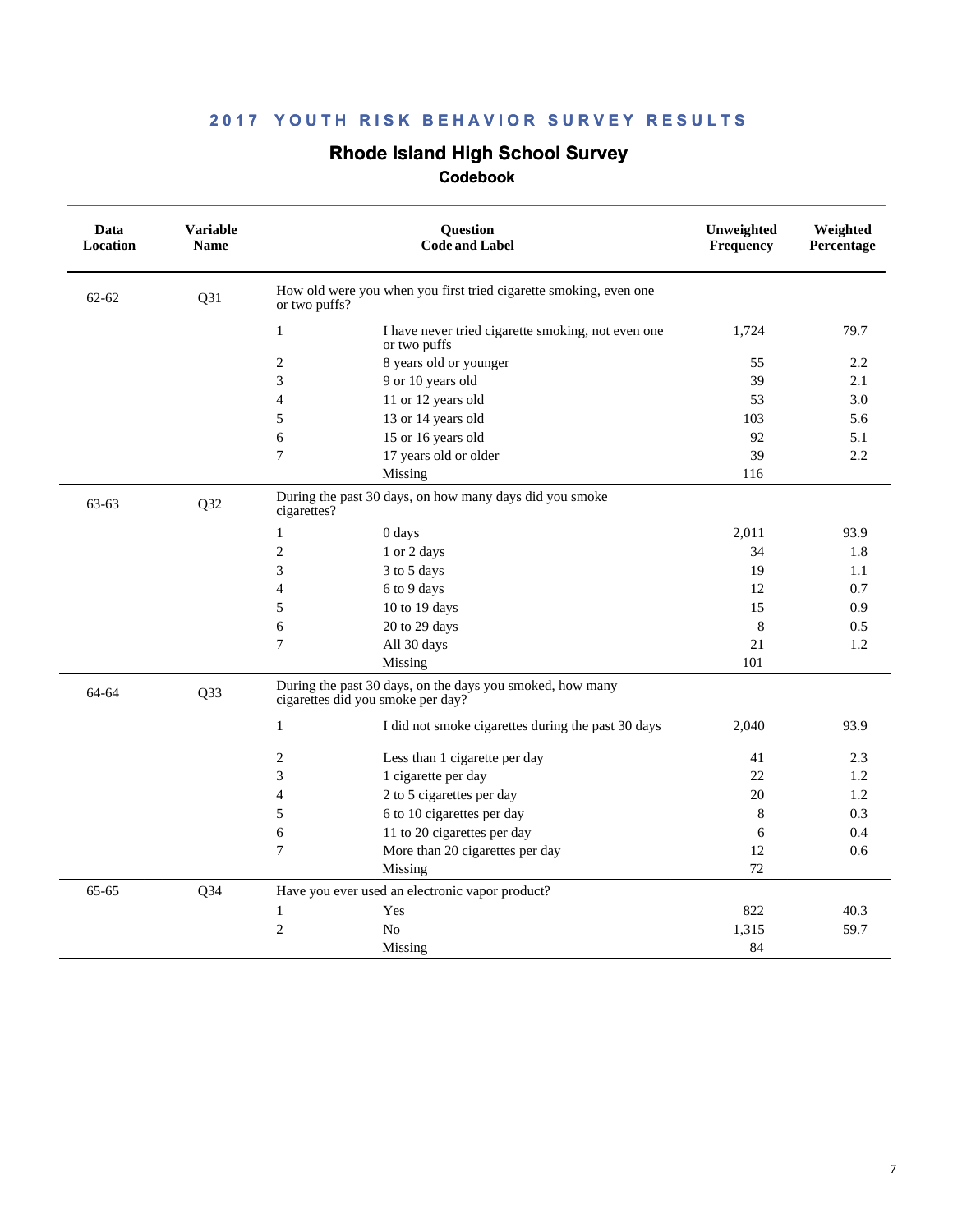# **Rhode Island High School Survey**

| Data<br>Location | <b>Variable</b><br><b>Name</b> | <b>Ouestion</b><br><b>Code and Label</b>                                                                                                                                                                                                                                                  | Unweighted<br>Frequency | Weighted<br>Percentage |
|------------------|--------------------------------|-------------------------------------------------------------------------------------------------------------------------------------------------------------------------------------------------------------------------------------------------------------------------------------------|-------------------------|------------------------|
| 66-66            | Q35                            | During the past 30 days, on how many days did you use an electronic<br>vapor product?                                                                                                                                                                                                     |                         |                        |
|                  |                                | $\mathbf{1}$<br>0 days                                                                                                                                                                                                                                                                    | 1,669                   | 79.9                   |
|                  |                                | $\mathbf{2}$<br>1 or 2 days                                                                                                                                                                                                                                                               | 173                     | 8.9                    |
|                  |                                | 3<br>3 to 5 days                                                                                                                                                                                                                                                                          | 59                      | 2.5                    |
|                  |                                | 4<br>6 to 9 days                                                                                                                                                                                                                                                                          | 41                      | 2.1                    |
|                  |                                | 5<br>$10$ to $19$ days                                                                                                                                                                                                                                                                    | 38                      | 2.8                    |
|                  |                                | 6<br>20 to 29 days                                                                                                                                                                                                                                                                        | 23                      | 1.0                    |
|                  |                                | 7<br>All 30 days                                                                                                                                                                                                                                                                          | 55                      | 2.7                    |
|                  |                                | Missing                                                                                                                                                                                                                                                                                   | 163                     |                        |
| $67 - 67$        | Q36                            | During the past 30 days, how did you usually get your own<br>electronic vapor products?                                                                                                                                                                                                   |                         |                        |
|                  |                                | $\mathbf{1}$<br>I did not use any electronic vapor products during<br>the past 30 days                                                                                                                                                                                                    | 1,658                   | 79.9                   |
|                  |                                | $\overline{2}$<br>I bought them in a store such as a convenience<br>store, supermarket, discount store, gas station, or<br>vape store                                                                                                                                                     | 83                      | 4.5                    |
|                  |                                | 3<br>I got them on the Internet                                                                                                                                                                                                                                                           | 22                      | 1.0                    |
|                  |                                | 4<br>I gave someone else money to buy them for me                                                                                                                                                                                                                                         | 32                      | 1.6                    |
|                  |                                | 5<br>I borrowed them from someone else                                                                                                                                                                                                                                                    | 170                     | 8.8                    |
|                  |                                | 6<br>A person 18 years old or older gave them to me                                                                                                                                                                                                                                       | 25                      | 0.9                    |
|                  |                                | 7<br>I took them from a store or another person                                                                                                                                                                                                                                           | 8                       | 0.5                    |
|                  |                                | 8<br>I got them some other way                                                                                                                                                                                                                                                            | 50                      | 2.8                    |
|                  |                                | Missing                                                                                                                                                                                                                                                                                   | 173                     |                        |
| 68-68            | Q37                            | During the past 30 days, on how many days did you use chewing<br>tobacco, snuff, dip, snus, or dissolvable tobacco products, such as<br>Redman, Levi Garrett, Beechnut, Skoal, Skoal Bandits, Copenhagen,<br>Camel Snus, Marlboro Snus, General Snus, Ariva, Stonewall, or<br>Camel Orbs? |                         |                        |
|                  |                                | 1<br>0 days                                                                                                                                                                                                                                                                               | 2,089                   | 95.0                   |
|                  |                                | $\overline{c}$<br>1 or 2 days                                                                                                                                                                                                                                                             | 38                      | 2.2                    |
|                  |                                | 3<br>3 to 5 days                                                                                                                                                                                                                                                                          | 13                      | 0.5                    |
|                  |                                | $\overline{4}$<br>6 to 9 days                                                                                                                                                                                                                                                             | 15                      | 0.7                    |
|                  |                                | 5<br>10 to 19 days                                                                                                                                                                                                                                                                        | $\mathfrak{Z}$          | 0.1                    |
|                  |                                | 6<br>20 to 29 days                                                                                                                                                                                                                                                                        | 7                       | 0.4                    |
|                  |                                | 7<br>All 30 days                                                                                                                                                                                                                                                                          | 16                      | 1.0                    |
|                  |                                | Missing                                                                                                                                                                                                                                                                                   | 40                      |                        |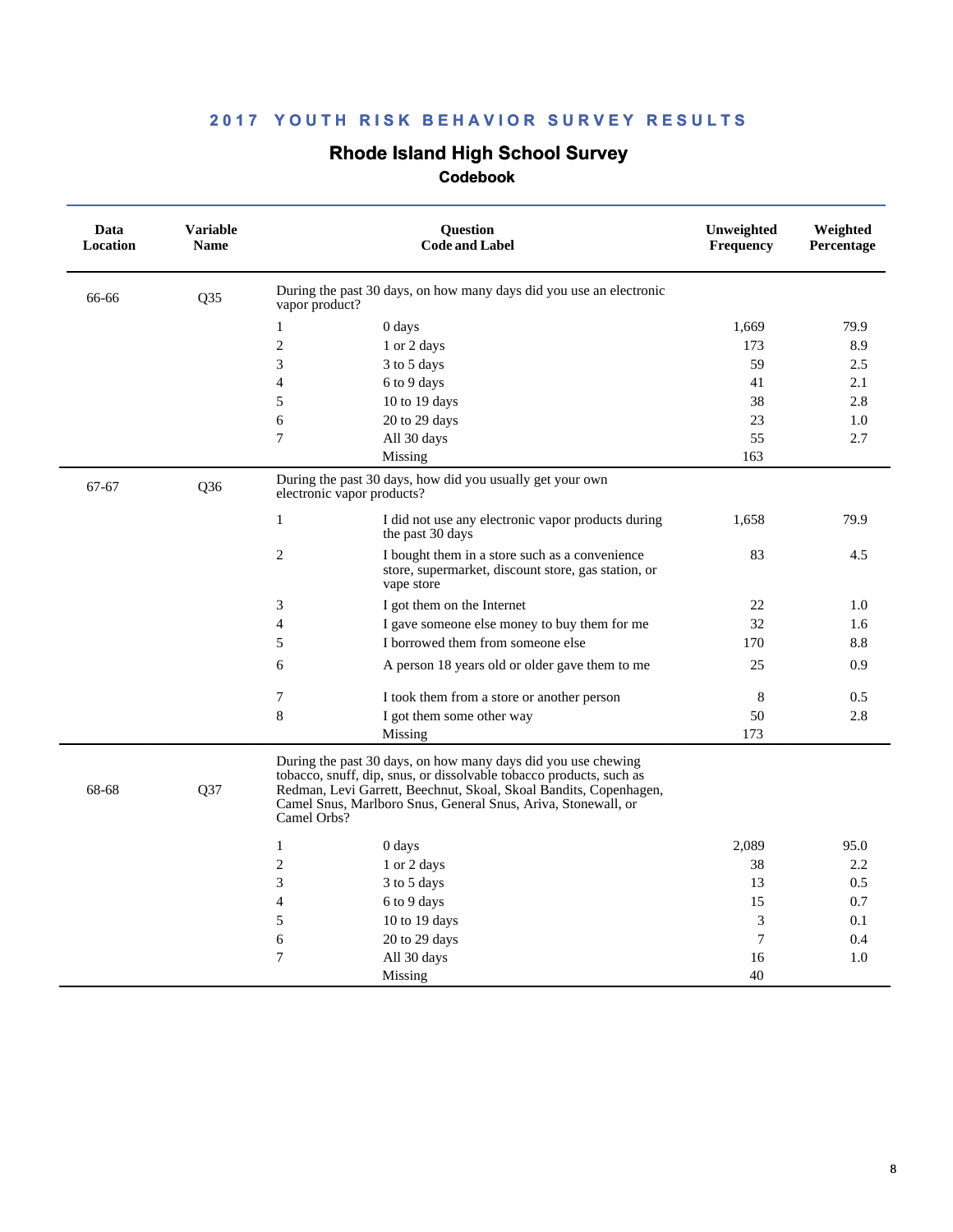# **Rhode Island High School Survey**

| Data<br>Location | <b>Variable</b><br><b>Name</b> |                               | Question<br><b>Code and Label</b>                                  | Unweighted<br>Frequency | Weighted<br>Percentage |
|------------------|--------------------------------|-------------------------------|--------------------------------------------------------------------|-------------------------|------------------------|
| 69-69            | Q38                            | cigarillos, or little cigars? | During the past 30 days, on how many days did you smoke cigars,    |                         |                        |
|                  |                                | 1                             | 0 days                                                             | 2,068                   | 93.2                   |
|                  |                                | $\overline{2}$                | 1 or 2 days                                                        | 50                      | 2.5                    |
|                  |                                | 3                             | 3 to 5 days                                                        | 33                      | 1.8                    |
|                  |                                | $\overline{4}$                | 6 to 9 days                                                        | 18                      | 0.9                    |
|                  |                                | 5                             | 10 to 19 days                                                      | 12                      | 0.4                    |
|                  |                                | 6                             | 20 to 29 days                                                      | 3                       | 0.2                    |
|                  |                                | $\overline{7}$                | All 30 days                                                        | 16                      | 1.1                    |
|                  |                                |                               | Missing                                                            | 21                      |                        |
| 71-71            | Q40                            | of alcohol?                   | During your life, on how many days have you had at least one drink |                         |                        |
|                  |                                | 1                             | 0 days                                                             | 1,040                   | 49.6                   |
|                  |                                | $\overline{2}$                | 1 or 2 days                                                        | 342                     | 14.8                   |
|                  |                                | 3                             | 3 to 9 days                                                        | 311                     | 14.1                   |
|                  |                                | $\overline{4}$                | 10 to 19 days                                                      | 158                     | 8.0                    |
|                  |                                | 5                             | 20 to 39 days                                                      | 109                     | 5.7                    |
|                  |                                | 6                             | 40 to 99 days                                                      | 77                      | 3.8                    |
|                  |                                | $\overline{7}$                | 100 or more days                                                   | 63                      | 4.2                    |
|                  |                                |                               | Missing                                                            | 121                     |                        |
| 72-72            | Q <sub>41</sub>                | than a few sips?              | How old were you when you had your first drink of alcohol other    |                         |                        |
|                  |                                | 1                             | I have never had a drink of alcohol other than a<br>few sips       | 1,087                   | 51.8                   |
|                  |                                | $\overline{c}$                | 8 years old or younger                                             | 69                      | 4.3                    |
|                  |                                | 3                             | 9 or 10 years old                                                  | 64                      | 2.9                    |
|                  |                                | 4                             | 11 or 12 years old                                                 | 96                      | 4.8                    |
|                  |                                | 5                             | 13 or 14 years old                                                 | 321                     | 15.7                   |
|                  |                                | 6                             | 15 or 16 years old                                                 | 361                     | 16.4                   |
|                  |                                | 7                             | 17 years old or older                                              | 78                      | 4.1                    |
|                  |                                |                               | Missing                                                            | 145                     |                        |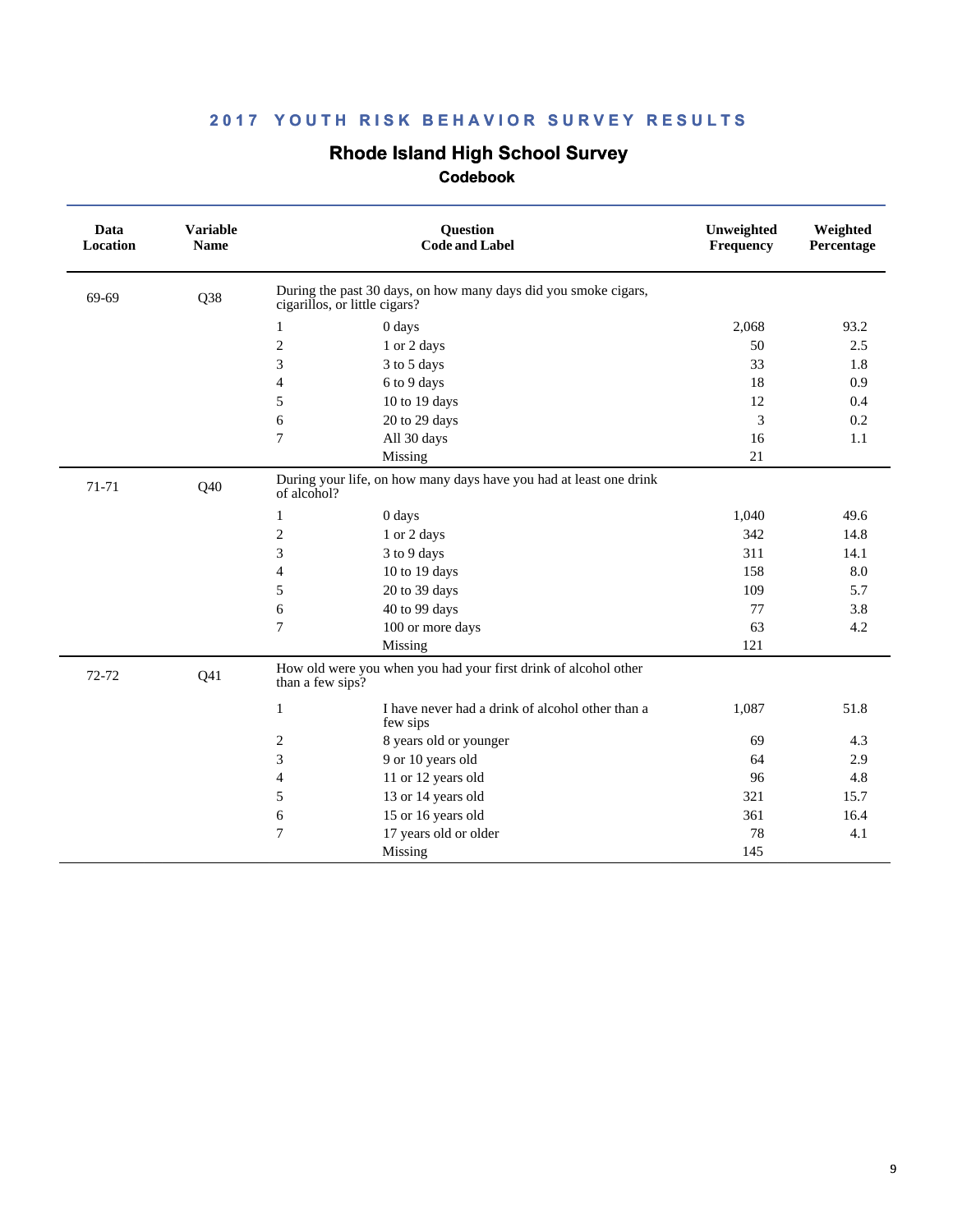# **Rhode Island High School Survey**

| Data<br>Location | <b>Variable</b><br><b>Name</b> |                   | Question<br><b>Code and Label</b>                                                                                                                                                | Unweighted<br>Frequency | Weighted<br>Percentage |
|------------------|--------------------------------|-------------------|----------------------------------------------------------------------------------------------------------------------------------------------------------------------------------|-------------------------|------------------------|
| 73-73            | Q42                            | drink of alcohol? | During the past 30 days, on how many days did you have at least one                                                                                                              |                         |                        |
|                  |                                | $\mathbf{1}$      | 0 days                                                                                                                                                                           | 1,537                   | 76.8                   |
|                  |                                | $\overline{c}$    | 1 or 2 days                                                                                                                                                                      | 278                     | 14.2                   |
|                  |                                | 3                 | 3 to 5 days                                                                                                                                                                      | 98                      | 5.0                    |
|                  |                                | $\overline{4}$    | 6 to 9 days                                                                                                                                                                      | 40                      | 2.2                    |
|                  |                                | 5                 | 10 to 19 days                                                                                                                                                                    | 15                      | 1.0                    |
|                  |                                | 6                 | 20 to 29 days                                                                                                                                                                    | 3                       | 0.1                    |
|                  |                                | 7                 | All 30 days                                                                                                                                                                      | 11                      | 0.7                    |
|                  |                                |                   | Missing                                                                                                                                                                          | 239                     |                        |
| 74-74            | Q43                            | drank?            | During the past 30 days, how did you usually get the alcohol you                                                                                                                 |                         |                        |
|                  |                                | 1                 | I did not drink alcohol during the past 30 days                                                                                                                                  | 1,531                   | 75.8                   |
|                  |                                | 2                 | I bought it in a store such as a liquor store,<br>convenience store, supermarket, discount store, or<br>gas station                                                              | 24                      | 1.2                    |
|                  |                                | 3                 | I bought it at a restaurant, bar, or club                                                                                                                                        | 13                      | 0.7                    |
|                  |                                | $\overline{4}$    | I bought it at a public event such as a concert or<br>sporting event                                                                                                             | 5                       | 0.3                    |
|                  |                                | 5                 | I gave someone else money to buy it for me                                                                                                                                       | 76                      | 4.6                    |
|                  |                                | 6                 | Someone gave it to me                                                                                                                                                            | 182                     | 8.8                    |
|                  |                                | $\overline{7}$    | I took it from a store or family member                                                                                                                                          | 66                      | 3.3                    |
|                  |                                | 8                 | I got it some other way                                                                                                                                                          | 99                      | 5.4                    |
|                  |                                |                   | Missing                                                                                                                                                                          | 225                     |                        |
| 75-75            | Q44                            |                   | During the past 30 days, on how many days did you have 4 or more<br>drinks of alcohol in a row (if you are female) or 5 or more drinks of<br>alcohol in a row (if you are male)? |                         |                        |
|                  |                                | $\mathbf{1}$      | 0 days                                                                                                                                                                           | 1,879                   | 88.8                   |
|                  |                                | $\mathbf{2}$      | 1 day                                                                                                                                                                            | 113                     | 5.4                    |
|                  |                                | 3                 | 2 days                                                                                                                                                                           | 54                      | 2.9                    |
|                  |                                | $\overline{4}$    | 3 to 5 days                                                                                                                                                                      | 20                      | 1.1                    |
|                  |                                | 5                 | 6 to 9 days                                                                                                                                                                      | 14                      | 0.8                    |
|                  |                                | 6                 | 10 to 19 days                                                                                                                                                                    | $\overline{4}$          | 0.4                    |
|                  |                                | 7                 | 20 or more days                                                                                                                                                                  | 11                      | 0.6                    |
|                  |                                |                   | Missing                                                                                                                                                                          | 126                     |                        |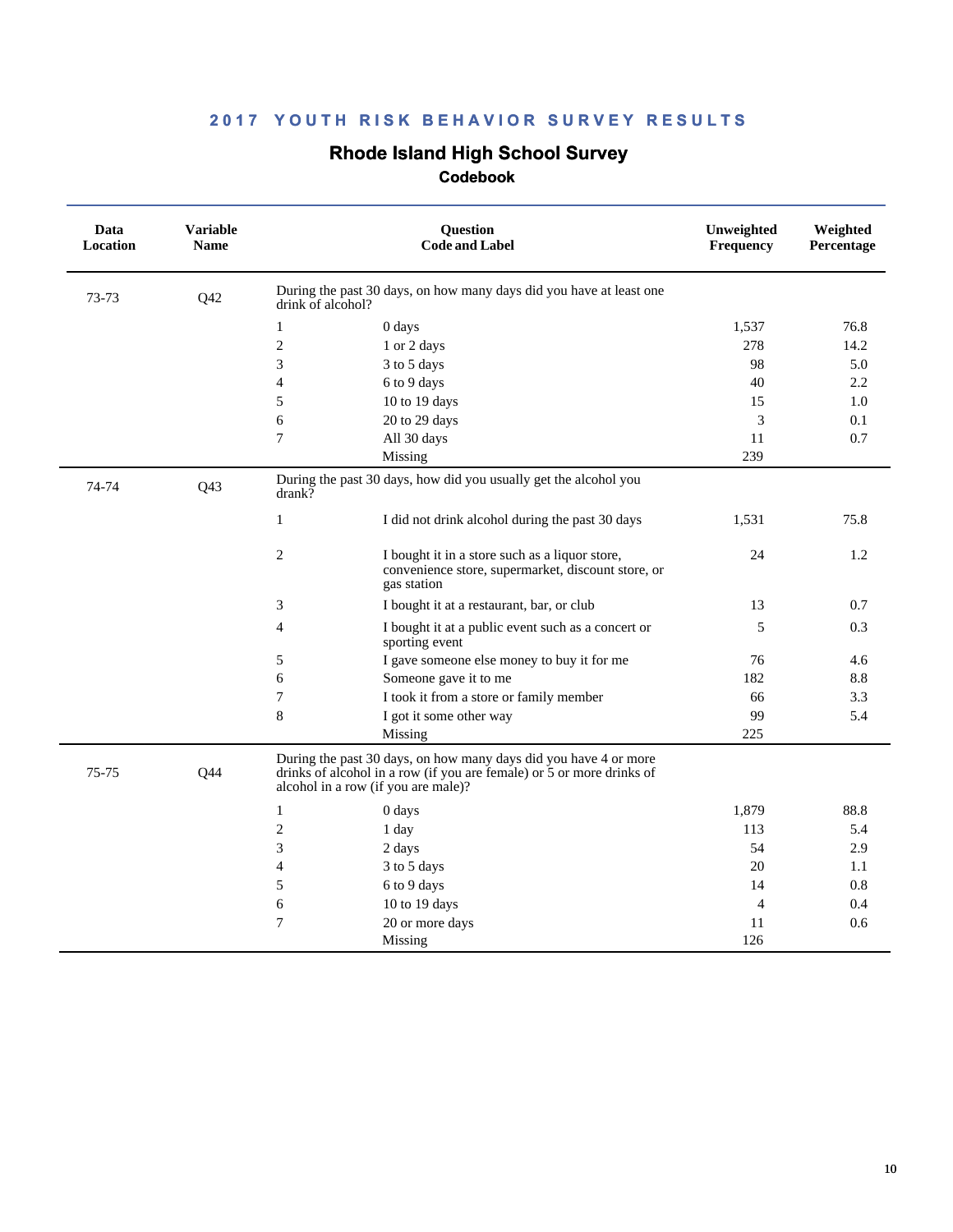### **Rhode Island High School Survey**

| Data<br>Location | <b>Variable</b><br><b>Name</b> | Question<br><b>Code and Label</b>                                                                            | Unweighted<br>Frequency | Weighted<br>Percentage |
|------------------|--------------------------------|--------------------------------------------------------------------------------------------------------------|-------------------------|------------------------|
| 77-77            | Q46                            | During your life, how many times have you used marijuana?                                                    |                         |                        |
|                  |                                | 0 times<br>$\mathbf{1}$                                                                                      | 1,353                   | 63.1                   |
|                  |                                | $\overline{2}$<br>1 or 2 times                                                                               | 167                     | 6.7                    |
|                  |                                | 3<br>3 to 9 times                                                                                            | 145                     | 6.8                    |
|                  |                                | 10 to 19 times<br>$\overline{4}$                                                                             | 85                      | 3.5                    |
|                  |                                | 5<br>20 to 39 times                                                                                          | 88                      | 4.7                    |
|                  |                                | 40 to 99 times<br>6                                                                                          | 76                      | 3.9                    |
|                  |                                | $\overline{7}$<br>100 or more times                                                                          | 205                     | 11.3                   |
|                  |                                | Missing                                                                                                      | 102                     |                        |
| 78-78            | Q47                            | How old were you when you tried marijuana for the first time?                                                |                         |                        |
|                  |                                | I have never tried marijuana<br>$\mathbf{1}$                                                                 | 1,350                   | 63.0                   |
|                  |                                | $\overline{2}$<br>8 years old or younger                                                                     | 31                      | 1.4                    |
|                  |                                | 3<br>9 or 10 years old                                                                                       | 25                      | 1.4                    |
|                  |                                | 11 or 12 years old<br>$\overline{4}$                                                                         | 86                      | 4.3                    |
|                  |                                | 5<br>13 or 14 years old                                                                                      | 274                     | 12.7                   |
|                  |                                | 15 or 16 years old<br>6                                                                                      | 299                     | 13.8                   |
|                  |                                | $\overline{7}$<br>17 years old or older                                                                      | 55                      | 3.4                    |
|                  |                                | Missing                                                                                                      | 101                     |                        |
| 79-79            | Q48                            | During the past 30 days, how many times did you use marijuana?                                               |                         |                        |
|                  |                                | $0 \times$<br>$\mathbf{1}$                                                                                   | 1,664                   | 76.7                   |
|                  |                                | $\overline{2}$<br>1 or 2 times                                                                               | 167                     | 8.2                    |
|                  |                                | 3<br>3 to 9 times                                                                                            | 99                      | 4.9                    |
|                  |                                | $\overline{4}$<br>10 to 19 times                                                                             | 66                      | 3.2                    |
|                  |                                | 5<br>20 to 39 times                                                                                          | 43                      | 2.4                    |
|                  |                                | 6<br>40 or more times                                                                                        | 83                      | 4.6                    |
|                  |                                | Missing                                                                                                      | 99                      |                        |
| 80-80            | Q49                            | During your life, how many times have you used any form of<br>cocaine, including powder, crack, or freebase? |                         |                        |
|                  |                                | $0 \times$<br>$\mathbf{1}$                                                                                   | 2,092                   | 95.6                   |
|                  |                                | $\overline{2}$<br>1 or 2 times                                                                               | 48                      | 2.4                    |
|                  |                                | 3<br>3 to 9 times                                                                                            | 14                      | 0.5                    |
|                  |                                | 10 to 19 times<br>$\overline{4}$                                                                             | 9                       | 0.4                    |
|                  |                                | 20 to 39 times<br>5                                                                                          | 4                       | 0.2                    |
|                  |                                | 6<br>40 or more times                                                                                        | 18                      | 0.9                    |
|                  |                                | Missing                                                                                                      | 36                      |                        |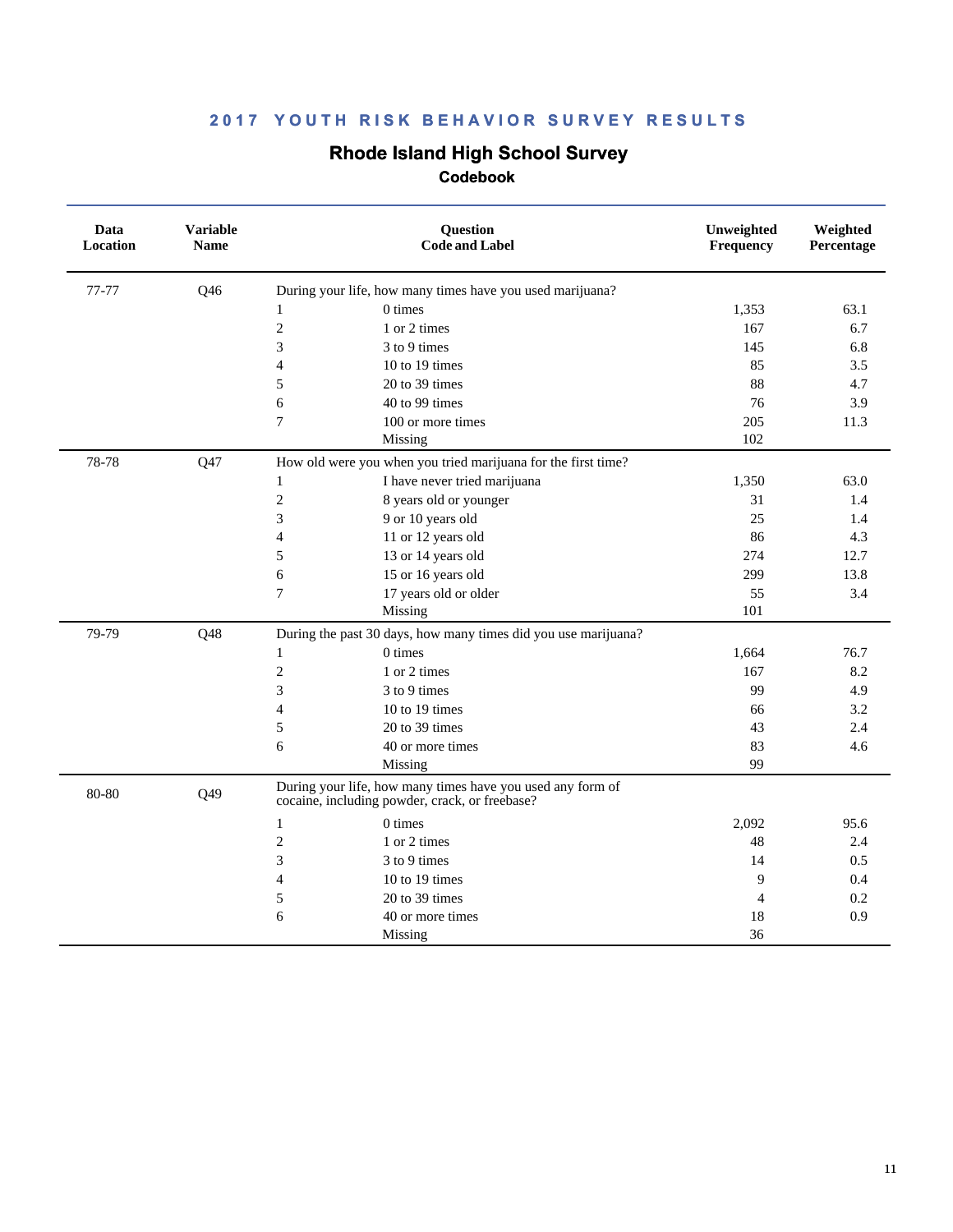### **Rhode Island High School Survey**

| Data<br>Location | <b>Variable</b><br><b>Name</b> | <b>Question</b><br><b>Code and Label</b>                                                                                                                    | Unweighted<br>Frequency | Weighted<br>Percentage |
|------------------|--------------------------------|-------------------------------------------------------------------------------------------------------------------------------------------------------------|-------------------------|------------------------|
| 82-82            | Q51                            | During your life, how many times have you used heroin (also called<br>smack, junk, or China White)?                                                         |                         |                        |
|                  |                                | $0 \times$<br>$\mathbf{1}$                                                                                                                                  | 2,103                   | 96.2                   |
|                  |                                | $\mathbf{2}$<br>1 or 2 times                                                                                                                                | 29                      | 1.2                    |
|                  |                                | 3<br>3 to 9 times                                                                                                                                           | 21                      | 1.0                    |
|                  |                                | $\overline{4}$<br>10 to 19 times                                                                                                                            | 11                      | 0.6                    |
|                  |                                | 5<br>20 to 39 times                                                                                                                                         | 5                       | 0.3                    |
|                  |                                | 6<br>40 or more times                                                                                                                                       | 15                      | 0.8                    |
|                  |                                | Missing                                                                                                                                                     | 37                      |                        |
| 84-84            | Q <sub>53</sub>                | During your life, how many times have you used ecstasy (also called<br>MDMA)?                                                                               |                         |                        |
|                  |                                | $0 \times$<br>$\mathbf{1}$                                                                                                                                  | 2,085                   | 96.1                   |
|                  |                                | $\mathbf{2}$<br>1 or 2 times                                                                                                                                | 27                      | 1.2                    |
|                  |                                | 3<br>3 to 9 times                                                                                                                                           | 18                      | 1.1                    |
|                  |                                | $\overline{4}$<br>10 to 19 times                                                                                                                            | 14                      | 0.5                    |
|                  |                                | 20 to 39 times<br>5                                                                                                                                         | 7                       | 0.3                    |
|                  |                                | 6<br>40 or more times                                                                                                                                       | 15                      | 0.8                    |
|                  |                                | Missing                                                                                                                                                     | 55                      |                        |
| 85-85            | Q54                            | During your life, how many times have you used synthetic marijuana<br>(also called K2, Spice, fake weed, King Kong, Yucatan Fire, Skunk,<br>or Moon Rocks)? |                         |                        |
|                  |                                | $\mathbf{1}$<br>$0 \times$                                                                                                                                  | 2,066                   | 94.0                   |
|                  |                                | $\mathbf{2}$<br>1 or 2 times                                                                                                                                | 63                      | 2.6                    |
|                  |                                | 3<br>3 to 9 times                                                                                                                                           | 19                      | 0.9                    |
|                  |                                | $\overline{4}$<br>10 to 19 times                                                                                                                            | 17                      | 1.0                    |
|                  |                                | 20 to 39 times<br>5                                                                                                                                         | 8                       | 0.5                    |
|                  |                                | 6<br>40 or more times                                                                                                                                       | 16                      | 1.0                    |
|                  |                                | Missing                                                                                                                                                     | 32                      |                        |
| 86-86            | Q55                            | During your life, how many times have you taken steroid pills or<br>shots without a doctor's prescription?                                                  |                         |                        |
|                  |                                | $\mathbf{1}$<br>0 times                                                                                                                                     | 2,100                   | 95.4                   |
|                  |                                | $\overline{2}$<br>1 or 2 times                                                                                                                              | 40                      | 2.0                    |
|                  |                                | 3<br>3 to 9 times                                                                                                                                           | 21                      | 1.1                    |
|                  |                                | $\overline{4}$<br>10 to 19 times                                                                                                                            | 6                       | 0.2                    |
|                  |                                | 20 to 39 times<br>5                                                                                                                                         | 9                       | 0.5                    |
|                  |                                | 6<br>40 or more times                                                                                                                                       | 12                      | 0.8                    |
|                  |                                | Missing                                                                                                                                                     | 33                      |                        |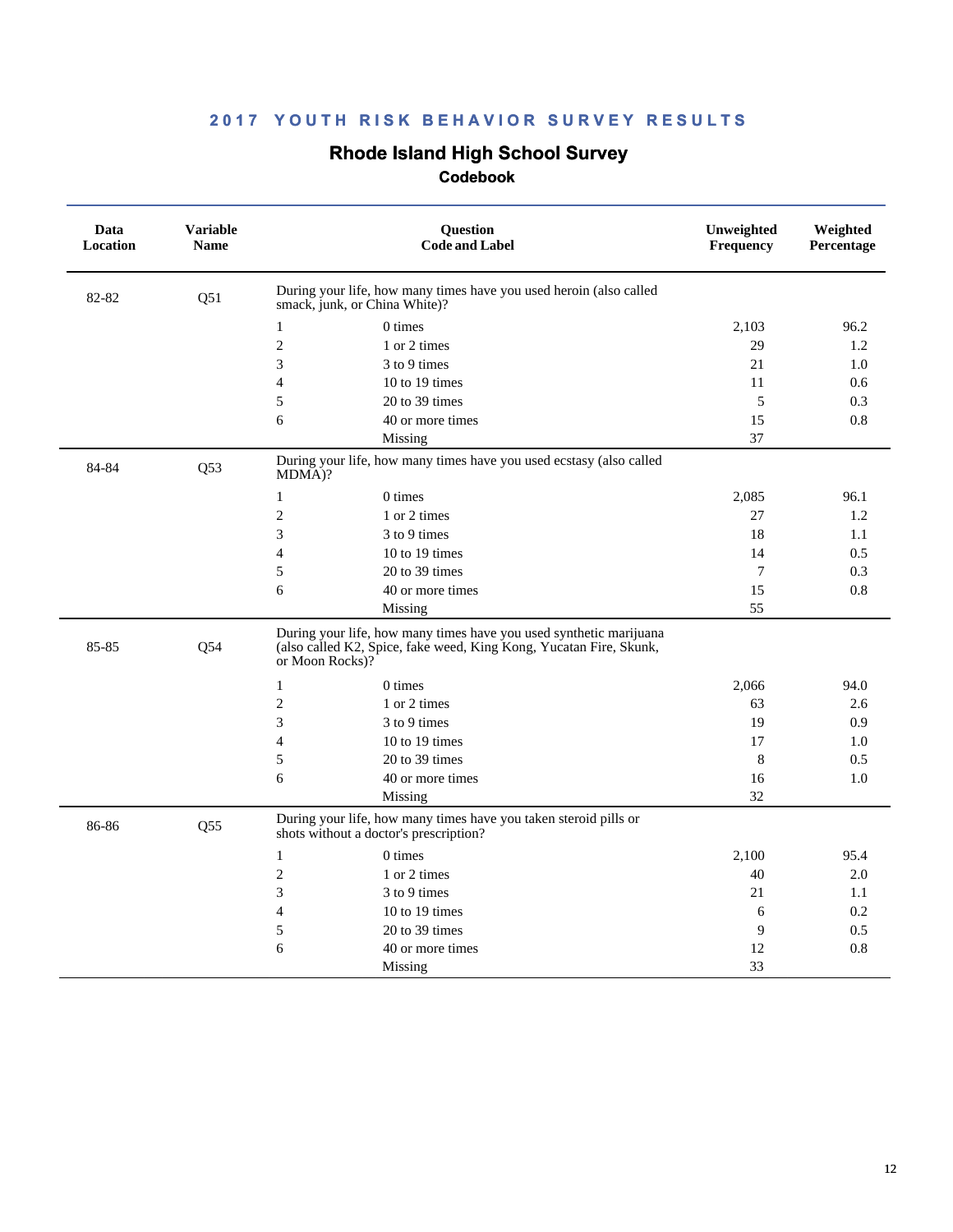### **Rhode Island High School Survey**

| Data<br>Location | <b>Variable</b><br><b>Name</b> | Question<br><b>Code and Label</b>                                                                                                                                     | Unweighted<br>Frequency | Weighted<br>Percentage |
|------------------|--------------------------------|-----------------------------------------------------------------------------------------------------------------------------------------------------------------------|-------------------------|------------------------|
| 87-87            | Q56                            | During your life, how many times have you taken prescription pain<br>medicine without a doctor's prescription or differently than how a<br>doctor told you to use it? |                         |                        |
|                  |                                | 0 times<br>1                                                                                                                                                          | 1,986                   | 90.2                   |
|                  |                                | $\mathfrak{2}$<br>1 or 2 times                                                                                                                                        | 90                      | 4.7                    |
|                  |                                | 3<br>3 to 9 times                                                                                                                                                     | 41                      | 2.0                    |
|                  |                                | 10 to 19 times<br>$\overline{4}$                                                                                                                                      | 26                      | 1.2                    |
|                  |                                | 5<br>20 to 39 times                                                                                                                                                   | 16                      | 0.9                    |
|                  |                                | 6<br>40 or more times                                                                                                                                                 | 19                      | 1.1                    |
|                  |                                | Missing                                                                                                                                                               | 43                      |                        |
| 90-90            | Q59                            | Have you ever had sexual intercourse?                                                                                                                                 |                         |                        |
|                  |                                | Yes<br>$\mathbf{1}$                                                                                                                                                   | 645                     | 35.7                   |
|                  |                                | $\mathfrak{2}$<br>No                                                                                                                                                  | 1,249                   | 64.3                   |
|                  |                                | Missing                                                                                                                                                               | 327                     |                        |
| 91-91            | Q60                            | How old were you when you had sexual intercourse for the first<br>time?                                                                                               |                         |                        |
|                  |                                | I have never had sexual intercourse<br>1                                                                                                                              | 1,248                   | 64.1                   |
|                  |                                | $\mathfrak{2}$<br>11 years old or younger                                                                                                                             | 28                      | 1.8                    |
|                  |                                | 3<br>12 years old                                                                                                                                                     | 27                      | 2.3                    |
|                  |                                | $\overline{4}$<br>13 years old                                                                                                                                        | 51                      | 2.8                    |
|                  |                                | 5<br>14 years old                                                                                                                                                     | 108                     | 6.2                    |
|                  |                                | 15 years old<br>6                                                                                                                                                     | 163                     | 8.5                    |
|                  |                                | 7<br>16 years old                                                                                                                                                     | 181                     | 9.8                    |
|                  |                                | 8<br>17 years old or older                                                                                                                                            | 81                      | 4.4                    |
|                  |                                | Missing                                                                                                                                                               | 334                     |                        |
| 92-92            | Q61                            | During your life, with how many people have you had sexual<br>intercourse?                                                                                            |                         |                        |
|                  |                                | I have never had sexual intercourse<br>$\mathbf{1}$                                                                                                                   | 1,249                   | 64.2                   |
|                  |                                | $\mathfrak{2}$<br>1 person                                                                                                                                            | 316                     | 15.7                   |
|                  |                                | 3<br>2 people                                                                                                                                                         | 146                     | 8.9                    |
|                  |                                | $\overline{4}$<br>3 people                                                                                                                                            | 58                      | 3.1                    |
|                  |                                | 5<br>4 people                                                                                                                                                         | 42                      | 2.8                    |
|                  |                                | 6<br>5 people                                                                                                                                                         | 26                      | 1.7                    |
|                  |                                | $\overline{7}$<br>6 or more people                                                                                                                                    | 52                      | 3.6                    |
|                  |                                | Missing                                                                                                                                                               | 332                     |                        |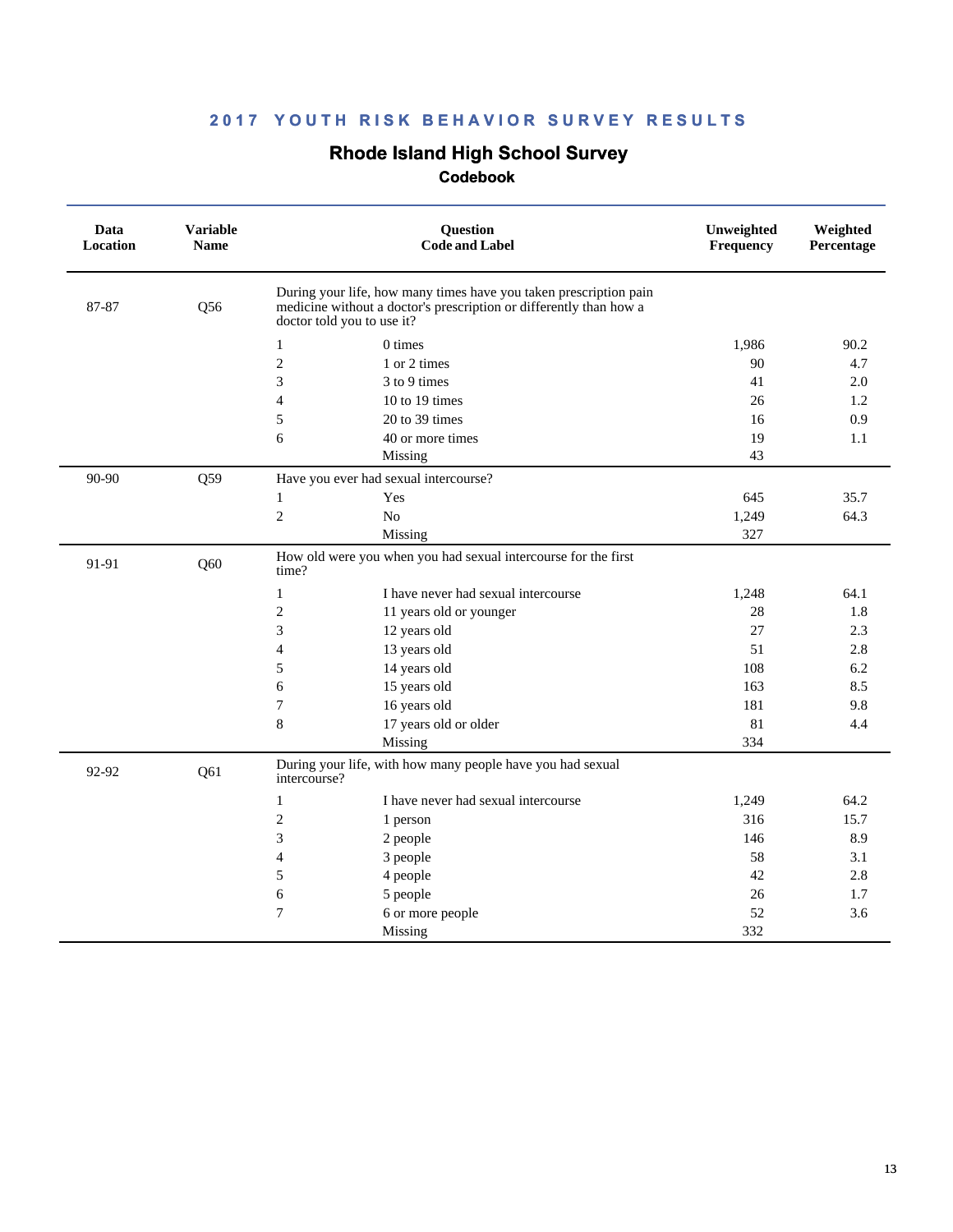### **Rhode Island High School Survey**

| Data<br><b>Location</b> | <b>Variable</b><br><b>Name</b> |                                           | <b>Ouestion</b><br><b>Code and Label</b>                                                     | Unweighted<br>Frequency | Weighted<br>Percentage |
|-------------------------|--------------------------------|-------------------------------------------|----------------------------------------------------------------------------------------------|-------------------------|------------------------|
| 93-93                   | Q62                            | sexual intercourse?                       | During the past 3 months, with how many people did you have                                  |                         |                        |
|                         |                                | $\mathbf{1}$                              | I have never had sexual intercourse                                                          | 1,248                   | 64.1                   |
|                         |                                | $\overline{2}$<br>past 3 months           | I have had sexual intercourse, but not during the                                            | 184                     | 10.3                   |
|                         |                                | 3<br>1 person                             |                                                                                              | 379                     | 20.9                   |
|                         |                                | $\overline{\mathcal{A}}$<br>2 people      |                                                                                              | 43                      | 2.3                    |
|                         |                                | 5<br>3 people                             |                                                                                              | 14                      | 0.9                    |
|                         |                                | 6<br>4 people                             |                                                                                              | 5                       | 0.2                    |
|                         |                                | $\overline{7}$<br>5 people                |                                                                                              | $\overline{7}$          | 0.4                    |
|                         |                                | 8<br>6 or more people                     |                                                                                              | 9                       | 0.8                    |
|                         |                                | Missing                                   |                                                                                              | 332                     |                        |
| 94-94                   | Q63                            | the last time?                            | Did you drink alcohol or use drugs before you had sexual intercourse                         |                         |                        |
|                         |                                | 1                                         | I have never had sexual intercourse                                                          | 1,245                   | 64.1                   |
|                         |                                | $\overline{2}$<br>Yes                     |                                                                                              | 115                     | 6.4                    |
|                         |                                | 3<br>N <sub>o</sub>                       |                                                                                              | 527                     | 29.6                   |
|                         |                                | Missing                                   |                                                                                              | 334                     |                        |
| 95-95                   | Q64                            | a condom?                                 | The last time you had sexual intercourse, did you or your partner use                        |                         |                        |
|                         |                                | $\mathbf{1}$                              | I have never had sexual intercourse                                                          | 1.247                   | 64.4                   |
|                         |                                | $\mathbf{2}$<br>Yes                       |                                                                                              | 380                     | 21.8                   |
|                         |                                | 3<br>No                                   |                                                                                              | 249                     | 13.8                   |
|                         |                                | Missing                                   |                                                                                              | 345                     |                        |
| 96-96                   | Q65                            | or your partner use to prevent pregnancy? | The last time you had sexual intercourse, what one method did you                            |                         |                        |
|                         |                                | $\mathbf{1}$                              | I have never had sexual intercourse                                                          | 1,246                   | 64.7                   |
|                         |                                | $\overline{2}$                            | No method was used to prevent pregnancy                                                      | 104                     | 5.5                    |
|                         |                                | 3<br>Birth control pills                  |                                                                                              | 149                     | 8.8                    |
|                         |                                | Condoms<br>$\overline{4}$                 |                                                                                              | 270                     | 15.3                   |
|                         |                                | 5                                         | An IUD (such as Mirena or ParaGard) or implant<br>(such as Implanon or Nexplanon)            | 21                      | 1.0                    |
|                         |                                | 6<br>NuvaRing)                            | A shot (such as Depo-Provera), patch (such as<br>Ortho Evra), or birth control ring (such as | 30                      | 1.4                    |
|                         |                                | 7                                         | Withdrawal or some other method                                                              | 38                      | 2.1                    |
|                         |                                | 8<br>Not sure                             |                                                                                              | 15                      | 1.1                    |
|                         |                                | Missing                                   |                                                                                              | 348                     |                        |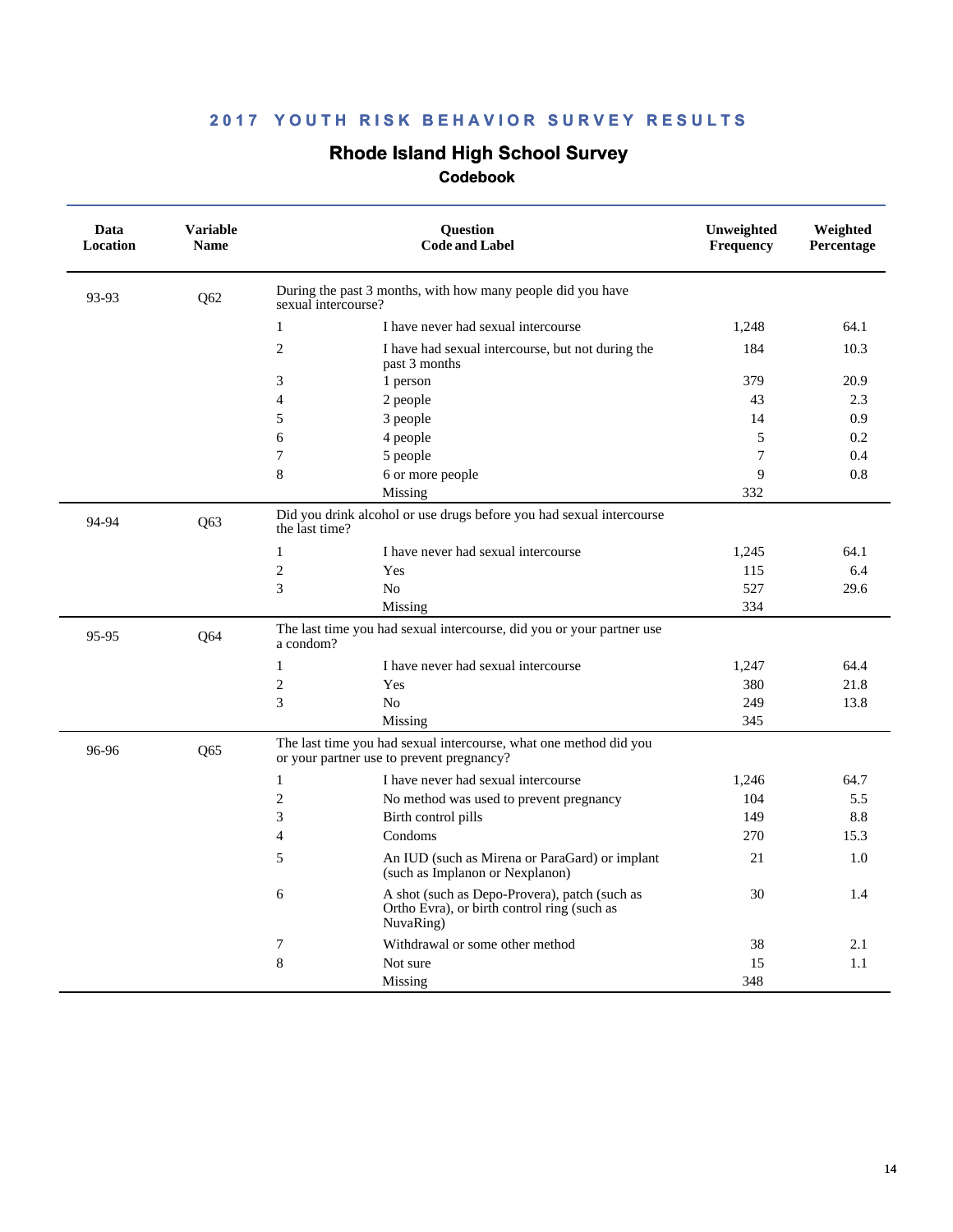### **Rhode Island High School Survey**

| Data<br>Location | <b>Variable</b><br><b>Name</b> |                                            | Question<br><b>Code and Label</b>                                                                                            | Unweighted<br><b>Frequency</b> | Weighted<br>Percentage |
|------------------|--------------------------------|--------------------------------------------|------------------------------------------------------------------------------------------------------------------------------|--------------------------------|------------------------|
| 97-97            | O66                            |                                            | During your life, with whom have you had sexual contact?                                                                     |                                |                        |
|                  |                                | 1                                          | I have never had sexual contact                                                                                              | 1,003                          | 47.9                   |
|                  |                                | $\sqrt{2}$                                 | Females                                                                                                                      | 500                            | 27.0                   |
|                  |                                | 3<br>Males                                 |                                                                                                                              | 423                            | 20.1                   |
|                  |                                | $\overline{4}$                             | Females and males                                                                                                            | 101                            | 5.1                    |
|                  |                                |                                            | Missing                                                                                                                      | 194                            |                        |
| 98-98            | Q67                            | Which of the following best describes you? |                                                                                                                              |                                |                        |
|                  |                                | 1                                          | Heterosexual (straight)                                                                                                      | 1,828                          | 83.9                   |
|                  |                                | $\sqrt{2}$                                 | Gay or lesbian                                                                                                               | 62                             | 2.5                    |
|                  |                                | 3                                          | <b>Bisexual</b>                                                                                                              | 194                            | 8.6                    |
|                  |                                | $\overline{4}$                             | Not sure                                                                                                                     | 105                            | 5.0                    |
|                  |                                |                                            | Missing                                                                                                                      | 32                             |                        |
| 100-100          | Q69                            |                                            | Which of the following are you trying to do about your weight?                                                               |                                |                        |
|                  |                                | 1                                          | Lose weight                                                                                                                  | 1,038                          | 49.0                   |
|                  |                                | $\mathbf{2}$                               | Gain weight                                                                                                                  | 363                            | 16.8                   |
|                  |                                | 3                                          | Stay the same weight                                                                                                         | 321                            | 15.2                   |
|                  |                                | $\overline{4}$                             | I am not trying to do anything about my weight                                                                               | 435                            | 19.0                   |
|                  |                                |                                            | Missing                                                                                                                      | 64                             |                        |
| 101-101          | Q70                            |                                            | During the past 7 days, how many times did you drink 100% fruit<br>juices such as orange juice, apple juice, or grape juice? |                                |                        |
|                  |                                | $\mathbf{1}$<br>days                       | I did not drink 100% fruit juice during the past 7                                                                           | 628                            | 27.5                   |
|                  |                                | $\overline{c}$                             | 1 to 3 times during the past 7 days                                                                                          | 828                            | 38.5                   |
|                  |                                | 3                                          | 4 to 6 times during the past 7 days                                                                                          | 331                            | 15.5                   |
|                  |                                | $\overline{4}$                             | 1 time per day                                                                                                               | 127                            | 6.5                    |
|                  |                                | 5                                          | 2 times per day                                                                                                              | 120                            | 5.3                    |
|                  |                                | 6                                          | 3 times per day                                                                                                              | 49                             | 2.9                    |
|                  |                                | 7                                          | 4 or more times per day                                                                                                      | 86                             | 3.8                    |
|                  |                                |                                            | Missing                                                                                                                      | 52                             |                        |
| 102-102          | Q71                            |                                            | During the past 7 days, how many times did you eat fruit?                                                                    |                                |                        |
|                  |                                | $\mathbf{1}$                               | I did not eat fruit during the past 7 days                                                                                   | 315                            | 15.2                   |
|                  |                                | $\overline{c}$                             | 1 to 3 times during the past 7 days                                                                                          | 675                            | 33.0                   |
|                  |                                | 3                                          | 4 to 6 times during the past 7 days                                                                                          | 448                            | 20.8                   |
|                  |                                | $\overline{4}$                             | 1 time per day                                                                                                               | 254                            | 11.1                   |
|                  |                                | 5                                          | 2 times per day                                                                                                              | 236                            | 10.0                   |
|                  |                                | 6                                          | 3 times per day                                                                                                              | 104                            | 4.6                    |
|                  |                                | 7                                          | 4 or more times per day                                                                                                      | 117                            | 5.3                    |
|                  |                                |                                            | Missing                                                                                                                      | 72                             |                        |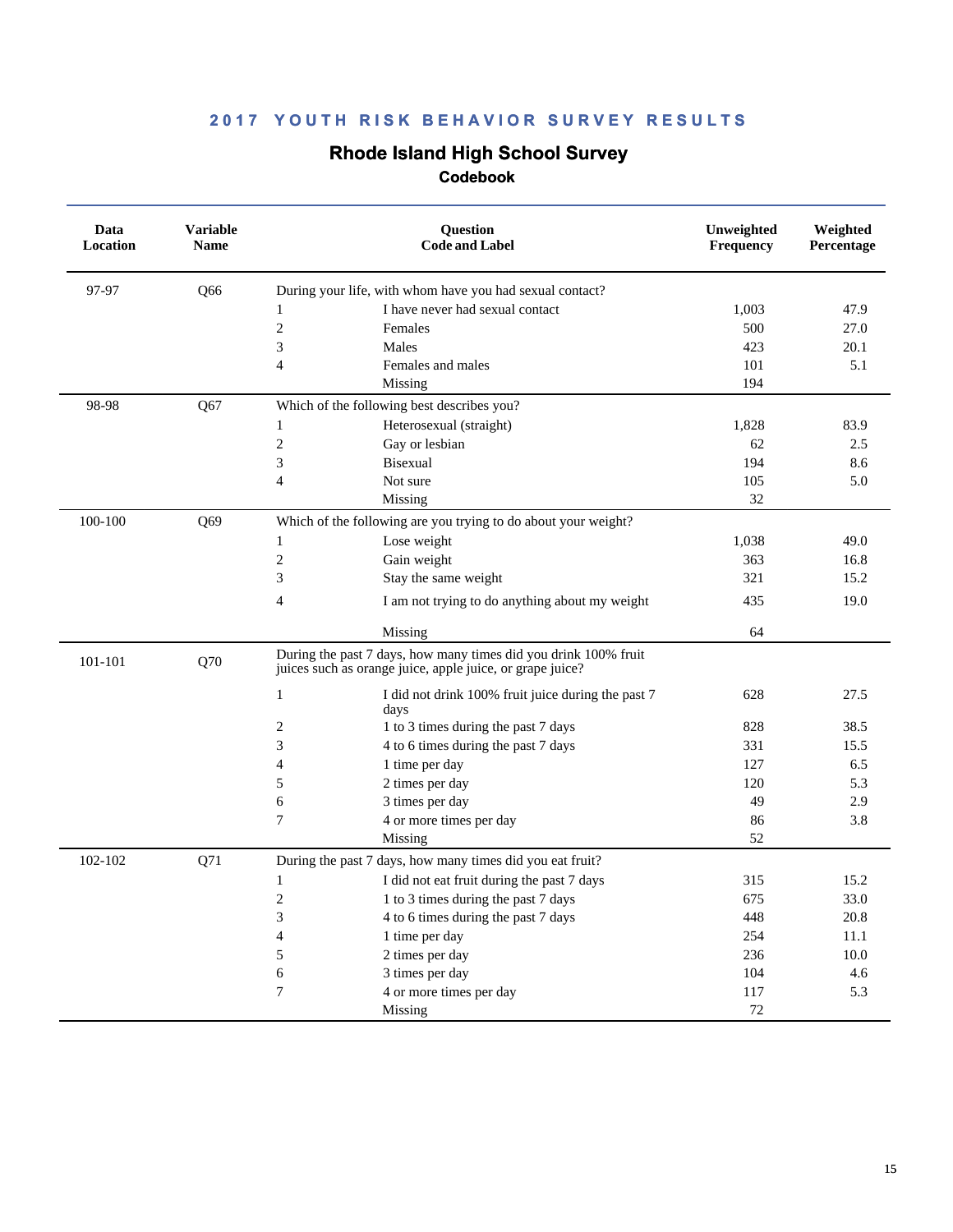# **Rhode Island High School Survey**

| Data<br>Location | <b>Variable</b><br><b>Name</b> |                | <b>Ouestion</b><br><b>Code and Label</b>                        | Unweighted<br><b>Frequency</b> | Weighted<br>Percentage |
|------------------|--------------------------------|----------------|-----------------------------------------------------------------|--------------------------------|------------------------|
| 103-103          | Q72                            |                | During the past 7 days, how many times did you eat green salad? |                                |                        |
|                  |                                | $\mathbf{1}$   | I did not eat green salad during the past 7 days                | 895                            | 40.5                   |
|                  |                                | $\overline{2}$ | 1 to 3 times during the past 7 days                             | 843                            | 39.1                   |
|                  |                                | 3              | 4 to 6 times during the past 7 days                             | 209                            | 10.4                   |
|                  |                                | $\overline{4}$ | 1 time per day                                                  | 127                            | 6.2                    |
|                  |                                | $\sqrt{5}$     | 2 times per day                                                 | 31                             | 1.7                    |
|                  |                                | 6              | 3 times per day                                                 | 15                             | 0.7                    |
|                  |                                | $\overline{7}$ | 4 or more times per day                                         | 37                             | 1.5                    |
|                  |                                |                | Missing                                                         | 64                             |                        |
| 104-104          | Q73                            |                | During the past 7 days, how many times did you eat potatoes?    |                                |                        |
|                  |                                | $\mathbf{1}$   | I did not eat potatoes during the past 7 days                   | 836                            | 38.1                   |
|                  |                                | $\overline{c}$ | 1 to 3 times during the past 7 days                             | 1,013                          | 47.3                   |
|                  |                                | 3              | 4 to 6 times during the past 7 days                             | 179                            | 8.1                    |
|                  |                                | $\overline{4}$ | 1 time per day                                                  | 56                             | 2.8                    |
|                  |                                | 5              | 2 times per day                                                 | 26                             | 1.3                    |
|                  |                                | 6              | 3 times per day                                                 | 20                             | 1.1                    |
|                  |                                | $\overline{7}$ | 4 or more times per day                                         | 27                             | 1.4                    |
|                  |                                |                | Missing                                                         | 64                             |                        |
| 105-105          | Q74                            |                | During the past 7 days, how many times did you eat carrots?     |                                |                        |
|                  |                                | 1              | I did not eat carrots during the past 7 days                    | 1,083                          | 51.6                   |
|                  |                                | $\overline{2}$ | 1 to 3 times during the past 7 days                             | 759                            | 35.0                   |
|                  |                                | $\mathfrak{Z}$ | 4 to 6 times during the past 7 days                             | 164                            | 7.5                    |
|                  |                                | $\overline{4}$ | 1 time per day                                                  | 62                             | 2.3                    |
|                  |                                | 5              | 2 times per day                                                 | 38                             | 1.9                    |
|                  |                                | 6              | 3 times per day                                                 | 11                             | 0.5                    |
|                  |                                | $\tau$         | 4 or more times per day                                         | 27                             | 1.3                    |
|                  |                                |                | Missing                                                         | 77                             |                        |
| 106-106          | Q75                            | vegetables?    | During the past 7 days, how many times did you eat other        |                                |                        |
|                  |                                | $\mathbf{1}$   | I did not eat other vegetables during the past 7<br>days        | 450                            | 21.4                   |
|                  |                                | 2              | 1 to 3 times during the past 7 days                             | 768                            | 36.7                   |
|                  |                                | 3              | 4 to 6 times during the past 7 days                             | 474                            | 21.8                   |
|                  |                                | $\overline{4}$ | 1 time per day                                                  | 248                            | 10.9                   |
|                  |                                | 5              | 2 times per day                                                 | 120                            | 4.5                    |
|                  |                                | 6              | 3 times per day                                                 | 45                             | 2.1                    |
|                  |                                | $\tau$         | 4 or more times per day                                         | 54                             | 2.7                    |
|                  |                                |                | Missing                                                         | 62                             |                        |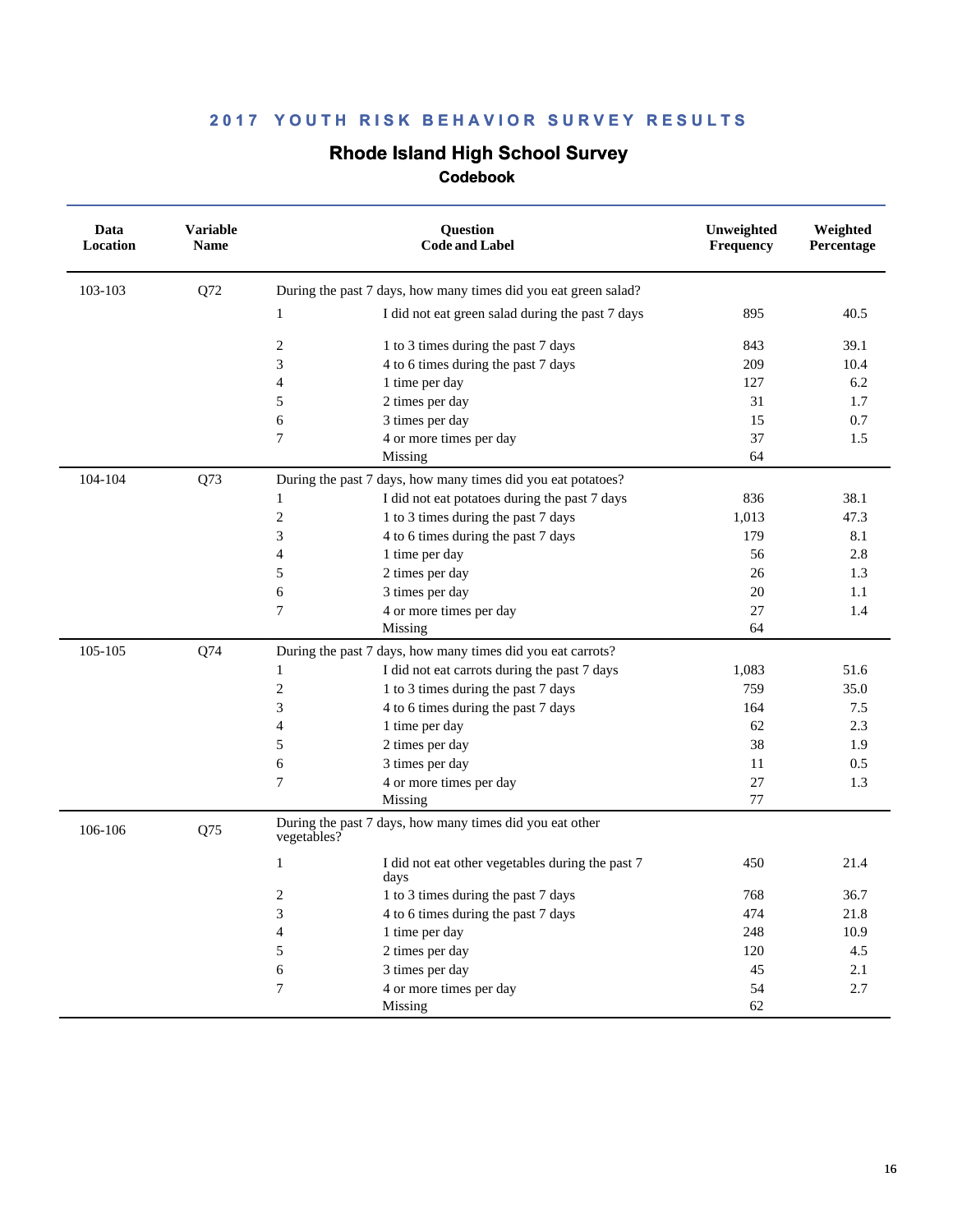# **Rhode Island High School Survey**

| Data<br>Location | <b>Variable</b><br><b>Name</b> |                                                                                                                                 | <b>Ouestion</b><br><b>Code and Label</b>                                                                           | Unweighted<br>Frequency | Weighted<br>Percentage |
|------------------|--------------------------------|---------------------------------------------------------------------------------------------------------------------------------|--------------------------------------------------------------------------------------------------------------------|-------------------------|------------------------|
| 107-107          | Q76                            | During the past 7 days, how many times did you drink a can, bottle,<br>or glass of soda or pop, such as Coke, Pepsi, or Sprite? |                                                                                                                    |                         |                        |
|                  |                                | $\mathbf{1}$                                                                                                                    | I did not drink soda or pop during the past 7 days                                                                 | 808                     | 34.9                   |
|                  |                                | 2                                                                                                                               | 1 to 3 times during the past 7 days                                                                                | 845                     | 39.3                   |
|                  |                                | 3                                                                                                                               | 4 to 6 times during the past 7 days                                                                                | 264                     | 14.4                   |
|                  |                                | 4                                                                                                                               | 1 time per day                                                                                                     | 74                      | 3.4                    |
|                  |                                | 5                                                                                                                               | 2 times per day                                                                                                    | 65                      | 3.0                    |
|                  |                                | 6                                                                                                                               | 3 times per day                                                                                                    | 32                      | 1.5                    |
|                  |                                | 7                                                                                                                               | 4 or more times per day                                                                                            | 64                      | 3.5                    |
|                  |                                |                                                                                                                                 | Missing                                                                                                            | 69                      |                        |
| 110-110          | Q79                            |                                                                                                                                 | During the past 7 days, on how many days were you physically<br>active for a total of at least 60 minutes per day? |                         |                        |
|                  |                                | 1                                                                                                                               | 0 days                                                                                                             | 372                     | 16.5                   |
|                  |                                | $\overline{c}$                                                                                                                  | 1 day                                                                                                              | 212                     | 10.0                   |
|                  |                                | 3                                                                                                                               | 2 days                                                                                                             | 227                     | 10.5                   |
|                  |                                | $\overline{4}$                                                                                                                  | 3 days                                                                                                             | 273                     | 12.0                   |
|                  |                                | 5                                                                                                                               | 4 days                                                                                                             | 210                     | 9.7                    |
|                  |                                | 6                                                                                                                               | 5 days                                                                                                             | 261                     | 11.8                   |
|                  |                                | $\sqrt{ }$                                                                                                                      | 6 days                                                                                                             | 145                     | 6.3                    |
|                  |                                | 8                                                                                                                               | 7 days                                                                                                             | 446                     | 23.2                   |
|                  |                                |                                                                                                                                 | Missing                                                                                                            | 75                      |                        |
| 111-111          | Q80                            |                                                                                                                                 | On an average school day, how many hours do you watch TV?                                                          |                         |                        |
|                  |                                | 1                                                                                                                               | I do not watch TV on an average school day                                                                         | 634                     | 28.8                   |
|                  |                                | $\overline{c}$                                                                                                                  | Less than 1 hour per day                                                                                           | 429                     | 19.5                   |
|                  |                                | 3                                                                                                                               | 1 hour per day                                                                                                     | 306                     | 14.1                   |
|                  |                                | $\overline{4}$                                                                                                                  | 2 hours per day                                                                                                    | 337                     | 16.2                   |
|                  |                                | 5                                                                                                                               | 3 hours per day                                                                                                    | 221                     | 10.7                   |
|                  |                                | 6                                                                                                                               | 4 hours per day                                                                                                    | 94                      | 4.8                    |
|                  |                                | 7                                                                                                                               | 5 or more hours per day                                                                                            | 124                     | 5.9                    |
|                  |                                |                                                                                                                                 | Missing                                                                                                            | 76                      |                        |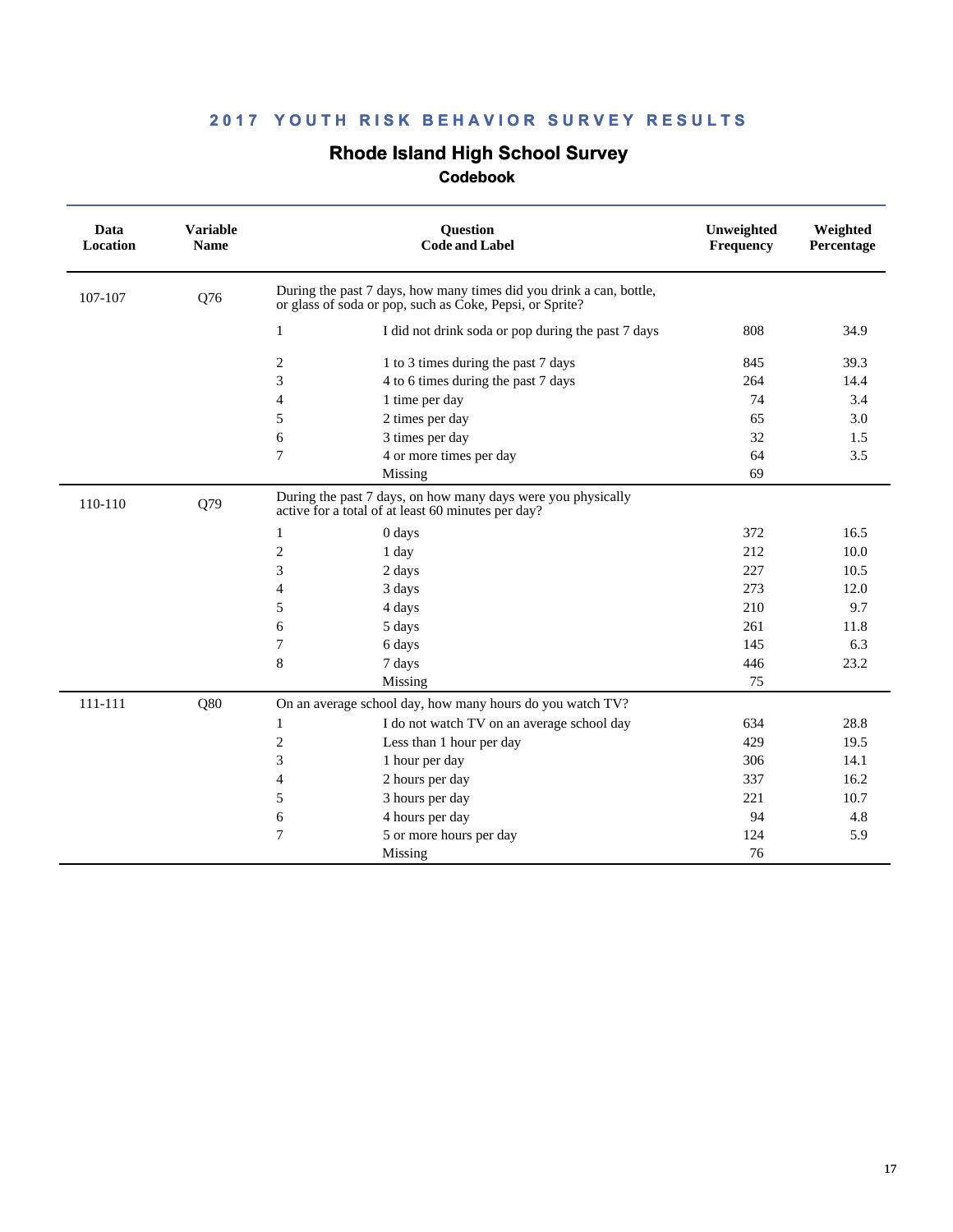# **Rhode Island High School Survey**

| Data<br>Location | <b>Variable</b><br><b>Name</b> | <b>Question</b><br><b>Code and Label</b>                                                                                                    | Unweighted<br>Frequency | Weighted<br>Percentage |
|------------------|--------------------------------|---------------------------------------------------------------------------------------------------------------------------------------------|-------------------------|------------------------|
| 112-112          | Q81                            | On an average school day, how many hours do you play video or<br>computer games or use a computer for something that is not school<br>work? |                         |                        |
|                  |                                | $\mathbf{1}$<br>I do not play video or computer games or use a<br>computer for something that is not school work                            | 416                     | 19.5                   |
|                  |                                | $\overline{2}$<br>Less than 1 hour per day                                                                                                  | 246                     | 12.4                   |
|                  |                                | 3<br>1 hour per day                                                                                                                         | 239                     | 10.4                   |
|                  |                                | $\overline{4}$<br>2 hours per day                                                                                                           | 292                     | 14.2                   |
|                  |                                | 5<br>3 hours per day                                                                                                                        | 267                     | 13.5                   |
|                  |                                | 6<br>4 hours per day                                                                                                                        | 212                     | 8.8                    |
|                  |                                | 7<br>5 or more hours per day                                                                                                                | 440                     | 21.1                   |
|                  |                                | Missing                                                                                                                                     | 109                     |                        |
| 113-113          | Q82                            | In an average week when you are in school, on how many days do<br>you go to physical education (PE) classes?                                |                         |                        |
|                  |                                | $\mathbf{1}$<br>0 days                                                                                                                      | 666                     | 29.7                   |
|                  |                                | $\overline{c}$<br>1 day                                                                                                                     | 69                      | 3.4                    |
|                  |                                | 3<br>2 days                                                                                                                                 | 188                     | 9.1                    |
|                  |                                | $\overline{4}$<br>3 days                                                                                                                    | 544                     | 26.0                   |
|                  |                                | 5<br>4 days                                                                                                                                 | 357                     | 15.1                   |
|                  |                                | 6<br>5 days                                                                                                                                 | 295                     | 16.6                   |
|                  |                                | Missing                                                                                                                                     | 102                     |                        |
| 115-115          | Q84                            | During the past 12 months, how many times did you have a<br>concussion from playing a sport or being physically active?                     |                         |                        |
|                  |                                | $0 \times$<br>1                                                                                                                             | 1,765                   | 82.4                   |
|                  |                                | $\mathbf{2}$<br>1 time                                                                                                                      | 206                     | 9.7                    |
|                  |                                | 3<br>2 times                                                                                                                                | 69                      | 3.7                    |
|                  |                                | 3 times<br>4                                                                                                                                | 32                      | 1.5                    |
|                  |                                | 5<br>4 or more times                                                                                                                        | 53                      | 2.7                    |
|                  |                                | Missing                                                                                                                                     | 96                      |                        |
| 116-116          | Q85                            | Have you ever been tested for HIV, the virus that causes AIDS?                                                                              |                         |                        |
|                  |                                | 1<br>Yes                                                                                                                                    | 286                     | 13.5                   |
|                  |                                | $\mathbf{2}$<br>No                                                                                                                          | 1,474                   | 70.7                   |
|                  |                                | 3<br>Not sure                                                                                                                               | 324                     | 15.8                   |
|                  |                                | Missing                                                                                                                                     | 137                     |                        |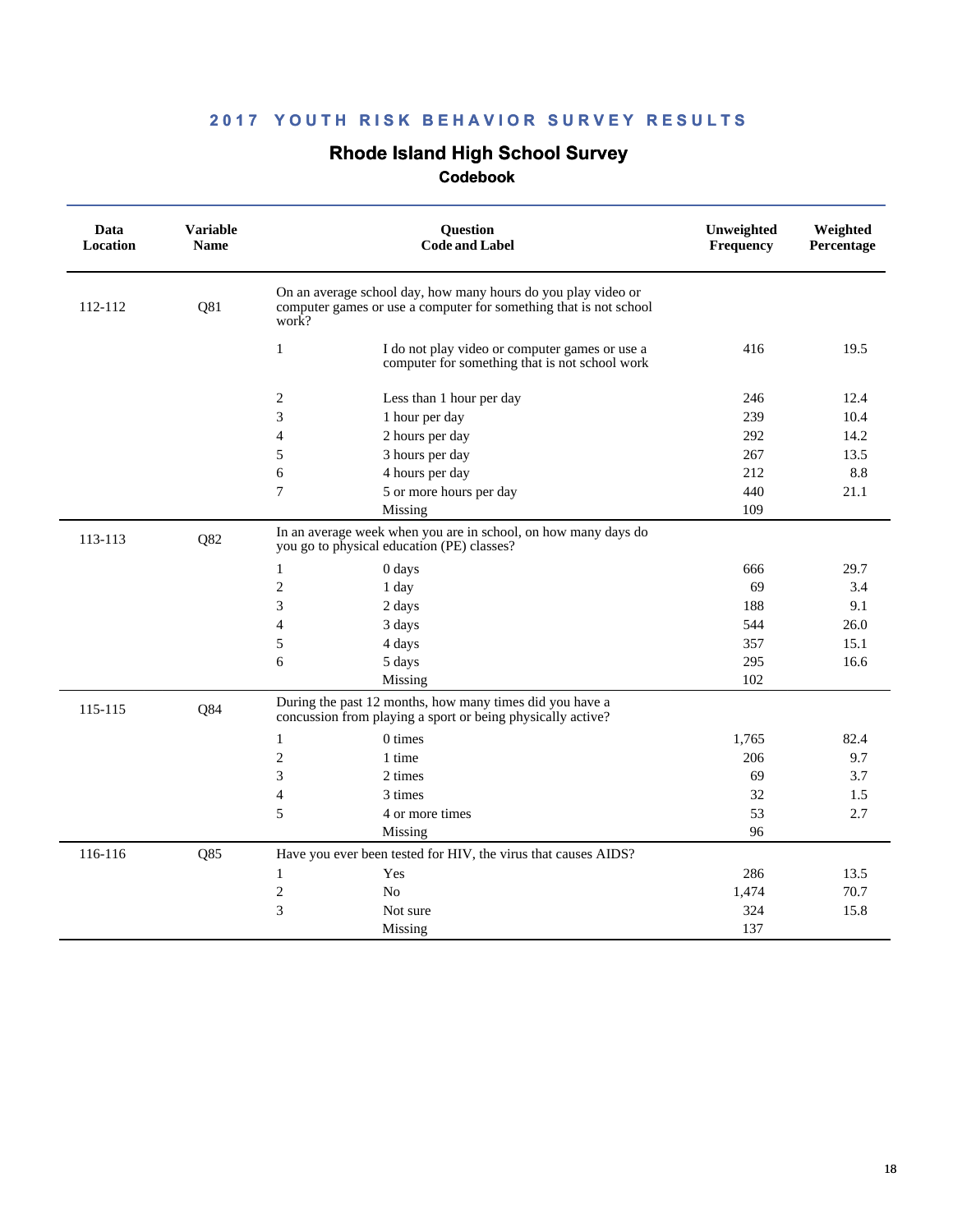# **Rhode Island High School Survey**

| Data<br>Location | <b>Variable</b><br><b>Name</b> | Question<br><b>Code and Label</b>                                                                       | Unweighted<br>Frequency | Weighted<br>Percentage |
|------------------|--------------------------------|---------------------------------------------------------------------------------------------------------|-------------------------|------------------------|
| 117-117          | Q86                            | When was the last time you saw a dentist for a check-up, exam, teeth<br>cleaning, or other dental work? |                         |                        |
|                  |                                | $\mathbf{1}$<br>During the past 12 months                                                               | 1,680                   | 79.4                   |
|                  |                                | $\overline{2}$<br>Between 12 and 24 months ago                                                          | 159                     | 6.9                    |
|                  |                                | 3<br>More than 24 months ago                                                                            | 79                      | 4.0                    |
|                  |                                | $\overline{4}$<br>Never                                                                                 | 40                      | 2.0                    |
|                  |                                | 5<br>Not sure                                                                                           | 156                     | 7.7                    |
|                  |                                | Missing                                                                                                 | 107                     |                        |
| 120-120          | Q89                            | During the past 12 months, how would you describe your grades in<br>school?                             |                         |                        |
|                  |                                | Mostly A's<br>1                                                                                         | 730                     | 32.2                   |
|                  |                                | $\sqrt{2}$<br>Mostly B's                                                                                | 871                     | 43.3                   |
|                  |                                | 3<br>Mostly C's                                                                                         | 300                     | 14.9                   |
|                  |                                | Mostly D's<br>$\overline{4}$                                                                            | 69                      | 3.3                    |
|                  |                                | 5<br>Mostly F's                                                                                         | 35                      | 1.7                    |
|                  |                                | 6<br>None of these grades                                                                               | 14                      | 0.8                    |
|                  |                                | $\overline{7}$<br>Not sure                                                                              | 69                      | 3.9                    |
|                  |                                | Missing                                                                                                 | 133                     |                        |
| 121-121          | Q90                            | Do you have any physical disabilities or long-term health problems?                                     |                         |                        |
|                  |                                | Yes<br>1                                                                                                | 174                     | 8.6                    |
|                  |                                | $\sqrt{2}$<br>N <sub>o</sub>                                                                            | 1,805                   | 81.1                   |
|                  |                                | 3<br>Not sure                                                                                           | 226                     | 10.4                   |
|                  |                                | Missing                                                                                                 | 16                      |                        |
| 122-122          | Q91                            | Do you have any long-term emotional problems or learning<br>disabilities?                               |                         |                        |
|                  |                                | Yes<br>1                                                                                                | 321                     | 15.2                   |
|                  |                                | $\overline{c}$<br>No                                                                                    | 1,646                   | 74.8                   |
|                  |                                | 3<br>Not sure                                                                                           | 232                     | 9.9                    |
|                  |                                | Missing                                                                                                 | 22                      |                        |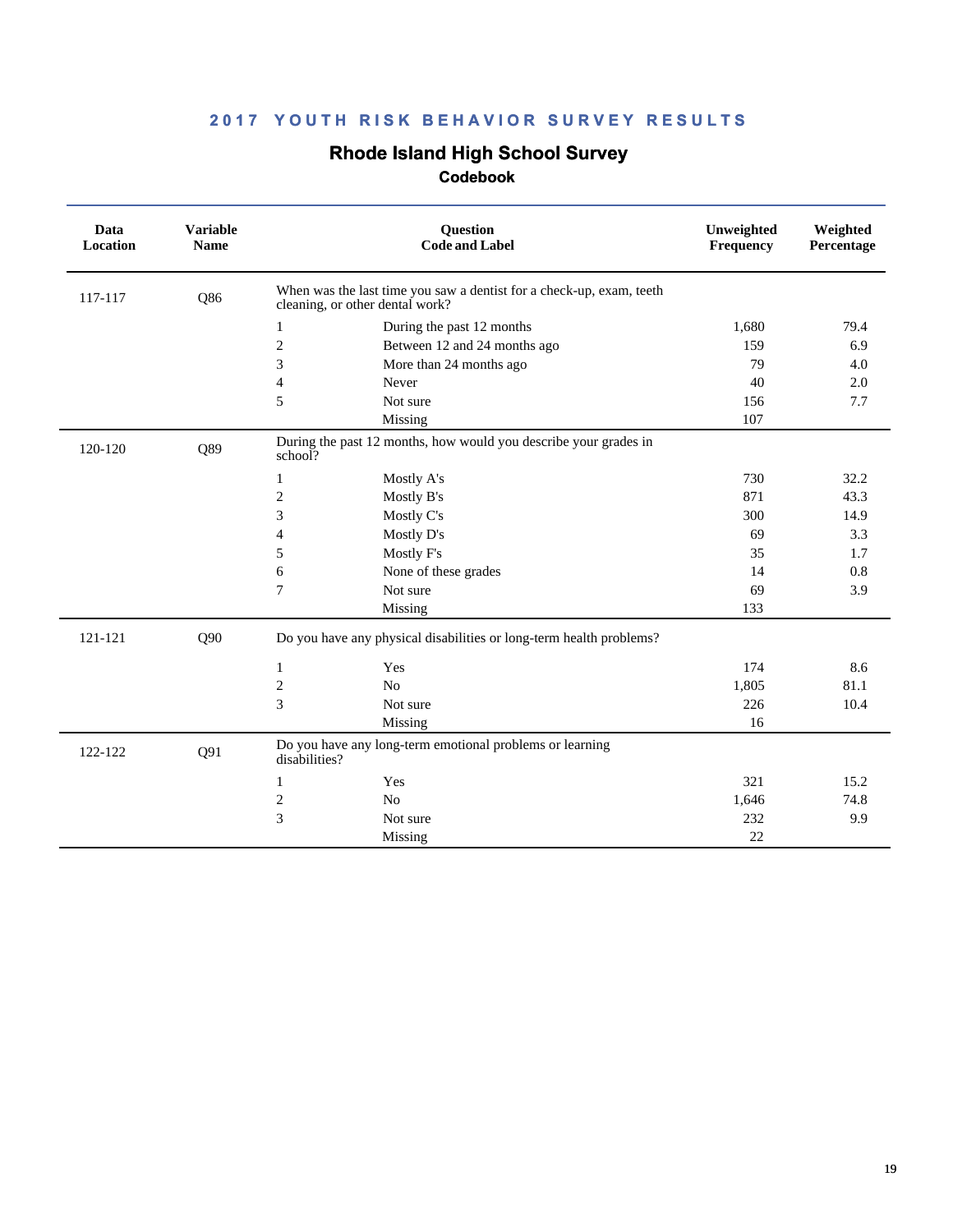### **Rhode Island High School Survey**

| Data<br>Location | <b>Variable</b><br><b>Name</b> | Question<br><b>Code and Label</b>                                                                                                                                        | Unweighted<br>Frequency | Weighted<br>Percentage |
|------------------|--------------------------------|--------------------------------------------------------------------------------------------------------------------------------------------------------------------------|-------------------------|------------------------|
| 123-123          | Q92                            | Some people describe themselves as transgender when their sex at<br>birth does not match the way they think or feel about their gender.<br>Are you transgender?          |                         |                        |
|                  |                                | 1<br>No, I am not transgender                                                                                                                                            | 2,063                   | 93.5                   |
|                  |                                | 2<br>Yes, I am transgender                                                                                                                                               | 45                      | 2.3                    |
|                  |                                | 3<br>I am not sure if I am transgender                                                                                                                                   | 41                      | 1.8                    |
|                  |                                | I do not know what this question is asking<br>4                                                                                                                          | 55                      | 2.4                    |
|                  |                                | Missing                                                                                                                                                                  | 17                      |                        |
| 124-124          | Q93                            | A person's appearance, style, dress, or the way they walk or talk may<br>affect how people describe them. How do you think other people at<br>school would describe you? |                         |                        |
|                  |                                | 1<br>Very feminine                                                                                                                                                       | 324                     | 14.1                   |
|                  |                                | $\overline{c}$<br>Mostly feminine                                                                                                                                        | 452                     | 19.3                   |
|                  |                                | 3<br>Somewhat feminine                                                                                                                                                   | 197                     | 9.1                    |
|                  |                                | $\overline{4}$<br>Equally feminine and masculine                                                                                                                         | 253                     | 12.2                   |
|                  |                                | 5<br>Somewhat masculine                                                                                                                                                  | 149                     | 7.6                    |
|                  |                                | 6<br>Mostly masculine                                                                                                                                                    | 384                     | 18.8                   |
|                  |                                | 7<br>Very masculine                                                                                                                                                      | 394                     | 18.8                   |
|                  |                                | Missing                                                                                                                                                                  | 68                      |                        |
| 125-125          | Q94                            | During the past 30 days, how many times did you ride in a car or<br>other vehicle driven by someone who had been using marijuana (also<br>called grass, pot, or weed)?   |                         |                        |
|                  |                                | 0 times<br>1                                                                                                                                                             | 1,680                   | 75.1                   |
|                  |                                | 2<br>1 time                                                                                                                                                              | 152                     | 6.8                    |
|                  |                                | 3<br>2 or 3 times                                                                                                                                                        | 135                     | 6.0                    |
|                  |                                | 4 or 5 times<br>4                                                                                                                                                        | 57                      | 2.8                    |
|                  |                                | 5<br>6 or more times                                                                                                                                                     | 182                     | 9.4                    |
|                  |                                | Missing                                                                                                                                                                  | 15                      |                        |
| 126-126          | Q95                            | During the past 30 days, on how many days did you talk on a cell<br>phone while driving a car or other vehicle?                                                          |                         |                        |
|                  |                                | 1<br>I did not drive a car or other vehicle during the<br>past 30 days                                                                                                   | 1,185                   | 54.8                   |
|                  |                                | 2<br>0 days                                                                                                                                                              | 407                     | 22.0                   |
|                  |                                | 1 or 2 days<br>3                                                                                                                                                         | 196                     | 10.1                   |
|                  |                                | 4<br>3 to 5 days                                                                                                                                                         | 87                      | $4.2\,$                |
|                  |                                | 5<br>6 to 9 days                                                                                                                                                         | 56                      | $3.5\,$                |
|                  |                                | $\sqrt{6}$<br>$10$ to $19~\rm{days}$                                                                                                                                     | 30                      | 1.6                    |
|                  |                                | $\boldsymbol{7}$<br>20 to 29 days                                                                                                                                        | 19                      | $1.1\,$                |
|                  |                                | $\,8\,$<br>All 30 days                                                                                                                                                   | 47                      | 2.7                    |
|                  |                                | Missing                                                                                                                                                                  | 194                     |                        |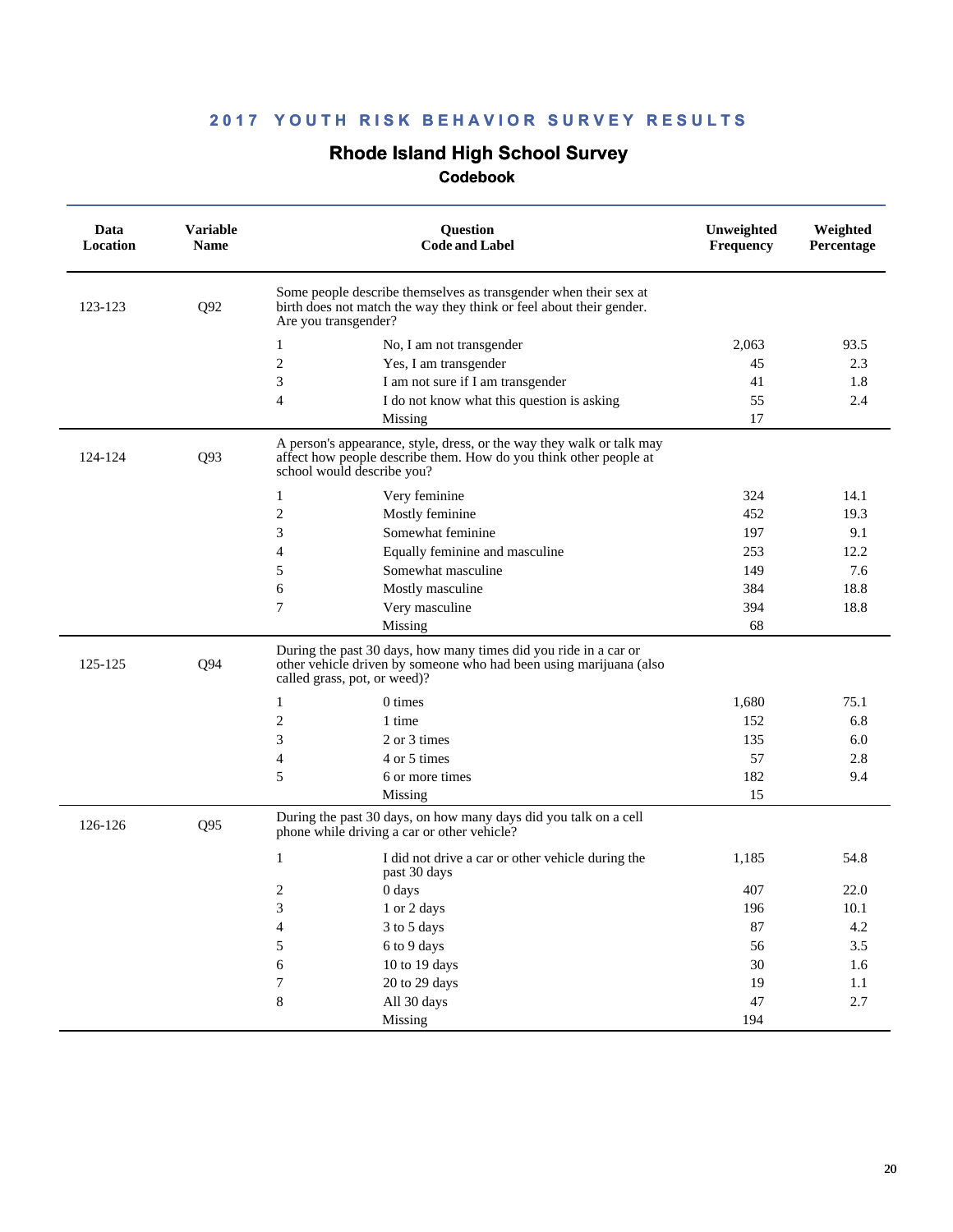# **Rhode Island High School Survey**

| Data<br>Location | <b>Variable</b><br><b>Name</b> | <b>Ouestion</b><br><b>Code and Label</b>                                                                                                                                            | Unweighted<br>Frequency | Weighted<br>Percentage |
|------------------|--------------------------------|-------------------------------------------------------------------------------------------------------------------------------------------------------------------------------------|-------------------------|------------------------|
| 127-127          | Q96                            | During the past 30 days, on how many days did you use the Internet<br>or apps on your cell phone (such as YouTube, Instagram, or<br>Facebook) while driving a car or other vehicle? |                         |                        |
|                  |                                | $\mathbf{1}$<br>I did not drive a car or other vehicle during the<br>past 30 days                                                                                                   | 1,195                   | 55.0                   |
|                  |                                | 2<br>0 days                                                                                                                                                                         | 553                     | 29.4                   |
|                  |                                | 3<br>1 or 2 days                                                                                                                                                                    | 99                      | 5.4                    |
|                  |                                | 4<br>3 to 5 days                                                                                                                                                                    | 48                      | 2.1                    |
|                  |                                | 5<br>6 to 9 days                                                                                                                                                                    | 29                      | 1.7                    |
|                  |                                | 6<br>10 to 19 days                                                                                                                                                                  | 30                      | 1.7                    |
|                  |                                | 7<br>20 to 29 days                                                                                                                                                                  | 18                      | 1.1                    |
|                  |                                | 8<br>All 30 days                                                                                                                                                                    | 68                      | 3.6                    |
|                  |                                | Missing                                                                                                                                                                             | 181                     |                        |
| 128-128          | Q97                            | Does anyone who lives with you smoke cigarettes?                                                                                                                                    |                         |                        |
|                  |                                | Yes<br>$\mathbf{1}$                                                                                                                                                                 | 664                     | 32.9                   |
|                  |                                | $\overline{2}$<br>N <sub>o</sub>                                                                                                                                                    | 1,516                   | 67.1                   |
|                  |                                | Missing                                                                                                                                                                             | 41                      |                        |
| 129-129          | Q98                            | During the past 12 months, did you ever try to quit smoking<br>cigarettes?                                                                                                          |                         |                        |
|                  |                                | 1<br>I did not smoke during the past 12 months                                                                                                                                      | 1.953                   | 88.1                   |
|                  |                                | $\mathfrak{2}$<br>Yes                                                                                                                                                               | 133                     | 7.1                    |
|                  |                                | 3<br>N <sub>0</sub>                                                                                                                                                                 | 93                      | 4.8                    |
|                  |                                | Missing                                                                                                                                                                             | 42                      |                        |
| 130-130          | Q99                            | What is the main reason you have used electronic vapor products?                                                                                                                    |                         |                        |
|                  |                                | $\mathbf{1}$<br>I have never tried an electronic vapor product                                                                                                                      | 1,433                   | 63.1                   |
|                  |                                | 2<br>Friend or family member used them                                                                                                                                              | 307                     | 14.5                   |
|                  |                                | 3<br>To try to quit using other tobacco products                                                                                                                                    | 24                      | 1.4                    |
|                  |                                | $\overline{4}$<br>They cost less than other tobacco products                                                                                                                        | 6                       | 0.3                    |
|                  |                                | 5<br>They are easier to get than other tobacco products                                                                                                                             | 8                       | 0.5                    |
|                  |                                | 6<br>They are less harmful than other forms of tobacco                                                                                                                              | 82                      | 4.6                    |
|                  |                                | 7<br>They are available in flavors, such as mint, candy,<br>fruit, or chocolate                                                                                                     | 145                     | 7.2                    |
|                  |                                | 8<br>I used them for some other reason                                                                                                                                              | 190                     | 8.4                    |
|                  |                                | Missing                                                                                                                                                                             | 26                      |                        |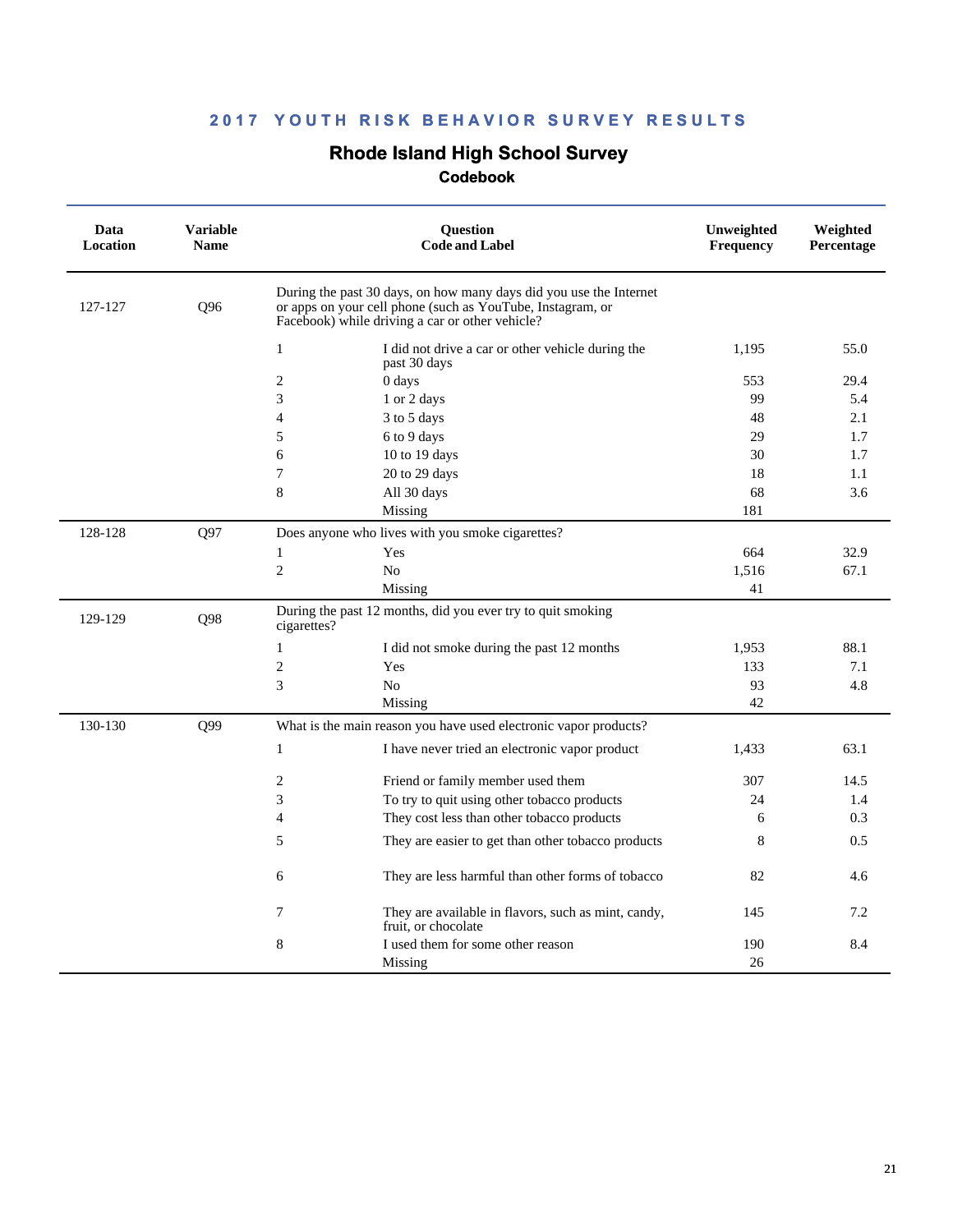# **Rhode Island High School Survey**

| Data<br>Location | <b>Variable</b><br><b>Name</b> | <b>Ouestion</b><br><b>Code and Label</b>                                                                                                                            | Unweighted<br><b>Frequency</b> | Weighted<br>Percentage |
|------------------|--------------------------------|---------------------------------------------------------------------------------------------------------------------------------------------------------------------|--------------------------------|------------------------|
| 131-131          | O100                           | During the past 30 days, on how many days did you smoke tobacco<br>in a hookah, narghile, or other type of waterpipe?                                               |                                |                        |
|                  |                                | 1<br>0 days                                                                                                                                                         | 2.035                          | 95.3                   |
|                  |                                | $\sqrt{2}$<br>1 or 2 days                                                                                                                                           | 48                             | 2.2                    |
|                  |                                | 3<br>3 to 5 days                                                                                                                                                    | 13                             | 0.6                    |
|                  |                                | 4<br>6 to 9 days                                                                                                                                                    | 9                              | 0.4                    |
|                  |                                | 5<br>10 to 19 days                                                                                                                                                  | 6                              | 0.4                    |
|                  |                                | 6<br>20 to 29 days                                                                                                                                                  | $\overline{4}$                 | 0.3                    |
|                  |                                | 7<br>All 30 days                                                                                                                                                    | 15                             | 0.8                    |
|                  |                                | Missing                                                                                                                                                             | 91                             |                        |
| 132-132          | Q101                           | How old were you when you first smoked a cigar, cigarillo or little<br>cigar or used a hookah or an electronic vapor product, even if only<br>for one or two puffs? |                                |                        |
|                  |                                | $\mathbf{1}$<br>I have never smoked a cigar, cigarillo or little<br>cigar or used a hookah or an electronic vapor<br>product                                        | 1,637                          | 74.4                   |
|                  |                                | $\overline{2}$<br>8 years old or younger                                                                                                                            | 41                             | 1.8                    |
|                  |                                | 3<br>9 or 10 years old                                                                                                                                              | 16                             | 1.1                    |
|                  |                                | $\overline{4}$<br>11 or 12 years old                                                                                                                                | 44                             | 2.5                    |
|                  |                                | 5<br>13 or 14 years old                                                                                                                                             | 168                            | 7.9                    |
|                  |                                | 6<br>15 or 16 years old                                                                                                                                             | 186                            | 9.5                    |
|                  |                                | 7<br>17 years old or older                                                                                                                                          | 49                             | 2.7                    |
|                  |                                | Missing                                                                                                                                                             | 80                             |                        |
| 133-133          | Q102                           | During the past 30 days, how did you usually get your own<br>cigarettes, cigars, smokeless tobacco, and shisha or hookah tobacco?                                   |                                |                        |
|                  |                                | $\mathbf{1}$<br>I did not smoke cigarettes or cigars or use<br>smokeless tobacco or shisha or hookah tobacco<br>during the past 30 days                             | 1,881                          | 86.6                   |
|                  |                                | 2<br>I bought them in a store such as a convenience<br>store, supermarket, discount store, or gas station                                                           | 77                             | 4.4                    |
|                  |                                | 3<br>I got them on the Internet                                                                                                                                     | 19                             | 0.8                    |
|                  |                                | 4<br>I gave someone else money to buy them for me                                                                                                                   | 34                             | 1.9                    |
|                  |                                | 5<br>I borrowed (or bummed) them from someone else                                                                                                                  | 46                             | 2.1                    |
|                  |                                | 6<br>A person 18 years old or older gave them to me                                                                                                                 | 28                             | 1.5                    |
|                  |                                | 7<br>I took them from a store or family member                                                                                                                      | 12                             | 0.8                    |
|                  |                                | 8<br>I got them some other way                                                                                                                                      | 33                             | 1.8                    |
|                  |                                | Missing                                                                                                                                                             | 91                             |                        |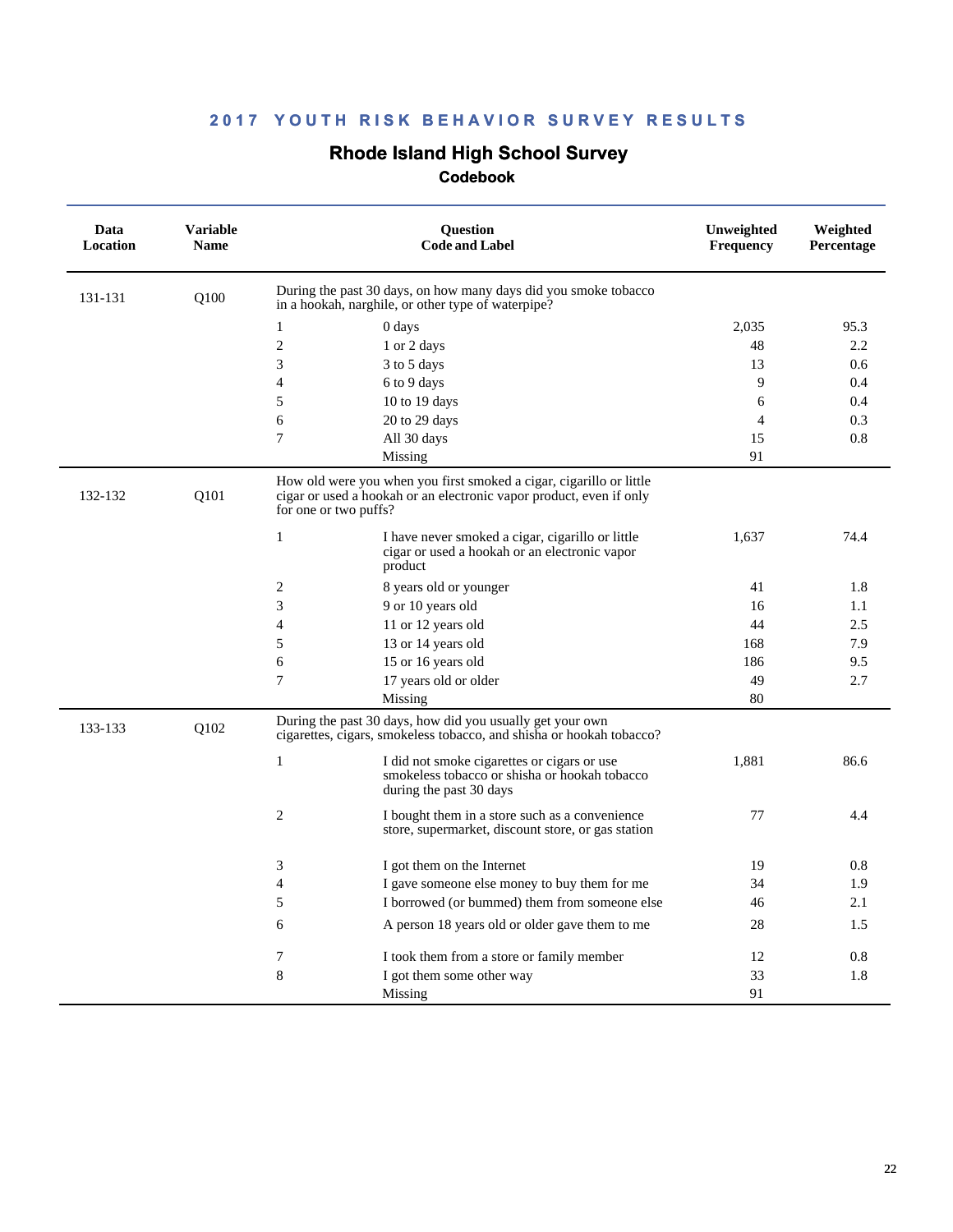# **Rhode Island High School Survey**

| Data<br><b>Location</b> | <b>Variable</b><br><b>Name</b> | Question<br><b>Code and Label</b>                                                                                                                                                              | Unweighted<br>Frequency | Weighted<br>Percentage |
|-------------------------|--------------------------------|------------------------------------------------------------------------------------------------------------------------------------------------------------------------------------------------|-------------------------|------------------------|
| 134-134                 | Q103                           | During the past 30 days, on how many days did you use a tobacco<br>product that was flavored to taste like menthol (mint), alcohol (wine,<br>cognac), candy, fruit, chocolate or other sweets? |                         |                        |
|                         |                                | 1<br>0 days                                                                                                                                                                                    | 2,012                   | 91.1                   |
|                         |                                | $\overline{2}$<br>1 or 2 days                                                                                                                                                                  | 70                      | 2.5                    |
|                         |                                | 3<br>3 to 5 days                                                                                                                                                                               | 29                      | 1.5                    |
|                         |                                | 6 to 9 days<br>4                                                                                                                                                                               | 24                      | 1.6                    |
|                         |                                | 5<br>10 to 19 days                                                                                                                                                                             | 22                      | 1.5                    |
|                         |                                | 20 to 29 days<br>6                                                                                                                                                                             | 12                      | 0.3                    |
|                         |                                | 7<br>All 30 days                                                                                                                                                                               | 26                      | 1.4                    |
|                         |                                | Missing                                                                                                                                                                                        | 26                      |                        |
| 135-135                 | Q104                           | During your life, how many times have you taken a prescription drug<br>(such as OxyContin, Percocet, Vicodin, codeine, Adderall, Ritalin, or<br>Xanax) without a doctor's prescription?        |                         |                        |
|                         |                                | 1<br>0 times                                                                                                                                                                                   | 1,947                   | 92.8                   |
|                         |                                | $\overline{\mathbf{c}}$<br>1 or 2 times                                                                                                                                                        | 60                      | 3.3                    |
|                         |                                | 3<br>3 to 9 times                                                                                                                                                                              | 32                      | 2.0                    |
|                         |                                | 4<br>10 to 19 times                                                                                                                                                                            | 15                      | 0.6                    |
|                         |                                | 5<br>20 to 39 times                                                                                                                                                                            | 9                       | 0.4                    |
|                         |                                | 6<br>40 or more times                                                                                                                                                                          | 20                      | 1.0                    |
|                         |                                | Missing                                                                                                                                                                                        | 138                     |                        |
| 136-136                 | Q105                           | During the past 30 days, how many times did you take a prescription<br>drug (such as OxyContin, Percocet, Vicodin, codeine, Adderall,<br>Ritalin, or Xanax) without a doctor's prescription?   |                         |                        |
|                         |                                | 0 times<br>1                                                                                                                                                                                   | 2,039                   | 96.4                   |
|                         |                                | 2<br>1 or 2 times                                                                                                                                                                              | 35                      | 1.9                    |
|                         |                                | 3 to 9 times<br>3                                                                                                                                                                              | 10                      | 0.5                    |
|                         |                                | 4<br>10 to 19 times                                                                                                                                                                            | 12                      | 0.6                    |
|                         |                                | 5<br>20 to 39 times                                                                                                                                                                            | $\overline{4}$          | 0.1                    |
|                         |                                | 6<br>40 or more times                                                                                                                                                                          | 9                       | 0.5                    |
|                         |                                | Missing                                                                                                                                                                                        | 112                     |                        |
| 137-137                 | Q106                           | During the past 30 days, how many times did you take an<br>over-the-counter drug to get high?                                                                                                  |                         |                        |
|                         |                                | $\mathbf{1}$<br>0 times                                                                                                                                                                        | 2,074                   | 95.4                   |
|                         |                                | $\boldsymbol{2}$<br>1 or 2 times                                                                                                                                                               | 34                      | 1.4                    |
|                         |                                | 3<br>3 to 9 times                                                                                                                                                                              | 26                      | 1.1                    |
|                         |                                | 10 to 19 times<br>4                                                                                                                                                                            | 13                      | 0.6                    |
|                         |                                | 20 to 39 times<br>5                                                                                                                                                                            | 6                       | 0.6                    |
|                         |                                | 40 or more times<br>6                                                                                                                                                                          | 14                      | $0.8\,$                |
|                         |                                | Missing                                                                                                                                                                                        | 54                      |                        |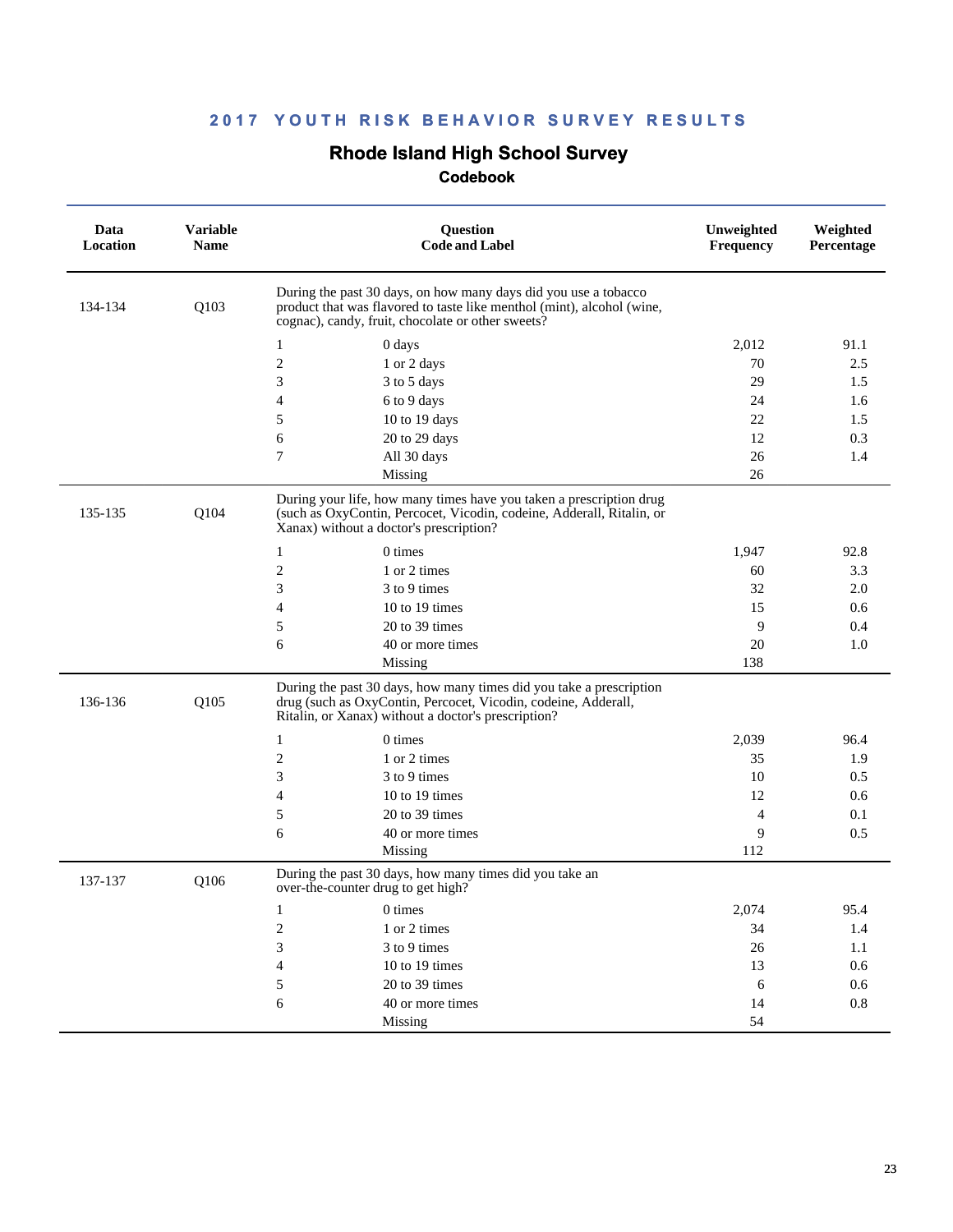### **Rhode Island High School Survey**

| Data<br>Location | <b>Variable</b><br><b>Name</b> |                                   | <b>Ouestion</b><br><b>Code and Label</b>                                                                       | Unweighted<br>Frequency | Weighted<br>Percentage |
|------------------|--------------------------------|-----------------------------------|----------------------------------------------------------------------------------------------------------------|-------------------------|------------------------|
| 138-138          | Q107                           | prescription, how did you get it? | The last time you took a prescription drug without a doctor's                                                  |                         |                        |
|                  |                                | 1                                 | I have never taken a prescription drug without a<br>doctor's prescription                                      | 1,895                   | 88.7                   |
|                  |                                | 2                                 | A friend or relative gave it to me for free                                                                    | 102                     | 5.0                    |
|                  |                                | 3                                 | I took it from a friend or relative without asking                                                             | 36                      | 1.6                    |
|                  |                                | $\overline{4}$                    | I bought it at school from a friend, relative, or<br>dealer                                                    | 17                      | 1.2                    |
|                  |                                | 5                                 | I bought it outside of school from a friend,<br>relative, or dealer                                            | 25                      | 1.3                    |
|                  |                                | 6                                 | I got it from the internet or online                                                                           | $\overline{4}$          | 0.3                    |
|                  |                                | $\overline{7}$                    | I got it from another source                                                                                   | 34                      | 1.9                    |
|                  |                                |                                   | Missing                                                                                                        | 108                     |                        |
| 139-139          | Q108                           | was not enough food in your home? | During the past 30 days, how often did you go hungry because there                                             |                         |                        |
|                  |                                | $\mathbf{1}$                      | Never                                                                                                          | 1.389                   | 64.9                   |
|                  |                                | $\overline{2}$                    | Rarely                                                                                                         | 423                     | 19.3                   |
|                  |                                | 3                                 | Sometimes                                                                                                      | 238                     | 11.1                   |
|                  |                                | $\overline{4}$                    | Most of the time                                                                                               | 55                      | 3.0                    |
|                  |                                | 5                                 | Always                                                                                                         | 30                      | 1.7                    |
|                  |                                |                                   | Missing                                                                                                        | 86                      |                        |
| 140-140          | O109                           | mouth been painful or sore?       | During the past 12 months, how many times have your teeth or                                                   |                         |                        |
|                  |                                | $\mathbf{1}$                      | 0 times                                                                                                        | 1,171                   | 55.5                   |
|                  |                                | $\overline{2}$                    | 1 time                                                                                                         | 455                     | 19.8                   |
|                  |                                | 3                                 | 2 or 3 times                                                                                                   | 337                     | 16.2                   |
|                  |                                | $\overline{4}$                    | 4 or 5 times                                                                                                   | 67                      | 3.3                    |
|                  |                                | 5                                 | 6 or more times                                                                                                | 99                      | 5.2                    |
|                  |                                |                                   | Missing                                                                                                        | 92                      |                        |
| 141-141          | Q110                           |                                   | During the past 12 months, how often were you self-conscious or<br>embarrassed because of your teeth or mouth? |                         |                        |
|                  |                                | $\mathbf{1}$                      | Never                                                                                                          | 1,224                   | 57.1                   |
|                  |                                | $\overline{2}$                    | Rarely                                                                                                         | 461                     | 21.8                   |
|                  |                                | 3                                 | Sometimes                                                                                                      | 303                     | 14.3                   |
|                  |                                | 4                                 | Most of the time                                                                                               | 73                      | 3.7                    |
|                  |                                | 5                                 | Always                                                                                                         | 65                      | 3.1                    |
|                  |                                |                                   | Missing                                                                                                        | 95                      |                        |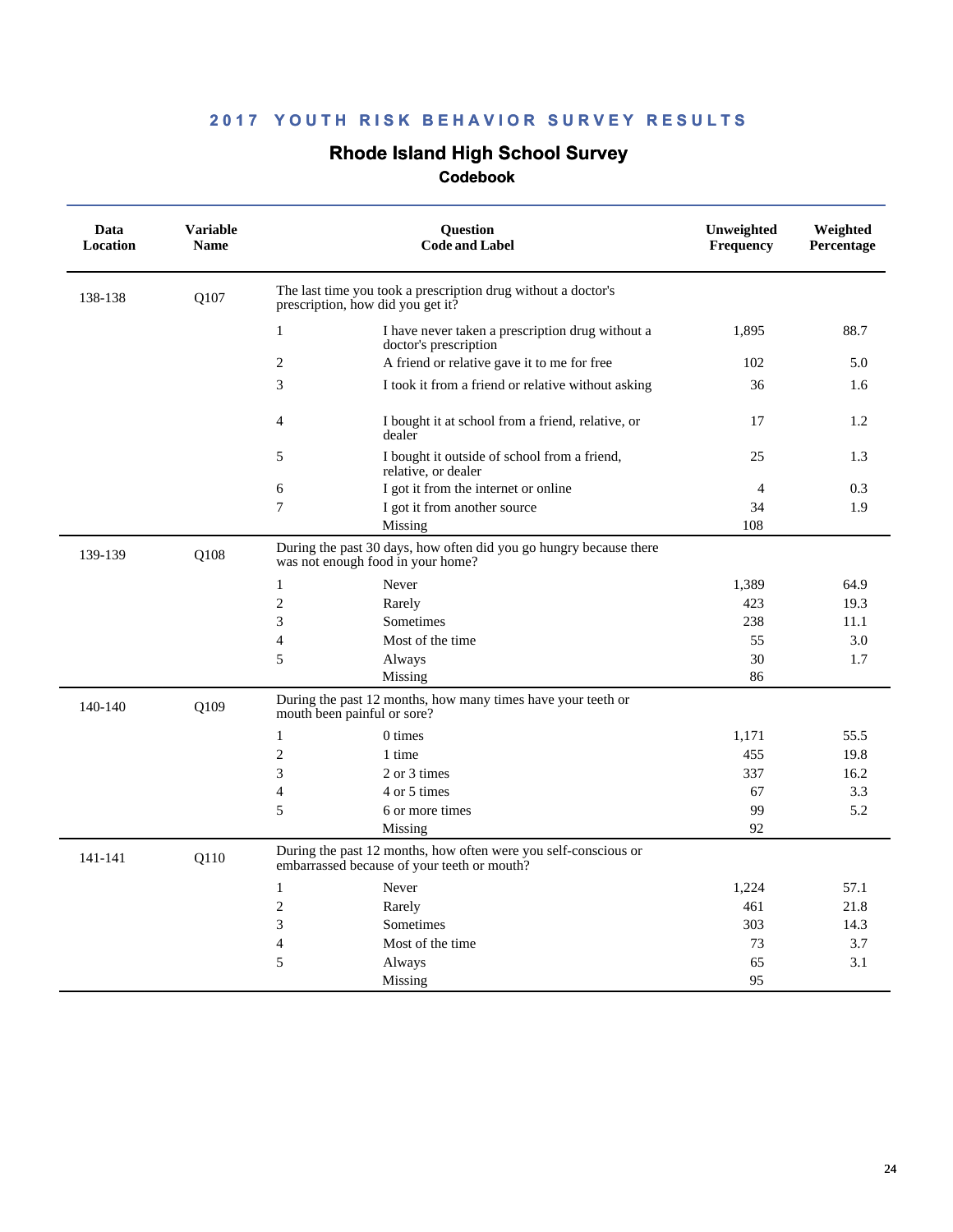### **Rhode Island High School Survey**

| Data<br>Location | <b>Variable</b><br><b>Name</b> | Question<br><b>Code and Label</b>                                                                                                                                     | Unweighted<br>Frequency | Weighted<br>Percentage |
|------------------|--------------------------------|-----------------------------------------------------------------------------------------------------------------------------------------------------------------------|-------------------------|------------------------|
| 142-142          | Q111                           | Have you ever had the HPV vaccine, a vaccine to prevent human<br>papillomavirus or HPV infection (also called the cervical cancer<br>vaccine, HPV shot, or GARDASIL)? |                         |                        |
|                  |                                | $\mathbf{1}$<br>Yes                                                                                                                                                   | 1,043                   | 48.0                   |
|                  |                                | $\overline{c}$<br>No                                                                                                                                                  | 462                     | 22.5                   |
|                  |                                | 3<br>Not sure                                                                                                                                                         | 611                     | 29.5                   |
|                  |                                | Missing                                                                                                                                                               | 105                     |                        |
| 143-143          | Q112                           | Have you ever been taught in school about the benefits of not having<br>sexual intercourse to prevent pregnancy and sexually transmitted<br>diseases (STDs)?          |                         |                        |
|                  |                                | $\mathbf{1}$<br>Yes                                                                                                                                                   | 1,654                   | 76.6                   |
|                  |                                | $\sqrt{2}$<br>No                                                                                                                                                      | 318                     | 16.7                   |
|                  |                                | 3<br>Not sure                                                                                                                                                         | 134                     | 6.7                    |
|                  |                                | Missing                                                                                                                                                               | 115                     |                        |
| 144-144          | Q113                           | Have you ever been taught about AIDS or HIV infection in school?                                                                                                      |                         |                        |
|                  |                                | Yes<br>1                                                                                                                                                              | 1,716                   | 81.3                   |
|                  |                                | $\overline{c}$<br>No                                                                                                                                                  | 268                     | 13.7                   |
|                  |                                | 3<br>Not sure                                                                                                                                                         | 111                     | 5.0                    |
|                  |                                | Missing                                                                                                                                                               | 126                     |                        |
| 145-145          | Q114                           | Have you ever been taught in school about how to use birth control<br>methods or where to get birth control?                                                          |                         |                        |
|                  |                                | $\mathbf{1}$<br>Yes                                                                                                                                                   | 1,153                   | 51.1                   |
|                  |                                | $\overline{c}$<br>N <sub>o</sub>                                                                                                                                      | 789                     | 40.8                   |
|                  |                                | 3<br>Not sure                                                                                                                                                         | 166                     | 8.1                    |
|                  |                                | Missing                                                                                                                                                               | 113                     |                        |
| 146-146          | Q115                           | Is there at least one teacher or other adult in your school that you can<br>talk to if you have a problem?                                                            |                         |                        |
|                  |                                | $\mathbf{1}$<br>Yes                                                                                                                                                   | 1,478                   | 70.8                   |
|                  |                                | $\overline{c}$<br>No                                                                                                                                                  | 403                     | 19.3                   |
|                  |                                | 3<br>Not sure                                                                                                                                                         | 223                     | 9.9                    |
|                  |                                | Missing                                                                                                                                                               | 117                     |                        |
| 147-147          | Q116                           | During the past 30 days, on how many days was your mental health<br>not good?                                                                                         |                         |                        |
|                  |                                | 0 days<br>$\mathbf{1}$                                                                                                                                                | 808                     | 37.9                   |
|                  |                                | $\sqrt{2}$<br>1 or 2 days                                                                                                                                             | 428                     | 20.7                   |
|                  |                                | 3<br>3 to 6 days                                                                                                                                                      | 280                     | 12.7                   |
|                  |                                | $\overline{4}$<br>7 to 13 days                                                                                                                                        | 215                     | 10.1                   |
|                  |                                | 5<br>14 to 29 days                                                                                                                                                    | 217                     | $10.6\,$               |
|                  |                                | $\sqrt{6}$<br>All 30 days                                                                                                                                             | 159                     | 7.9                    |
|                  |                                | Missing                                                                                                                                                               | 114                     |                        |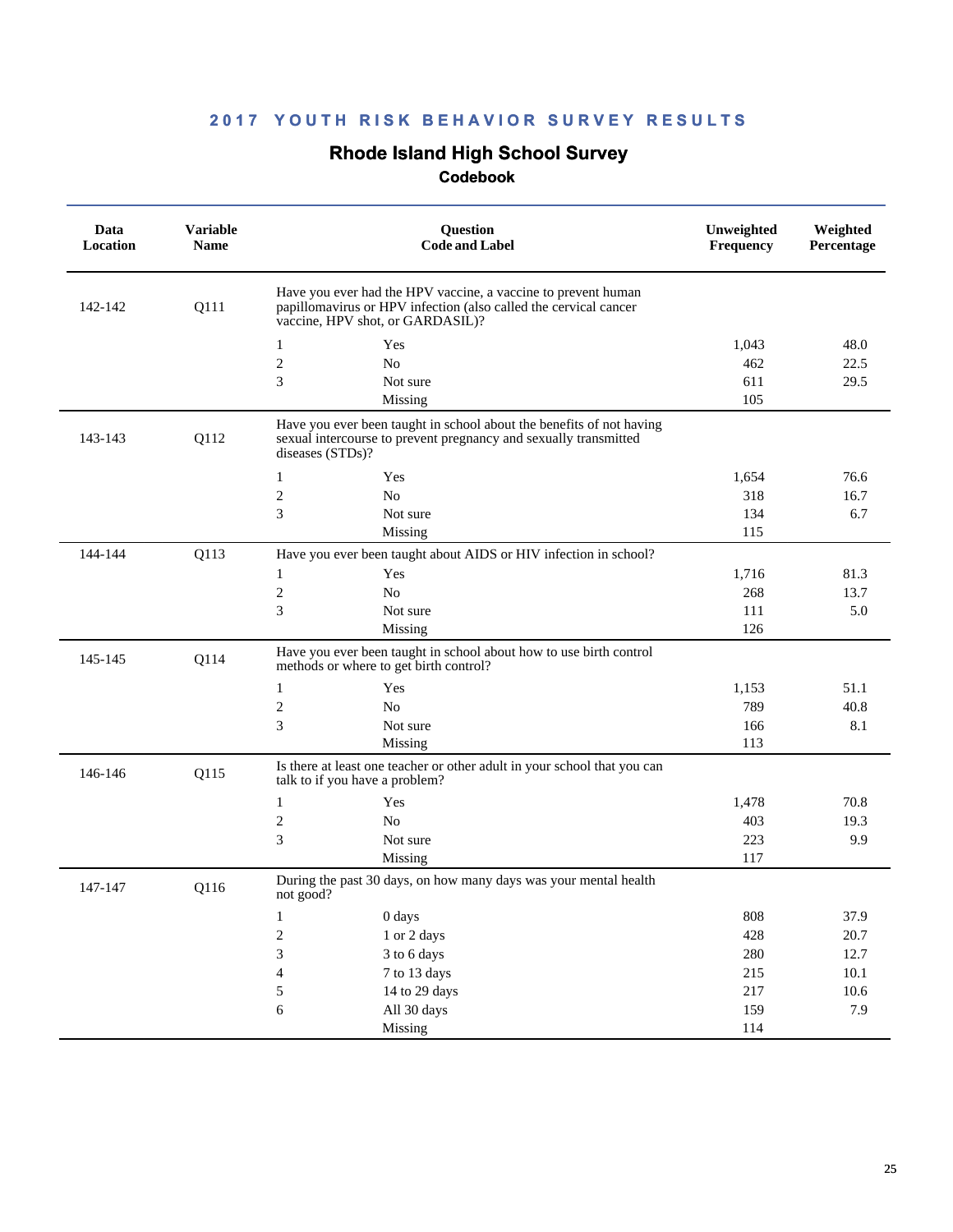### **Rhode Island High School Survey**

| Data<br><b>Location</b> | <b>Variable</b><br><b>Name</b> | Question<br><b>Code and Label</b>                                                                                                                                                                                                               | Unweighted<br><b>Frequency</b> | Weighted<br>Percentage |
|-------------------------|--------------------------------|-------------------------------------------------------------------------------------------------------------------------------------------------------------------------------------------------------------------------------------------------|--------------------------------|------------------------|
| 185-185                 | QN8                            | Percentage of students who rarely or never wore a seat belt (when<br>riding in a car driven by someone else)                                                                                                                                    |                                |                        |
|                         |                                | 1<br>Yes                                                                                                                                                                                                                                        | 136                            | 6.7                    |
|                         |                                | $\overline{2}$<br>No                                                                                                                                                                                                                            | 2.058                          | 93.3                   |
|                         |                                | Missing                                                                                                                                                                                                                                         | 27                             |                        |
| 186-186                 | QN9                            | Percentage of students who rode with a driver who had been drinking<br>alcohol (in a car or other vehicle, one or more times during the 30<br>days before the survey)                                                                           |                                |                        |
|                         |                                | Yes<br>1                                                                                                                                                                                                                                        | 316                            | 13.9                   |
|                         |                                | $\overline{2}$<br>N <sub>0</sub>                                                                                                                                                                                                                | 1,892                          | 86.1                   |
|                         |                                | Missing                                                                                                                                                                                                                                         | 13                             |                        |
| 188-188                 | QN11                           | Percentage of students who texted or e-mailed while driving a car or<br>other vehicle (on at least 1 day during the 30 days before the survey,<br>among students who had driven a car or other vehicle during the 30<br>days before the survey) |                                |                        |
|                         |                                | Yes<br>1                                                                                                                                                                                                                                        | 333                            | 37.3                   |
|                         |                                | $\mathbf{2}$<br>N <sub>o</sub>                                                                                                                                                                                                                  | 580                            | 62.7                   |
|                         |                                | Missing                                                                                                                                                                                                                                         | 1,308                          |                        |
| 190-190                 | <b>ON13</b>                    | Percentage of students who carried a weapon on school property<br>(such as a gun, knife, or club, on at least 1 day during the 30 days<br>before the survey)                                                                                    |                                |                        |
|                         |                                | Yes<br>1                                                                                                                                                                                                                                        | 112                            | 5.1                    |
|                         |                                | $\overline{c}$<br>N <sub>0</sub>                                                                                                                                                                                                                | 2,071                          | 94.9                   |
|                         |                                | Missing                                                                                                                                                                                                                                         | 38                             |                        |
| 192-192                 | <b>ON15</b>                    | Percentage of students who did not go to school because they felt<br>unsafe at school or on their way to or from school (on at least 1 day<br>during the 30 days before the survey)                                                             |                                |                        |
|                         |                                | Yes<br>1                                                                                                                                                                                                                                        | 146                            | 6.9                    |
|                         |                                | $\mathfrak{2}$<br>N <sub>0</sub>                                                                                                                                                                                                                | 2,068                          | 93.1                   |
|                         |                                | Missing                                                                                                                                                                                                                                         | 7                              |                        |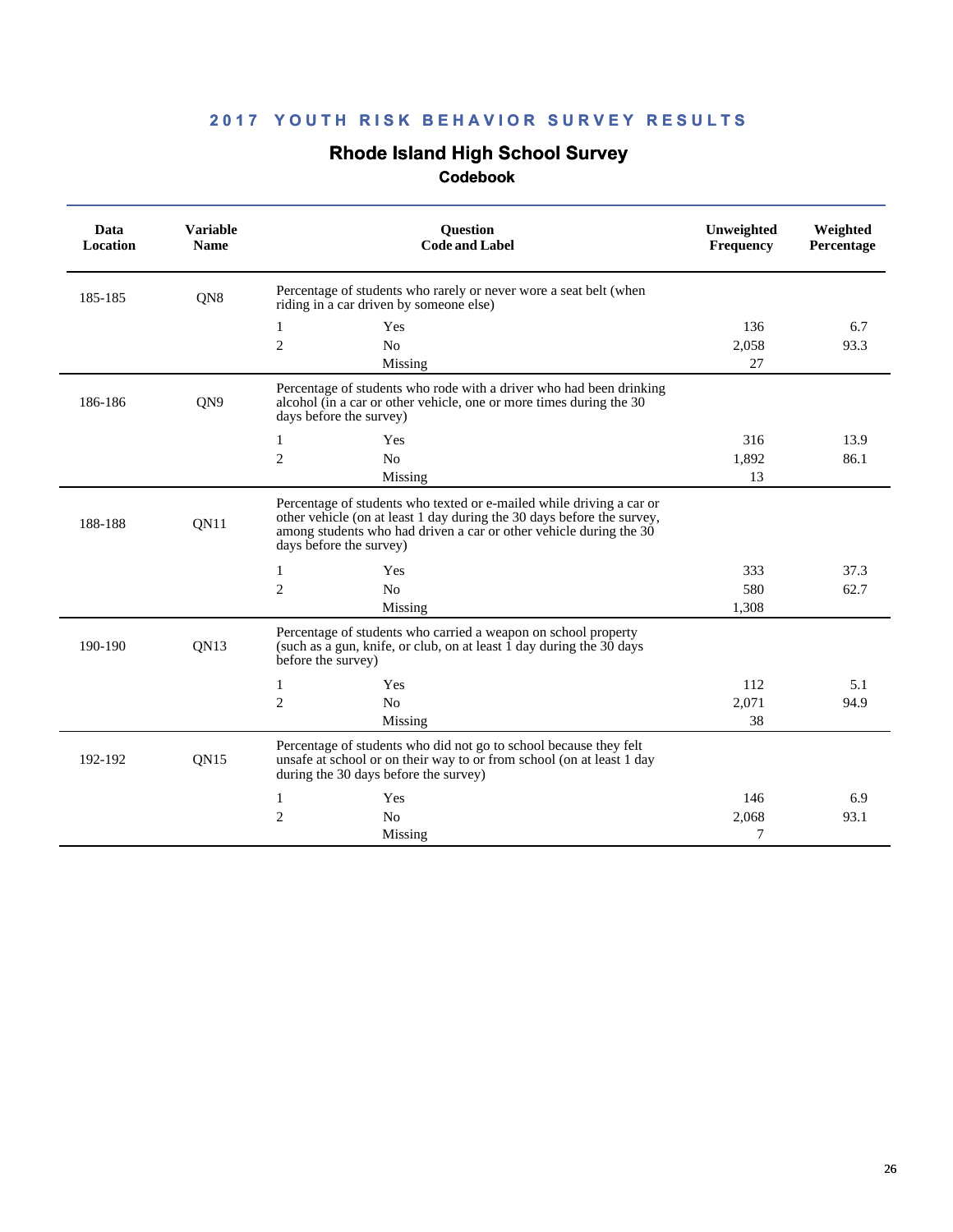### **Rhode Island High School Survey**

| Data<br>Location | <b>Variable</b><br><b>Name</b> | Question<br><b>Code and Label</b>                                                                                                                                                                                                                                                                                                                                                                                                                 | Unweighted<br><b>Frequency</b> | Weighted<br>Percentage |
|------------------|--------------------------------|---------------------------------------------------------------------------------------------------------------------------------------------------------------------------------------------------------------------------------------------------------------------------------------------------------------------------------------------------------------------------------------------------------------------------------------------------|--------------------------------|------------------------|
| 195-195          | QN <sub>18</sub>               | Percentage of students who were in a physical fight on school<br>property (one or more times during the 12 months before the survey)                                                                                                                                                                                                                                                                                                              |                                |                        |
|                  |                                | 1<br>Yes                                                                                                                                                                                                                                                                                                                                                                                                                                          | 223                            | 10.5                   |
|                  |                                | $\overline{2}$<br>N <sub>0</sub>                                                                                                                                                                                                                                                                                                                                                                                                                  | 1.994                          | 89.5                   |
|                  |                                | Missing                                                                                                                                                                                                                                                                                                                                                                                                                                           | 4                              |                        |
| 196-196          | ON19                           | Percentage of students who were ever physically forced to have<br>sexual intercourse (when they did not want to)                                                                                                                                                                                                                                                                                                                                  |                                |                        |
|                  |                                | 1<br>Yes                                                                                                                                                                                                                                                                                                                                                                                                                                          | 188                            | 8.8                    |
|                  |                                | $\overline{2}$<br>N <sub>0</sub>                                                                                                                                                                                                                                                                                                                                                                                                                  | 1,975                          | 91.2                   |
|                  |                                | Missing                                                                                                                                                                                                                                                                                                                                                                                                                                           | 58                             |                        |
| 198-198          | <b>ON21</b>                    | Percentage of students who experienced sexual dating violence<br>(being forced by someone they were dating or going out with to do<br>sexual things [counting such things as kissing, touching, or being<br>physically forced to have sexual intercourse] that they did not want<br>to, one or more times during the 12 months before the survey, among<br>students who dated or went out with someone during the 12 months<br>before the survey) |                                |                        |
|                  |                                | 1<br>Yes                                                                                                                                                                                                                                                                                                                                                                                                                                          | 152                            | 12.0                   |
|                  |                                | $\mathfrak{2}$<br>N <sub>o</sub>                                                                                                                                                                                                                                                                                                                                                                                                                  | 1,113                          | 88.0                   |
|                  |                                | Missing                                                                                                                                                                                                                                                                                                                                                                                                                                           | 956                            |                        |
| 199-199          | QN22                           | Percentage of students who experienced physical dating violence<br>(being physically hurt on purpose by someone they were dating or<br>going out with [counting such things as being hit, slammed into<br>something, or injured with an object or weapon one or more times<br>during the 12 months before the survey, among students who dated<br>or went out with someone during the 12 months before the survey)                                |                                |                        |
|                  |                                | $\mathbf{1}$<br>Yes                                                                                                                                                                                                                                                                                                                                                                                                                               | 126                            | 9.0                    |
|                  |                                | $\overline{2}$<br>No                                                                                                                                                                                                                                                                                                                                                                                                                              | 1,137                          | 91.0                   |
|                  |                                | Missing                                                                                                                                                                                                                                                                                                                                                                                                                                           | 958                            |                        |
| 200-200          | <b>ON23</b>                    | Percentage of students who were bullied on school property (ever<br>during the 12 months before the survey)                                                                                                                                                                                                                                                                                                                                       |                                |                        |
|                  |                                | 1<br>Yes                                                                                                                                                                                                                                                                                                                                                                                                                                          | 359                            | 17.3                   |
|                  |                                | $\mathbf{2}$<br>No                                                                                                                                                                                                                                                                                                                                                                                                                                | 1,802                          | 82.7                   |
|                  |                                | Missing                                                                                                                                                                                                                                                                                                                                                                                                                                           | 60                             |                        |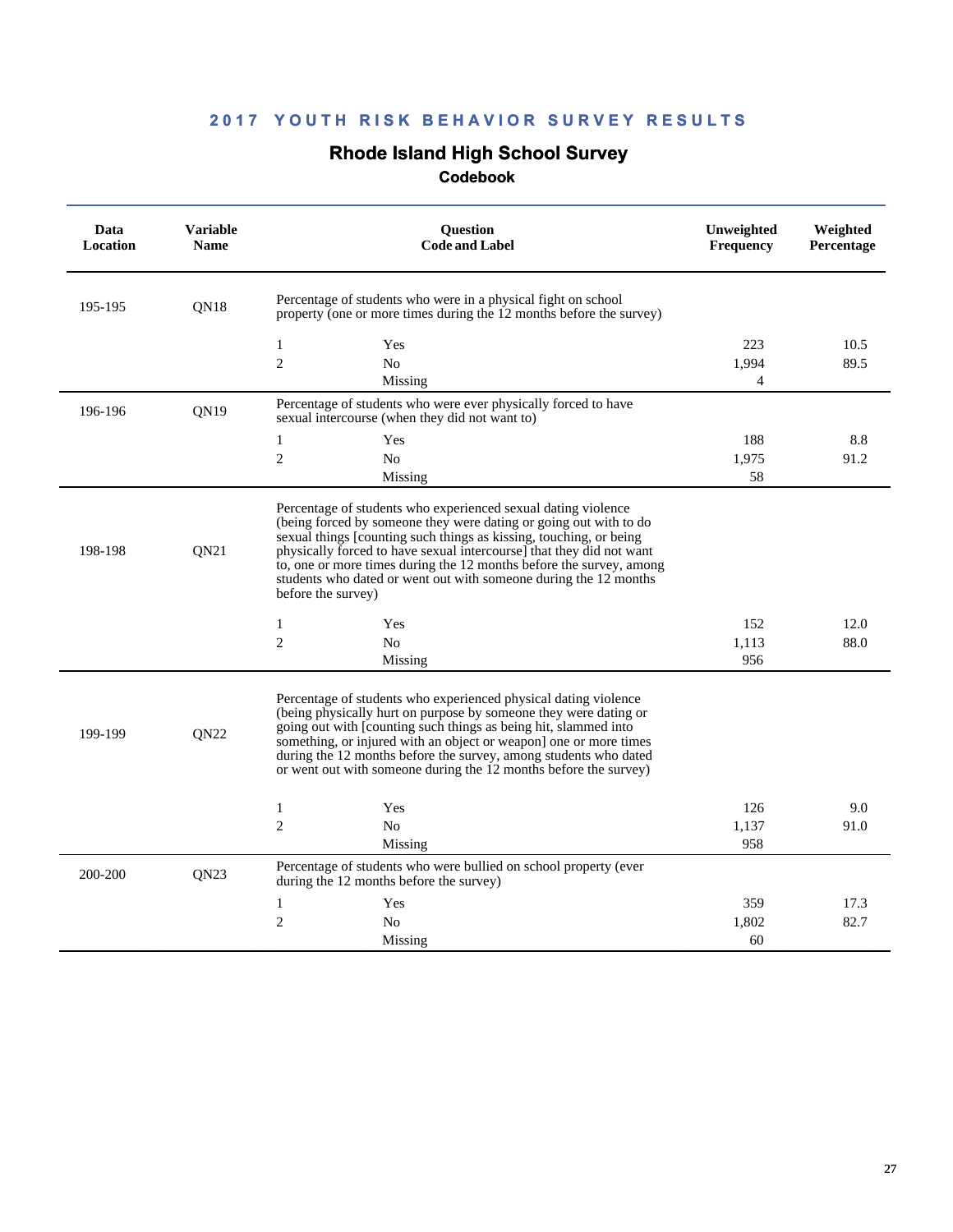### **Rhode Island High School Survey**

| Data<br>Location | <b>Variable</b><br><b>Name</b> | Question<br><b>Code and Label</b>                                                                                                                                                                | Unweighted<br><b>Frequency</b> | Weighted<br>Percentage |
|------------------|--------------------------------|--------------------------------------------------------------------------------------------------------------------------------------------------------------------------------------------------|--------------------------------|------------------------|
| 201-201          | QN <sub>24</sub>               | Percentage of students who were electronically bullied (counting)<br>being bullied through texting, Instagram, Facebook, or other social<br>media, ever during the 12 months before the survey)  |                                |                        |
|                  |                                | Yes<br>1                                                                                                                                                                                         | 306                            | 14.2                   |
|                  |                                | $\overline{c}$<br>N <sub>0</sub>                                                                                                                                                                 | 1,880                          | 85.8                   |
|                  |                                | Missing                                                                                                                                                                                          | 35                             |                        |
| 202-202          | <b>ON25</b>                    | Percentage of students who felt sad or hopeless (almost every day for<br>$>=$ 2 weeks in a row so that they stopped doing some usual activities,<br>ever during the 12 months before the survey) |                                |                        |
|                  |                                | $\mathbf{1}$<br>Yes                                                                                                                                                                              | 630                            | 29.4                   |
|                  |                                | $\overline{c}$<br>N <sub>0</sub>                                                                                                                                                                 | 1,555                          | 70.6                   |
|                  |                                | Missing                                                                                                                                                                                          | 36                             |                        |
| 203-203          | QN26                           | Percentage of students who seriously considered attempting suicide<br>(ever during the 12 months before the survey)                                                                              |                                |                        |
|                  |                                | 1<br>Yes                                                                                                                                                                                         | 346                            | 15.9                   |
|                  |                                | $\overline{2}$<br>N <sub>0</sub>                                                                                                                                                                 | 1.827                          | 84.1                   |
|                  |                                | Missing                                                                                                                                                                                          | 48                             |                        |
| 204-204          | QN27                           | Percentage of students who made a plan about how they would<br>attempt suicide (during the 12 months before the survey)                                                                          |                                |                        |
|                  |                                | Yes<br>1                                                                                                                                                                                         | 293                            | 13.6                   |
|                  |                                | $\overline{c}$<br>N <sub>0</sub>                                                                                                                                                                 | 1,888                          | 86.4                   |
|                  |                                | Missing                                                                                                                                                                                          | 40                             |                        |
| 205-205          | <b>ON28</b>                    | Percentage of students who attempted suicide (one or more times<br>during the 12 months before the survey)                                                                                       |                                |                        |
|                  |                                | Yes<br>1                                                                                                                                                                                         | 199                            | 10.5                   |
|                  |                                | $\mathfrak{2}$<br>No                                                                                                                                                                             | 1,728                          | 89.5                   |
|                  |                                | Missing                                                                                                                                                                                          | 294                            |                        |
| 206-206          | <b>ON29</b>                    | Percentage of students who had a suicide attempt that resulted in an<br>injury, poisoning, or overdose that had to be treated by a doctor or<br>nurse (during the 12 months before the survey)   |                                |                        |
|                  |                                | 1<br>Yes                                                                                                                                                                                         | 70                             | 3.8                    |
|                  |                                | $\overline{c}$<br>N <sub>0</sub>                                                                                                                                                                 | 1.827                          | 96.2                   |
|                  |                                | Missing                                                                                                                                                                                          | 324                            |                        |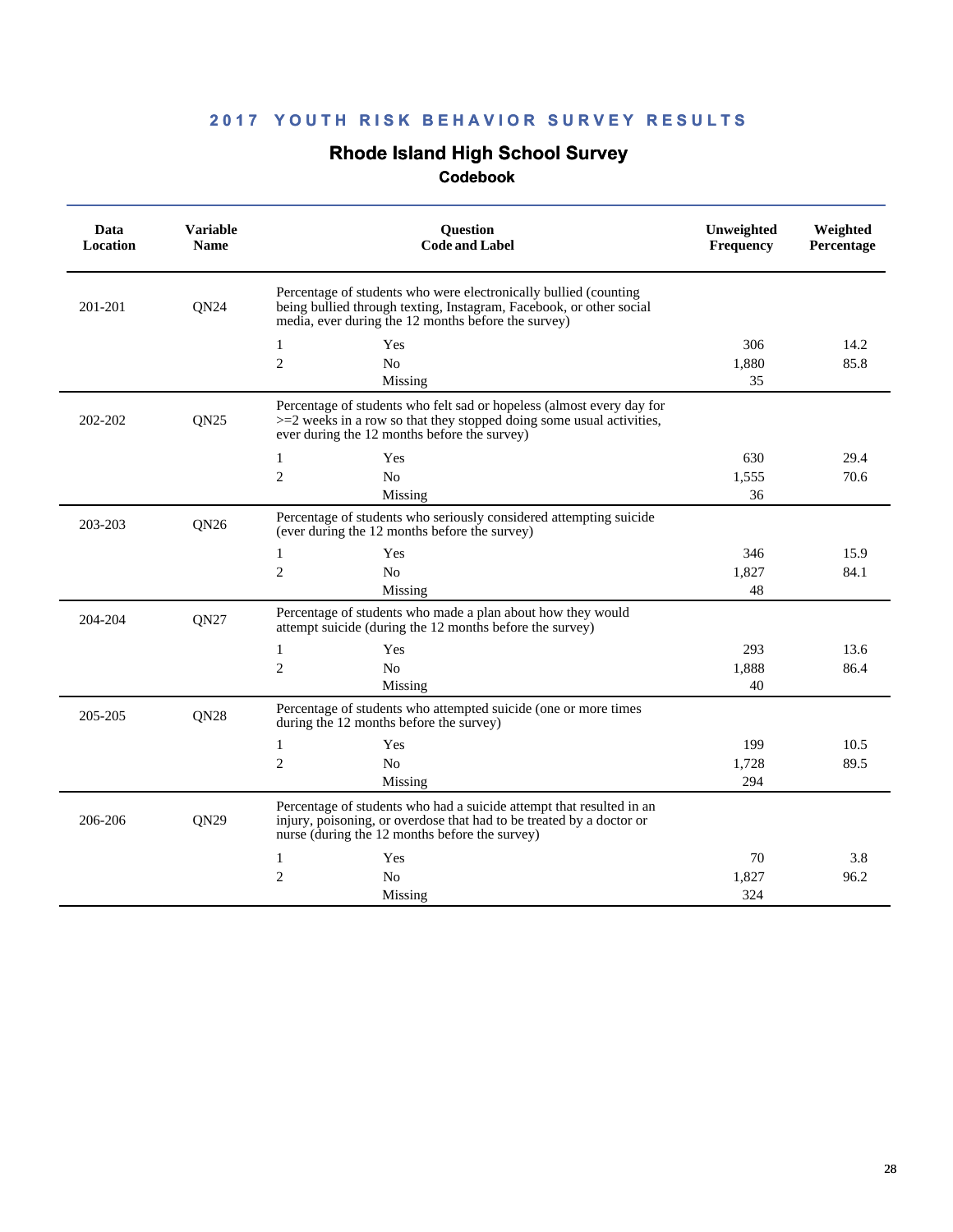# **Rhode Island High School Survey**

| Data<br>Location | <b>Variable</b><br><b>Name</b> | <b>Question</b><br><b>Code and Label</b>                                                                                                                                                                                                        | Unweighted<br>Frequency | Weighted<br>Percentage |
|------------------|--------------------------------|-------------------------------------------------------------------------------------------------------------------------------------------------------------------------------------------------------------------------------------------------|-------------------------|------------------------|
| 207-207          | <b>ON30</b>                    | Percentage of students who ever tried cigarette smoking (even one or<br>two puffs)                                                                                                                                                              |                         |                        |
|                  |                                | Yes<br>1                                                                                                                                                                                                                                        | 359                     | 19.5                   |
|                  |                                | 2<br>N <sub>o</sub>                                                                                                                                                                                                                             | 1,722                   | 80.5                   |
|                  |                                | Missing                                                                                                                                                                                                                                         | 140                     |                        |
| 208-208          | QN31                           | Percentage of students who first tried cigarette smoking before age<br>13 years (even one or two puffs)                                                                                                                                         |                         |                        |
|                  |                                | 1<br>Yes                                                                                                                                                                                                                                        | 147                     | 7.3                    |
|                  |                                | 2<br>N <sub>o</sub>                                                                                                                                                                                                                             | 1,958                   | 92.7                   |
|                  |                                | Missing                                                                                                                                                                                                                                         | 116                     |                        |
| 209-209          | QN32                           | Percentage of students who currently smoked cigarettes (on at least 1<br>day during the 30 days before the survey)                                                                                                                              |                         |                        |
|                  |                                | Yes<br>1                                                                                                                                                                                                                                        | 109                     | 6.1                    |
|                  |                                | $\overline{2}$<br>N <sub>o</sub>                                                                                                                                                                                                                | 2,011                   | 93.9                   |
|                  |                                | Missing                                                                                                                                                                                                                                         | 101                     |                        |
| 210-210          | QN33                           | Percentage of students who smoked more than 10 cigarettes per day<br>(on the days they smoked during the 30 days before the survey,<br>among students who currently smoked cigarettes)                                                          |                         |                        |
|                  |                                | Yes<br>1                                                                                                                                                                                                                                        | 18                      | 18.1                   |
|                  |                                | $\overline{2}$<br>N <sub>o</sub>                                                                                                                                                                                                                | 89                      | 81.9                   |
|                  |                                | Missing                                                                                                                                                                                                                                         | 2,114                   |                        |
| 211-211          | QN34                           | Percentage of students who ever used an electronic vapor product<br>(including e-cigarettes, e-cigars, e-pipes, vape pipes, vaping pens,<br>e-hookahs, and hookah pens [such as blu, NJOY, Vuse, MarkTen,<br>Logic, Vapin Plus, eGo, and Halo]) |                         |                        |
|                  |                                | 1<br>Yes                                                                                                                                                                                                                                        | 822                     | 40.3                   |
|                  |                                | $\overline{2}$<br>N <sub>0</sub>                                                                                                                                                                                                                | 1,315                   | 59.7                   |
|                  |                                | Missing                                                                                                                                                                                                                                         | 84                      |                        |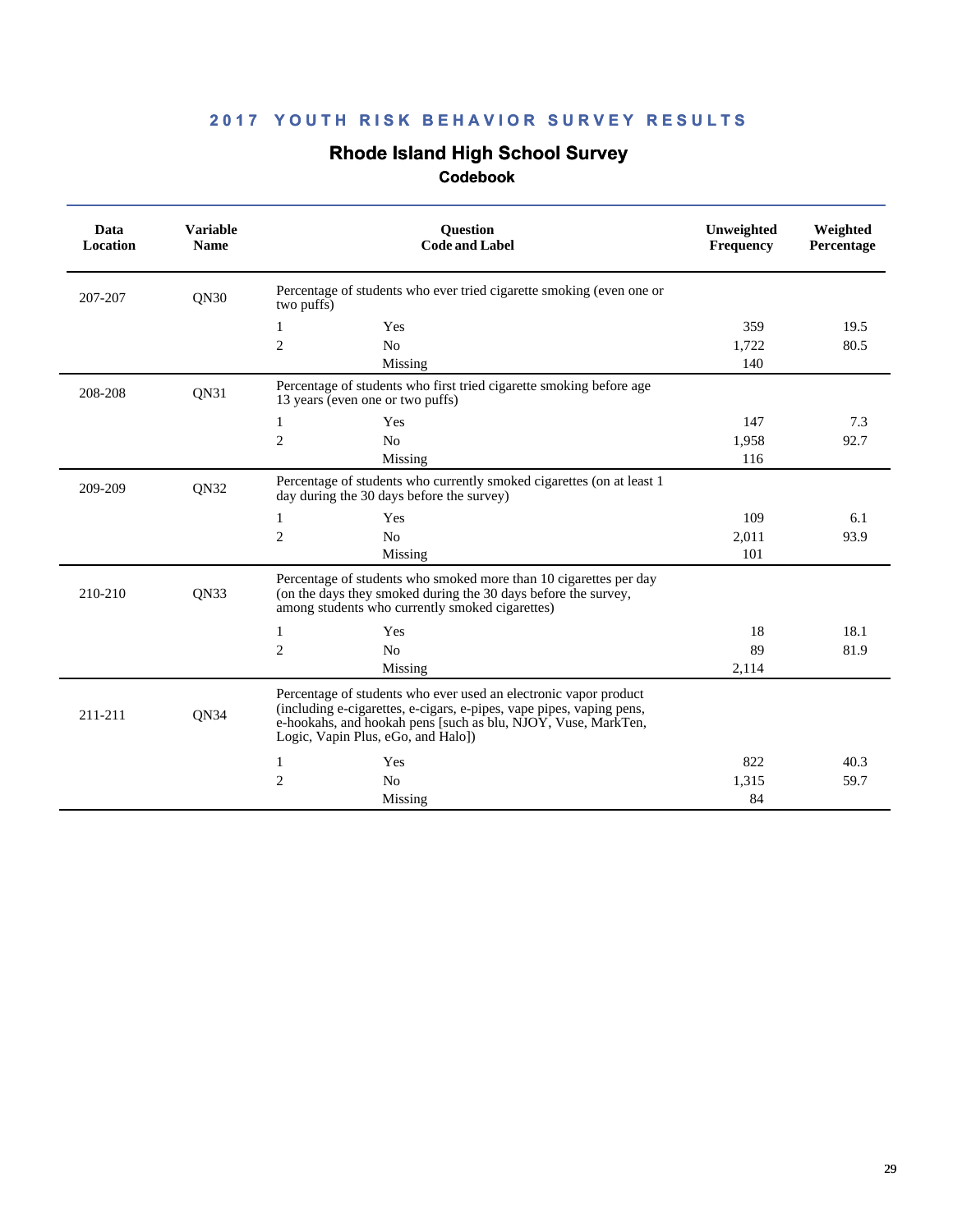# **Rhode Island High School Survey**

| Data<br><b>Location</b> | <b>Variable</b><br><b>Name</b> | <b>Question</b><br><b>Code and Label</b>                                                                                                                                                                                                                                                                                                                                                                 | Unweighted<br><b>Frequency</b> | Weighted<br>Percentage |
|-------------------------|--------------------------------|----------------------------------------------------------------------------------------------------------------------------------------------------------------------------------------------------------------------------------------------------------------------------------------------------------------------------------------------------------------------------------------------------------|--------------------------------|------------------------|
| 212-212                 | <b>ON35</b>                    | Percentage of students who currently used an electronic vapor<br>product (including e-cigarettes, e-cigars, e-pipes, vape pipes, vaping<br>pens, e-hookahs, and hookah pens [such as blu, NJOY, Vuse,<br>MarkTen, Logic, Vapin Plus, eGo, and Halo, on at least 1 day<br>during the 30 days before the survey)                                                                                           |                                |                        |
|                         |                                | $\mathbf{1}$<br>Yes                                                                                                                                                                                                                                                                                                                                                                                      | 389                            | 20.1                   |
|                         |                                | $\overline{2}$<br>N <sub>0</sub>                                                                                                                                                                                                                                                                                                                                                                         | 1,669                          | 79.9                   |
|                         |                                | Missing                                                                                                                                                                                                                                                                                                                                                                                                  | 163                            |                        |
| 213-213                 | ON36                           | Percentage of students who usually got their own electronic vapor<br>products by buying them in a store (such as a convenience store,<br>supermarket, discount store, gas station, or vape store, during the 30<br>days before the survey, among students who currently used<br>electronic vapor products and who were aged <18 years)                                                                   |                                |                        |
|                         |                                | $\mathbf{1}$<br>Yes                                                                                                                                                                                                                                                                                                                                                                                      | 56                             | 17.2                   |
|                         |                                | $\overline{2}$<br>N <sub>0</sub>                                                                                                                                                                                                                                                                                                                                                                         | 280                            | 82.8                   |
|                         |                                | Missing                                                                                                                                                                                                                                                                                                                                                                                                  | 1,885                          |                        |
| 214-214                 | <b>ON37</b>                    | Percentage of students who currently used smokeless tobacco<br>(chewing tobacco, snuff, dip, snus, or dissolvable tobacco products<br>[such as Redman, Levi Garrett, Beechnut, Skoal, Skoal Bandits,<br>Copenhagen, Camel Snus, Marlboro Snus, General Snus, Ariva,<br>Stonewall, or Camel Orbs], not counting any electronic vapor<br>products, on at least 1 day during the 30 days before the survey) |                                |                        |
|                         |                                | 1<br>Yes                                                                                                                                                                                                                                                                                                                                                                                                 | 92                             | 5.0                    |
|                         |                                | $\overline{2}$<br>N <sub>o</sub>                                                                                                                                                                                                                                                                                                                                                                         | 2,089                          | 95.0                   |
|                         |                                | Missing                                                                                                                                                                                                                                                                                                                                                                                                  | 40                             |                        |
| 215-215                 | <b>ON38</b>                    | Percentage of students who currently smoked cigars (cigars,<br>cigarillos, or little cigars, on at least 1 day during the 30 days before<br>the survey)                                                                                                                                                                                                                                                  |                                |                        |
|                         |                                | 1<br>Yes                                                                                                                                                                                                                                                                                                                                                                                                 | 132                            | 6.8                    |
|                         |                                | $\mathfrak{2}$<br>N <sub>0</sub>                                                                                                                                                                                                                                                                                                                                                                         | 2,068                          | 93.2                   |
|                         |                                | Missing                                                                                                                                                                                                                                                                                                                                                                                                  | 21                             |                        |
| 217-217                 | <b>ON40</b>                    | Percentage of students who ever drank alcohol (at least one drink of<br>alcohol, on at least 1 day during their life)                                                                                                                                                                                                                                                                                    |                                |                        |
|                         |                                | 1<br>Yes                                                                                                                                                                                                                                                                                                                                                                                                 | 1,060                          | 50.4                   |
|                         |                                | $\overline{2}$<br>N <sub>0</sub>                                                                                                                                                                                                                                                                                                                                                                         | 1.040                          | 49.6                   |
|                         |                                | Missing                                                                                                                                                                                                                                                                                                                                                                                                  | 121                            |                        |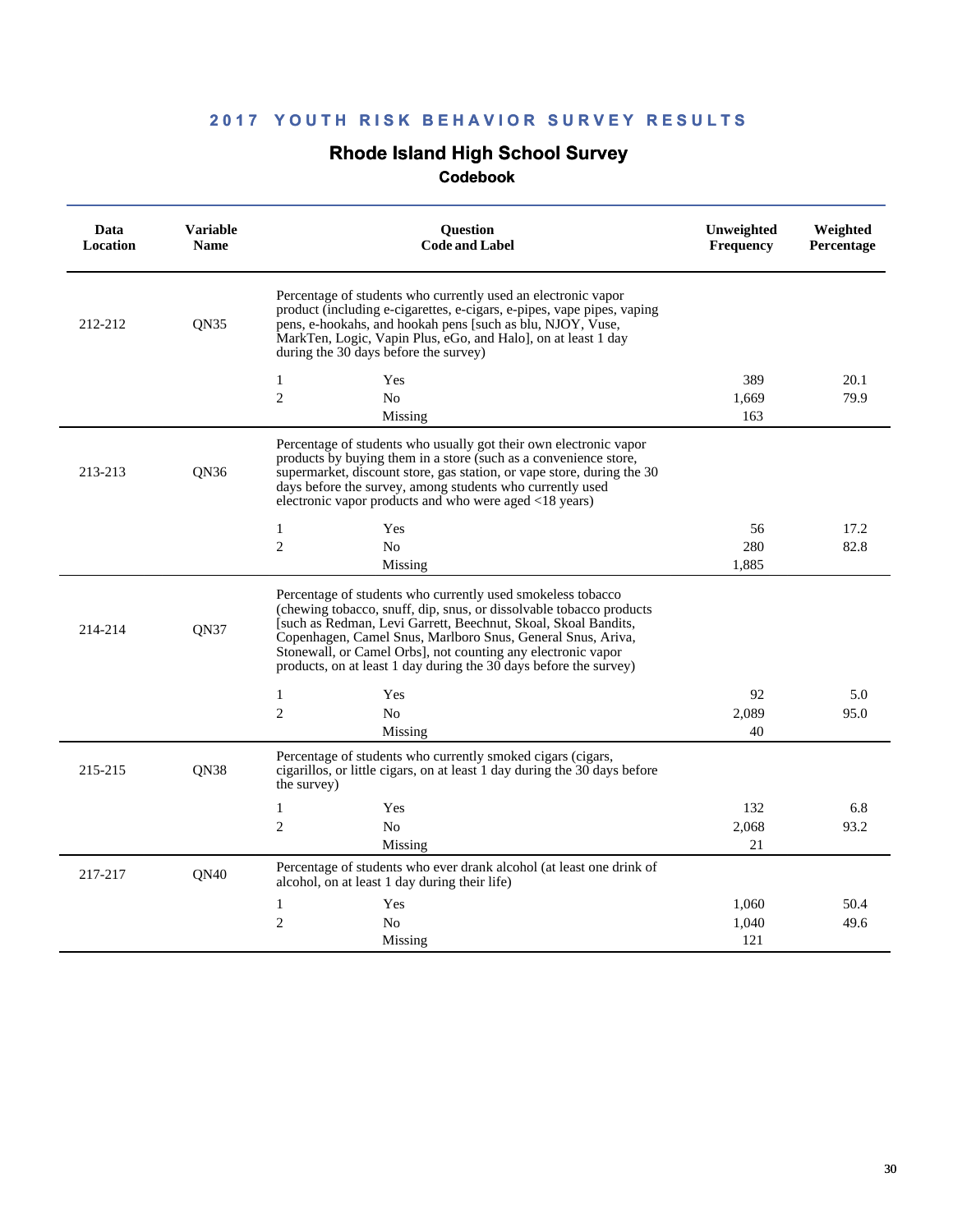### **Rhode Island High School Survey**

| Data<br>Location | <b>Variable</b><br><b>Name</b> | <b>Ouestion</b><br><b>Code and Label</b>                                                                                                                                                                                                                                           | Unweighted<br><b>Frequency</b> | Weighted<br><b>Percentage</b> |
|------------------|--------------------------------|------------------------------------------------------------------------------------------------------------------------------------------------------------------------------------------------------------------------------------------------------------------------------------|--------------------------------|-------------------------------|
| 218-218          | QN41                           | Percentage of students who had their first drink of alcohol before age<br>13 years (other than a few sips)                                                                                                                                                                         |                                |                               |
|                  |                                | Yes<br>1                                                                                                                                                                                                                                                                           | 229                            | 12.1                          |
|                  |                                | $\sqrt{2}$<br>No                                                                                                                                                                                                                                                                   | 1,847                          | 87.9                          |
|                  |                                | Missing                                                                                                                                                                                                                                                                            | 145                            |                               |
| 219-219          | QN42                           | Percentage of students who currently drank alcohol (at least one<br>drink of alcohol, on at least 1 day during the 30 days before the<br>survey)                                                                                                                                   |                                |                               |
|                  |                                | $\mathbf{1}$<br>Yes                                                                                                                                                                                                                                                                | 445                            | 23.2                          |
|                  |                                | $\mathfrak{2}$<br>No                                                                                                                                                                                                                                                               | 1,537                          | 76.8                          |
|                  |                                | Missing                                                                                                                                                                                                                                                                            | 239                            |                               |
| 220-220          | <b>ON43</b>                    | Percentage of students who usually got the alcohol they drank by<br>someone giving it to them (during the 30 days before the survey,<br>among students who currently drank alcohol)                                                                                                |                                |                               |
|                  |                                | $\mathbf{1}$<br>Yes                                                                                                                                                                                                                                                                | 178                            | 38.2                          |
|                  |                                | $\overline{c}$<br>N <sub>o</sub>                                                                                                                                                                                                                                                   | 262                            | 61.8                          |
|                  |                                | Missing                                                                                                                                                                                                                                                                            | 1,781                          |                               |
| 221-221          | <b>ON44</b>                    | Percentage of students who currently were binge drinking (had four<br>or more drinks of alcohol in a row for female students or five or<br>more drinks of alcohol in a row for male students, within a couple of<br>hours, on at least 1 day during the 30 days before the survey) |                                |                               |
|                  |                                | $\mathbf{1}$<br>Yes                                                                                                                                                                                                                                                                | 216                            | 11.2                          |
|                  |                                | $\overline{2}$<br>N <sub>0</sub>                                                                                                                                                                                                                                                   | 1,879                          | 88.8                          |
|                  |                                | Missing                                                                                                                                                                                                                                                                            | 126                            |                               |
| 223-223          | QN46                           | Percentage of students who ever used marijuana (one or more times<br>during their life)                                                                                                                                                                                            |                                |                               |
|                  |                                | $\mathbf{1}$<br>Yes                                                                                                                                                                                                                                                                | 766                            | 36.9                          |
|                  |                                | $\mathbf{2}$<br>N <sub>o</sub>                                                                                                                                                                                                                                                     | 1,353                          | 63.1                          |
|                  |                                | Missing                                                                                                                                                                                                                                                                            | 102                            |                               |
| 224-224          | QN47                           | Percentage of students who tried marijuana for the first time before<br>age 13 years                                                                                                                                                                                               |                                |                               |
|                  |                                | 1<br>Yes                                                                                                                                                                                                                                                                           | 142                            | 7.1                           |
|                  |                                | $\mathfrak{2}$<br>No                                                                                                                                                                                                                                                               | 1,978                          | 92.9                          |
|                  |                                | Missing                                                                                                                                                                                                                                                                            | 101                            |                               |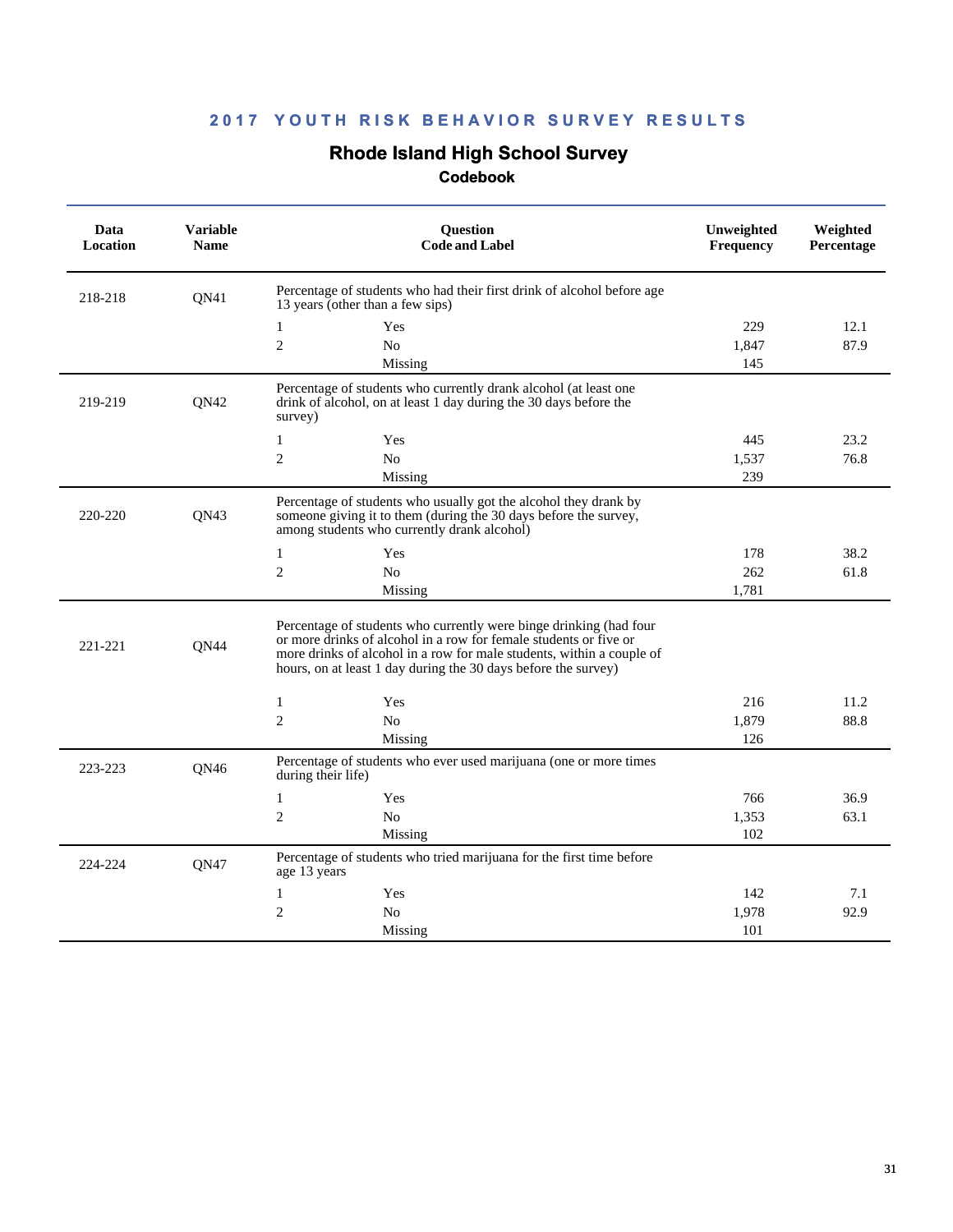### **Rhode Island High School Survey**

| Data<br>Location | <b>Variable</b><br><b>Name</b> | <b>Question</b><br><b>Code and Label</b>                                                                                                                                                            | Unweighted<br>Frequency | Weighted<br>Percentage |
|------------------|--------------------------------|-----------------------------------------------------------------------------------------------------------------------------------------------------------------------------------------------------|-------------------------|------------------------|
| 225-225          | QN48                           | Percentage of students who currently used marijuana (one or more<br>times during the 30 days before the survey)                                                                                     |                         |                        |
|                  |                                | $\mathbf{1}$<br>Yes                                                                                                                                                                                 | 458                     | 23.3                   |
|                  |                                | $\overline{2}$<br>N <sub>0</sub>                                                                                                                                                                    | 1,664                   | 76.7                   |
|                  |                                | Missing                                                                                                                                                                                             | 99                      |                        |
| 226-226          | <b>ON49</b>                    | Percentage of students who ever used cocaine (any form of cocaine,<br>including powder, crack, or freebase, one or more times during their<br>life)                                                 |                         |                        |
|                  |                                | $\mathbf{1}$<br>Yes                                                                                                                                                                                 | 93                      | 4.4                    |
|                  |                                | $\overline{2}$<br>N <sub>o</sub>                                                                                                                                                                    | 2,092                   | 95.6                   |
|                  |                                | Missing                                                                                                                                                                                             | 36                      |                        |
| 228-228          | QN51                           | Percentage of students who ever used heroin (also called "smack,"<br>"junk," or "China White," one or more times during their life)                                                                 |                         |                        |
|                  |                                | $\mathbf{1}$<br>Yes                                                                                                                                                                                 | 81                      | 3.8                    |
|                  |                                | $\overline{c}$<br>No                                                                                                                                                                                | 2,103                   | 96.2                   |
|                  |                                | Missing                                                                                                                                                                                             | 37                      |                        |
| 230-230          | QN53                           | Percentage of students who ever used ecstasy (also called "MDMA,"<br>one or more times during their life)                                                                                           |                         |                        |
|                  |                                | 1<br>Yes                                                                                                                                                                                            | 81                      | 3.9                    |
|                  |                                | $\mathfrak{2}$<br>No                                                                                                                                                                                | 2,085                   | 96.1                   |
|                  |                                | Missing                                                                                                                                                                                             | 55                      |                        |
| 231-231          | QN54                           | Percentage of students who ever used synthetic marijuana (also<br>called "K2," "Spice," "fake weed," "King Kong," "Yucatan Fire,"<br>"Skunk," or "Moon Rocks," one or more times during their life) |                         |                        |
|                  |                                | Yes<br>1                                                                                                                                                                                            | 123                     | 6.0                    |
|                  |                                | $\overline{2}$<br>N <sub>o</sub>                                                                                                                                                                    | 2,066                   | 94.0                   |
|                  |                                | Missing                                                                                                                                                                                             | 32                      |                        |
| 232-232          | <b>ON55</b>                    | Percentage of students who ever took steroids without a doctor's<br>prescription (pills or shots, one or more times during their life)                                                              |                         |                        |
|                  |                                | 1<br>Yes                                                                                                                                                                                            | 88                      | 4.6                    |
|                  |                                | $\overline{2}$<br>N <sub>0</sub>                                                                                                                                                                    | 2,100                   | 95.4                   |
|                  |                                | Missing                                                                                                                                                                                             | 33                      |                        |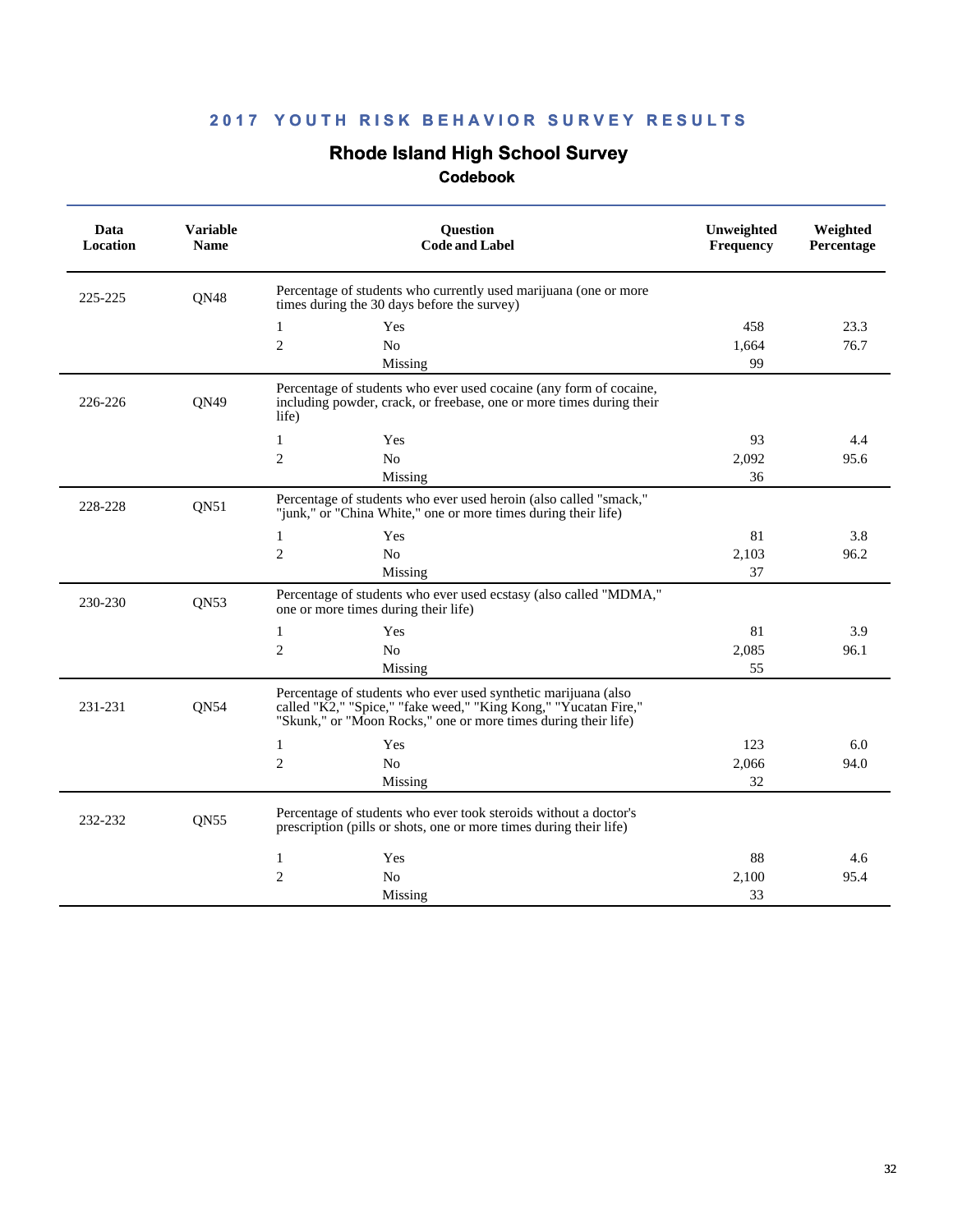# **Rhode Island High School Survey**

| Data<br><b>Location</b> | <b>Variable</b><br><b>Name</b> | Question<br><b>Code and Label</b>                                                                                                                                                                                                                                                  | Unweighted<br><b>Frequency</b> | Weighted<br>Percentage |
|-------------------------|--------------------------------|------------------------------------------------------------------------------------------------------------------------------------------------------------------------------------------------------------------------------------------------------------------------------------|--------------------------------|------------------------|
| 233-233                 | QN56                           | Percentage of students who ever took prescription pain medicine<br>without a doctor's prescription or differently than how a doctor told<br>them to use it (counting drugs such as codeine, Vicodin, OxyContin,<br>Hydrocodone, and Percocet, one or more times during their life) |                                |                        |
|                         |                                | $\mathbf{1}$<br>Yes                                                                                                                                                                                                                                                                | 192                            | 9.8                    |
|                         |                                | $\mathfrak{2}$<br>N <sub>o</sub>                                                                                                                                                                                                                                                   | 1.986                          | 90.2                   |
|                         |                                | Missing                                                                                                                                                                                                                                                                            | 43                             |                        |
| 236-236                 | <b>ON59</b>                    | Percentage of students who ever had sexual intercourse                                                                                                                                                                                                                             |                                |                        |
|                         |                                | Yes<br>1                                                                                                                                                                                                                                                                           | 645                            | 35.7                   |
|                         |                                | $\overline{2}$<br>N <sub>0</sub>                                                                                                                                                                                                                                                   | 1,249                          | 64.3                   |
|                         |                                | Missing                                                                                                                                                                                                                                                                            | 327                            |                        |
| 237-237                 | QN60                           | Percentage of students who had sexual intercourse for the first time<br>before age 13 years                                                                                                                                                                                        |                                |                        |
|                         |                                | 1<br>Yes                                                                                                                                                                                                                                                                           | 55                             | 4.1                    |
|                         |                                | $\overline{2}$<br>N <sub>0</sub>                                                                                                                                                                                                                                                   | 1,832                          | 95.9                   |
|                         |                                | Missing                                                                                                                                                                                                                                                                            | 334                            |                        |
| 238-238                 | QN61                           | Percentage of students who had sexual intercourse with four or more<br>persons during their life                                                                                                                                                                                   |                                |                        |
|                         |                                | $\mathbf{1}$<br>Yes                                                                                                                                                                                                                                                                | 120                            | 8.1                    |
|                         |                                | $\overline{2}$<br>N <sub>0</sub>                                                                                                                                                                                                                                                   | 1,769                          | 91.9                   |
|                         |                                | Missing                                                                                                                                                                                                                                                                            | 332                            |                        |
| 239-239                 | QN <sub>62</sub>               | Percentage of students who were currently sexually active (had<br>sexual intercourse with at least one person, during the 3 months<br>before the survey)                                                                                                                           |                                |                        |
|                         |                                | $\mathbf{1}$<br>Yes                                                                                                                                                                                                                                                                | 457                            | 25.5                   |
|                         |                                | $\overline{c}$<br>N <sub>0</sub>                                                                                                                                                                                                                                                   | 1,432                          | 74.5                   |
|                         |                                | Missing                                                                                                                                                                                                                                                                            | 332                            |                        |
| 240-240                 | <b>ON63</b>                    | Percentage of students who drank alcohol or used drugs before last<br>sexual intercourse (among students who were currently sexually<br>active)                                                                                                                                    |                                |                        |
|                         |                                | Yes<br>1                                                                                                                                                                                                                                                                           | 84                             | 17.3                   |
|                         |                                | $\overline{2}$<br>N <sub>0</sub>                                                                                                                                                                                                                                                   | 369                            | 82.7                   |
|                         |                                | Missing                                                                                                                                                                                                                                                                            | 1,768                          |                        |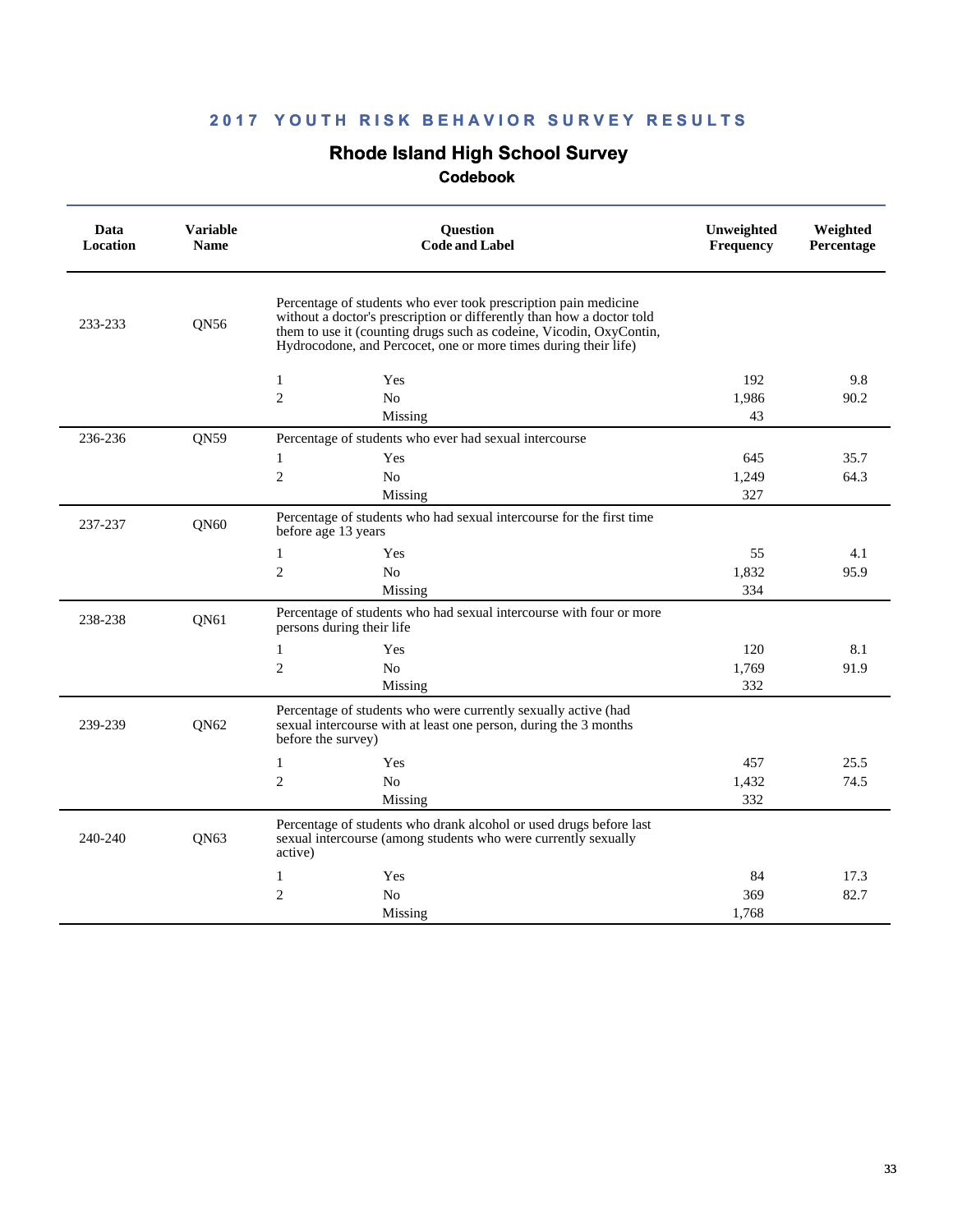# **Rhode Island High School Survey**

| Data<br>Location | <b>Variable</b><br><b>Name</b> | <b>Question</b><br><b>Code and Label</b>                                                                                                                           | Unweighted<br><b>Frequency</b> | Weighted<br>Percentage |
|------------------|--------------------------------|--------------------------------------------------------------------------------------------------------------------------------------------------------------------|--------------------------------|------------------------|
| 241-241          | <b>ON64</b>                    | Percentage of students who used a condom during last sexual<br>intercourse (among students who were currently sexually active)                                     |                                |                        |
|                  |                                | $\mathbf{1}$<br>Yes                                                                                                                                                | 251                            | 57.8                   |
|                  |                                | $\mathbf{2}$<br>N <sub>o</sub>                                                                                                                                     | 196                            | 42.2                   |
|                  |                                | Missing                                                                                                                                                            | 1,774                          |                        |
| 242-242          | ON65                           | Percentage of students who used birth control pills before last sexual<br>intercourse (to prevent pregnancy, among students who were<br>currently sexually active) |                                |                        |
|                  |                                | 1<br>Yes                                                                                                                                                           | 121                            | 29.4                   |
|                  |                                | 2<br>N <sub>0</sub>                                                                                                                                                | 324                            | 70.6                   |
|                  |                                | Missing                                                                                                                                                            | 1,776                          |                        |
| 246-246          | QN69                           | Percentage of students who were trying to lose weight                                                                                                              |                                |                        |
|                  |                                | 1<br>Yes                                                                                                                                                           | 1,038                          | 49.0                   |
|                  |                                | $\mathbf{2}$<br>No                                                                                                                                                 | 1,119                          | 51.0                   |
|                  |                                | Missing                                                                                                                                                            | 64                             |                        |
| 247-247          | QN70                           | Percentage of students who did not drink fruit juice (100% fruit<br>juices one or more times during the 7 days before the survey)                                  |                                |                        |
|                  |                                | 1<br>Yes                                                                                                                                                           | 628                            | 27.5                   |
|                  |                                | $\overline{c}$<br>No                                                                                                                                               | 1,541                          | 72.5                   |
|                  |                                | Missing                                                                                                                                                            | 52                             |                        |
| 248-248          | QN71                           | Percentage of students who did not eat fruit (one or more times<br>during the 7 days before the survey)                                                            |                                |                        |
|                  |                                | $\mathbf{1}$<br>Yes                                                                                                                                                | 315                            | 15.2                   |
|                  |                                | $\overline{2}$<br>N <sub>o</sub>                                                                                                                                   | 1,834                          | 84.8                   |
|                  |                                | Missing                                                                                                                                                            | 72                             |                        |
| 249-249          | <b>ON72</b>                    | Percentage of students who did not eat green salad (one or more<br>times during the 7 days before the survey)                                                      |                                |                        |
|                  |                                | $\mathbf{1}$<br>Yes                                                                                                                                                | 895                            | 40.5                   |
|                  |                                | $\overline{2}$<br>N <sub>o</sub>                                                                                                                                   | 1,262                          | 59.5                   |
|                  |                                | Missing                                                                                                                                                            | 64                             |                        |
| 250-250          | QN73                           | Percentage of students who did not eat potatoes (one or more times<br>during the 7 days before the survey)                                                         |                                |                        |
|                  |                                | $\mathbf{1}$<br>Yes                                                                                                                                                | 836                            | 38.1                   |
|                  |                                | $\mathbf{2}$<br>No                                                                                                                                                 | 1,321                          | 61.9                   |
|                  |                                | Missing                                                                                                                                                            | 64                             |                        |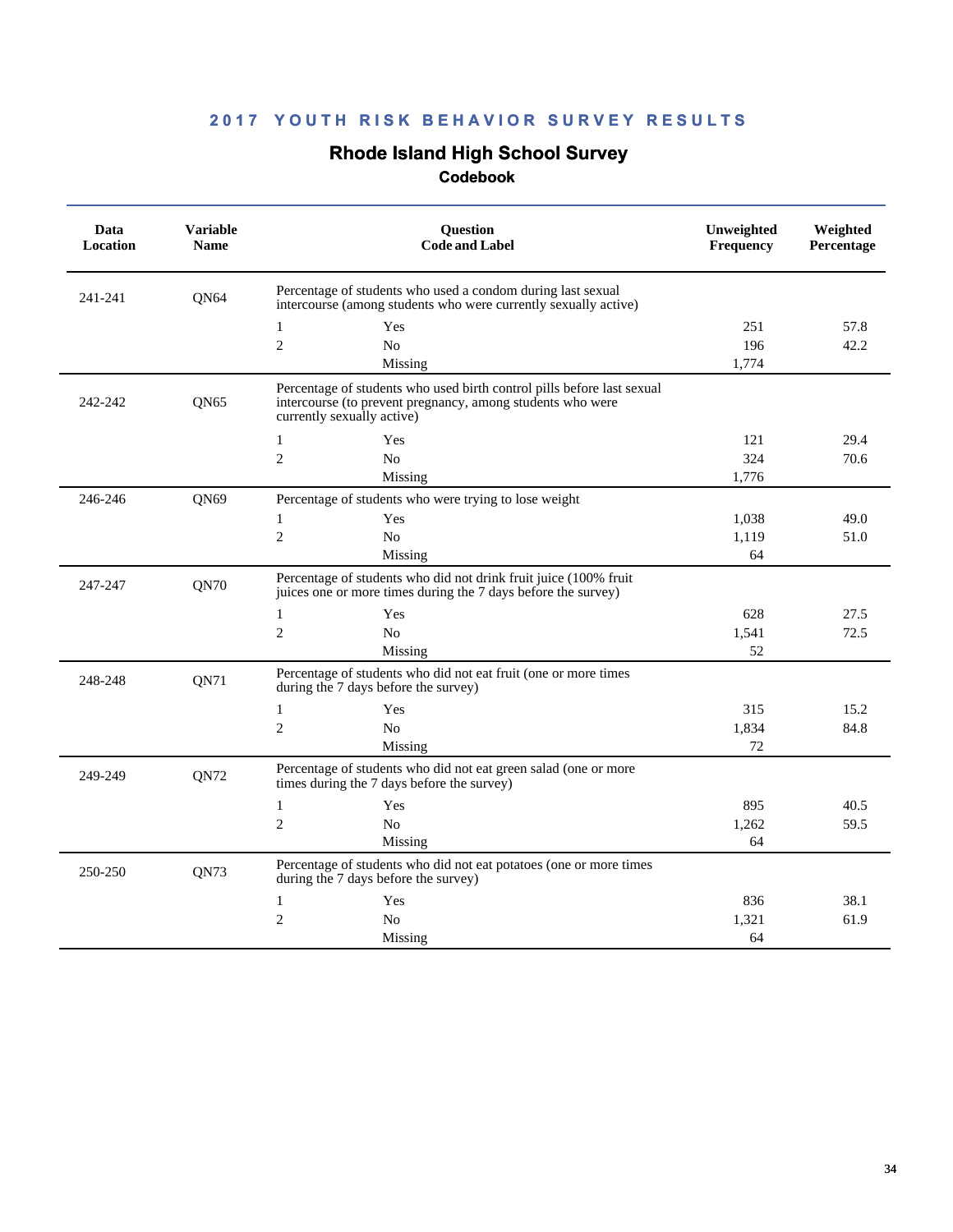# **Rhode Island High School Survey**

| Data<br>Location | <b>Variable</b><br><b>Name</b> | <b>Question</b><br><b>Code and Label</b>                                                                                                                                                                                                                    | Unweighted<br>Frequency | Weighted<br>Percentage |
|------------------|--------------------------------|-------------------------------------------------------------------------------------------------------------------------------------------------------------------------------------------------------------------------------------------------------------|-------------------------|------------------------|
| 251-251          | <b>ON74</b>                    | Percentage of students who did not eat carrots (one or more times<br>during the 7 days before the survey)                                                                                                                                                   |                         |                        |
|                  |                                | Yes<br>1                                                                                                                                                                                                                                                    | 1.083                   | 51.6                   |
|                  |                                | 2<br>N <sub>o</sub>                                                                                                                                                                                                                                         | 1,061                   | 48.4                   |
|                  |                                | Missing                                                                                                                                                                                                                                                     | 77                      |                        |
| 252-252          | QN75                           | Percentage of students who did not eat other vegetables (one or more<br>times during the 7 days before the survey)                                                                                                                                          |                         |                        |
|                  |                                | 1<br>Yes                                                                                                                                                                                                                                                    | 450                     | 21.4                   |
|                  |                                | 2<br>N <sub>o</sub>                                                                                                                                                                                                                                         | 1.709                   | 78.6                   |
|                  |                                | Missing                                                                                                                                                                                                                                                     | 62                      |                        |
| 253-253          | QN76                           | Percentage of students who did not drink a can, bottle, or glass of<br>soda or pop (such as Coke, Pepsi, or Sprite, not counting diet soda or<br>diet pop, during the 7 days before the survey)                                                             |                         |                        |
|                  |                                | 1<br>Yes                                                                                                                                                                                                                                                    | 808                     | 34.9                   |
|                  |                                | $\overline{2}$<br>N <sub>o</sub>                                                                                                                                                                                                                            | 1,344                   | 65.1                   |
|                  |                                | Missing                                                                                                                                                                                                                                                     | 69                      |                        |
| 256-256          | <b>ON79</b>                    | Percentage of students who were physically active at least 60<br>minutes per day on 5 or more days (in any kind of physical activity<br>that increased their heart rate and made them breathe hard some of<br>the time during the 7 days before the survey) |                         |                        |
|                  |                                | 1<br>Yes                                                                                                                                                                                                                                                    | 852                     | 41.3                   |
|                  |                                | $\overline{2}$<br>N <sub>o</sub>                                                                                                                                                                                                                            | 1,294                   | 58.7                   |
|                  |                                | Missing                                                                                                                                                                                                                                                     | 75                      |                        |
| 257-257          | <b>ON80</b>                    | Percentage of students who watched television 3 or more hours per<br>day (on an average school day)                                                                                                                                                         |                         |                        |
|                  |                                | Yes<br>1                                                                                                                                                                                                                                                    | 439                     | 21.4                   |
|                  |                                | $\overline{2}$<br>N <sub>0</sub>                                                                                                                                                                                                                            | 1.706                   | 78.6                   |
|                  |                                | Missing                                                                                                                                                                                                                                                     | 76                      |                        |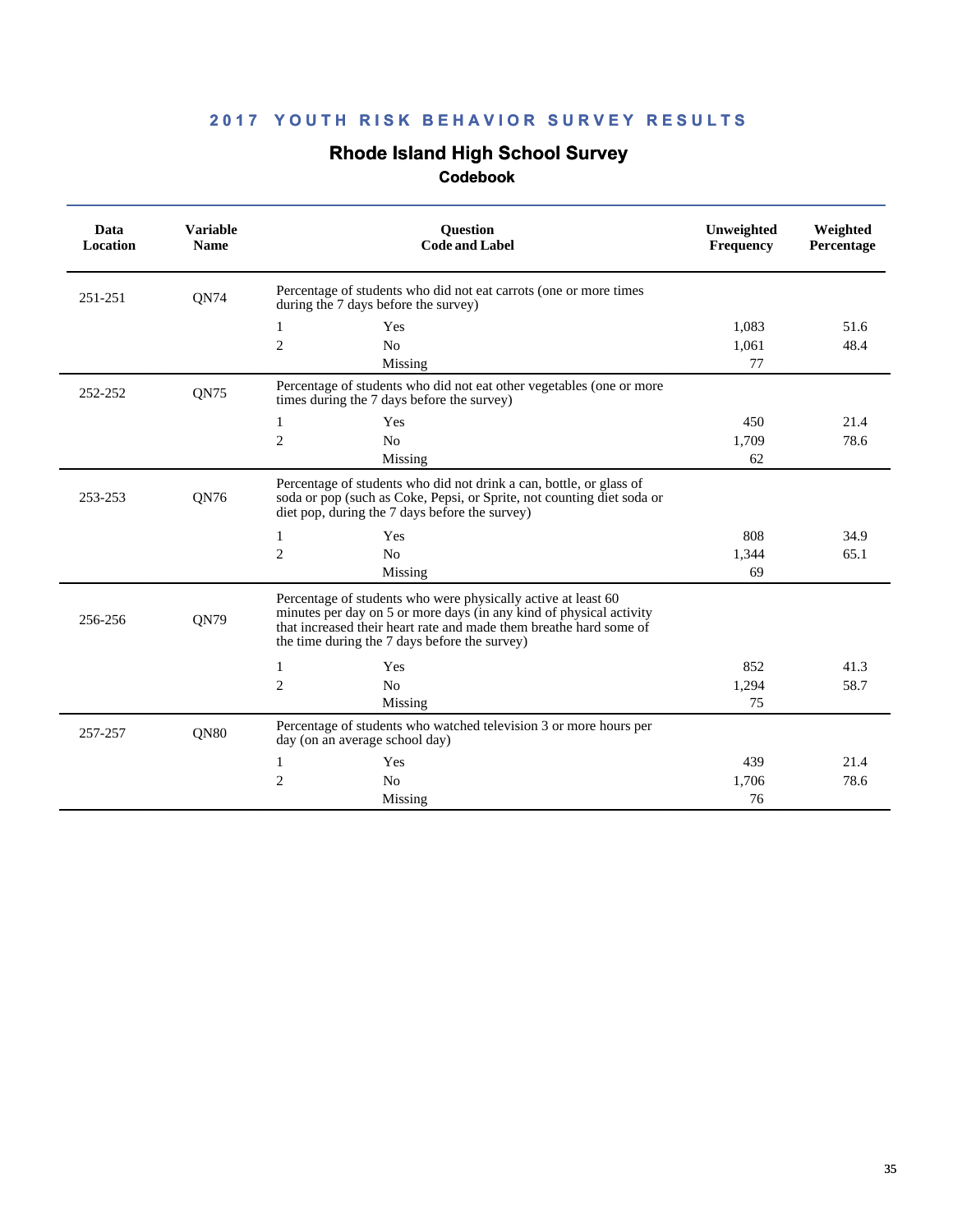### **Rhode Island High School Survey**

| Data<br>Location | <b>Variable</b><br><b>Name</b> | <b>Ouestion</b><br><b>Code and Label</b>                                                                                                                                                                                                                                                                                                          | Unweighted<br><b>Frequency</b> | Weighted<br>Percentage |
|------------------|--------------------------------|---------------------------------------------------------------------------------------------------------------------------------------------------------------------------------------------------------------------------------------------------------------------------------------------------------------------------------------------------|--------------------------------|------------------------|
| 258-258          | QN81                           | Percentage of students who played video or computer games or used<br>a computer 3 or more hours per day (counting time spent on things<br>such as Xbox, PlayStation, an iPad or other tablet, a smartphone,<br>texting, YouTube, Instagram, Facebook, or other social media, for<br>something that was not school work, on an average school day) |                                |                        |
|                  |                                | 1<br>Yes                                                                                                                                                                                                                                                                                                                                          | 919                            | 43.4                   |
|                  |                                | $\overline{2}$<br>N <sub>o</sub>                                                                                                                                                                                                                                                                                                                  | 1,193                          | 56.6                   |
|                  |                                | Missing                                                                                                                                                                                                                                                                                                                                           | 109                            |                        |
| 259-259          | <b>ON82</b>                    | Percentage of students who attended physical education (PE) classes<br>on 1 or more days (in an average week when they were in school)                                                                                                                                                                                                            |                                |                        |
|                  |                                | $\mathbf{1}$<br>Yes                                                                                                                                                                                                                                                                                                                               | 1,453                          | 70.3                   |
|                  |                                | $\overline{2}$<br>N <sub>o</sub>                                                                                                                                                                                                                                                                                                                  | 666                            | 29.7                   |
|                  |                                | Missing                                                                                                                                                                                                                                                                                                                                           | 102                            |                        |
| 261-261          | QN84                           | Percentage of students who had a concussion from playing a sport or<br>being physically active (one or more times during the 12 months<br>before the survey)                                                                                                                                                                                      |                                |                        |
|                  |                                | $\mathbf{1}$<br>Yes                                                                                                                                                                                                                                                                                                                               | 360                            | 17.6                   |
|                  |                                | $\overline{2}$<br>N <sub>o</sub>                                                                                                                                                                                                                                                                                                                  | 1,765                          | 82.4                   |
|                  |                                | Missing                                                                                                                                                                                                                                                                                                                                           | 96                             |                        |
| 262-262          | <b>ON85</b>                    | Percentage of students who were ever tested for human<br>immunodeficiency virus (HIV) (not counting tests done if they<br>donated blood)                                                                                                                                                                                                          |                                |                        |
|                  |                                | $\mathbf{1}$<br>Yes                                                                                                                                                                                                                                                                                                                               | 286                            | 13.5                   |
|                  |                                | $\overline{2}$<br>N <sub>0</sub>                                                                                                                                                                                                                                                                                                                  | 1,798                          | 86.5                   |
|                  |                                | Missing                                                                                                                                                                                                                                                                                                                                           | 137                            |                        |
| 263-263          | <b>ON86</b>                    | Percentage of students who saw a dentist (for a check-up, exam,<br>teeth cleaning, or other dental work, during the 12 months before the<br>survey)                                                                                                                                                                                               |                                |                        |
|                  |                                | $\mathbf{1}$<br>Yes                                                                                                                                                                                                                                                                                                                               | 1,680                          | 79.4                   |
|                  |                                | $\overline{2}$<br>No                                                                                                                                                                                                                                                                                                                              | 434                            | 20.6                   |
|                  |                                | Missing                                                                                                                                                                                                                                                                                                                                           | 107                            |                        |
| 266-266          | <b>ON89</b>                    | Percentage of students who described their grades in school as<br>mostly A's or B's (during the 12 months before the survey)                                                                                                                                                                                                                      |                                |                        |
|                  |                                | $\mathbf{1}$<br>Yes                                                                                                                                                                                                                                                                                                                               | 1,601                          | 75.5                   |
|                  |                                | $\overline{2}$<br>No                                                                                                                                                                                                                                                                                                                              | 487                            | 24.5                   |
|                  |                                | Missing                                                                                                                                                                                                                                                                                                                                           | 133                            |                        |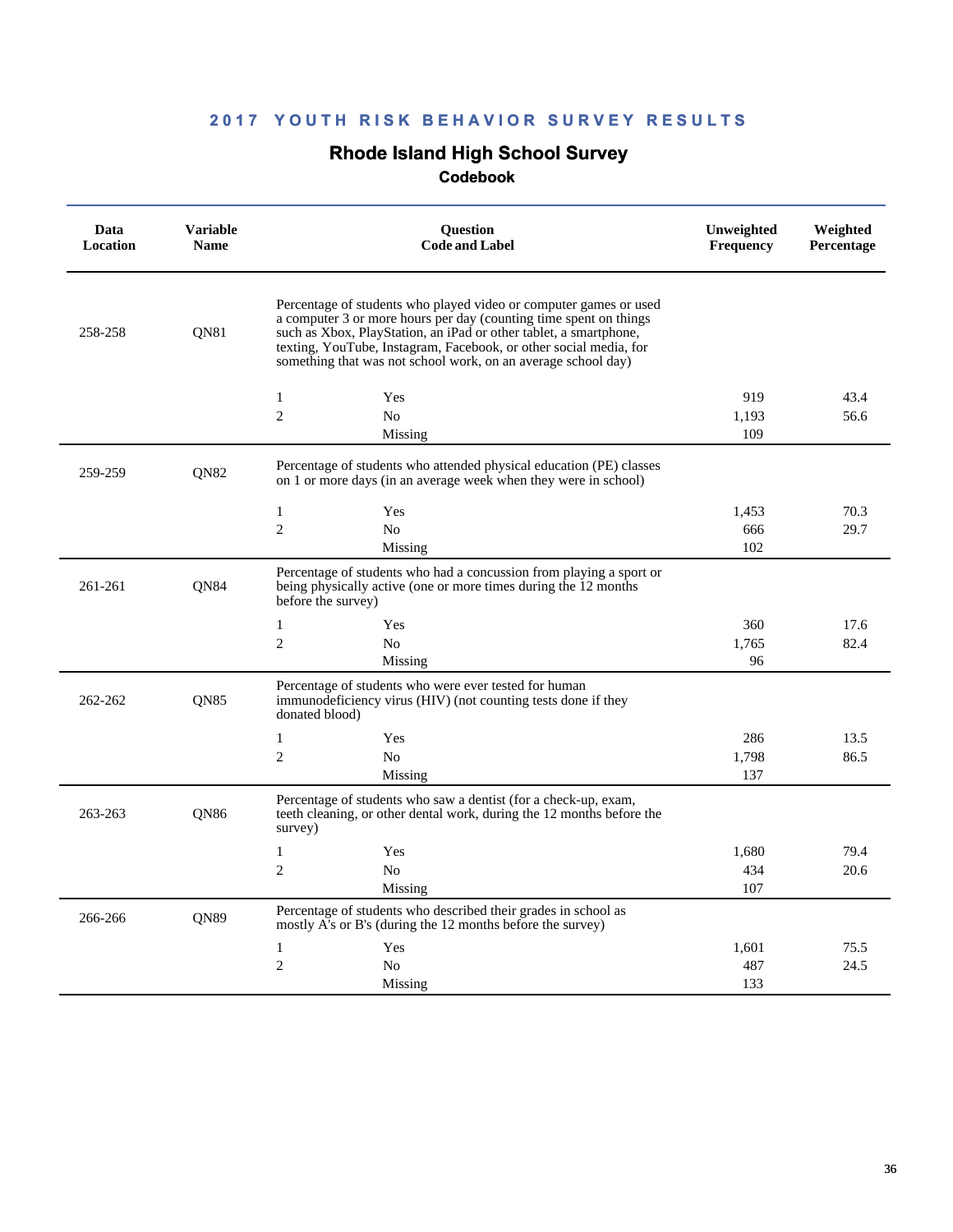# **Rhode Island High School Survey**

| Data<br>Location | <b>Variable</b><br><b>Name</b> | Question<br><b>Code and Label</b>                                                                                                                                                                      | Unweighted<br><b>Frequency</b> | Weighted<br>Percentage |
|------------------|--------------------------------|--------------------------------------------------------------------------------------------------------------------------------------------------------------------------------------------------------|--------------------------------|------------------------|
| 267-267          | QN90                           | Percentage of students who have physical disabilities or long-term<br>health problems (meaning 6 months or more)                                                                                       |                                |                        |
|                  |                                | Yes<br>1                                                                                                                                                                                               | 174                            | 8.6                    |
|                  |                                | $\overline{c}$<br>N <sub>o</sub>                                                                                                                                                                       | 2,031                          | 91.4                   |
|                  |                                | Missing                                                                                                                                                                                                | 16                             |                        |
| 268-268          | QN91                           | Percentage of students who have long-term emotional problems or<br>learning disabilities (meaning 6 months or more)                                                                                    |                                |                        |
|                  |                                | Yes<br>1                                                                                                                                                                                               | 321                            | 15.2                   |
|                  |                                | $\overline{2}$<br>N <sub>0</sub>                                                                                                                                                                       | 1,878                          | 84.8                   |
|                  |                                | Missing                                                                                                                                                                                                | 22                             |                        |
| 269-269          | QN92                           | Percentage of students who are transgender                                                                                                                                                             |                                |                        |
|                  |                                | Yes<br>1                                                                                                                                                                                               | 45                             | 2.3                    |
|                  |                                | $\overline{c}$<br>N <sub>0</sub>                                                                                                                                                                       | 2,159                          | 97.7                   |
|                  |                                | Missing                                                                                                                                                                                                | 17                             |                        |
| 270-270          | QN93                           | Percentage of students who think other people at school would<br>describe them as equally feminine and masculine                                                                                       |                                |                        |
|                  |                                | 1<br>Yes                                                                                                                                                                                               | 253                            | 12.2                   |
|                  |                                | $\mathfrak{2}$<br>N <sub>0</sub>                                                                                                                                                                       | 1,900                          | 87.8                   |
|                  |                                | Missing                                                                                                                                                                                                | 68                             |                        |
| 271-271          | ON94                           | Percentage of students who rode in a car or other vehicle driven by<br>someone who had been using marijuana (also called grass, pot, or<br>weed, at least 1 time during the 30 days before the survey) |                                |                        |
|                  |                                | Yes<br>1                                                                                                                                                                                               | 526                            | 24.9                   |
|                  |                                | $\overline{c}$<br>N <sub>o</sub>                                                                                                                                                                       | 1,680                          | 75.1                   |
|                  |                                | Missing                                                                                                                                                                                                | 15                             |                        |
| 272-272          | QN95                           | Percentage of students who talked on a cell phone while driving (on<br>at least 1 day during the 30 days before the survey, among students<br>who drove a car or other vehicle)                        |                                |                        |
|                  |                                | Yes<br>1                                                                                                                                                                                               | 435                            | 51.4                   |
|                  |                                | $\overline{c}$<br>N <sub>o</sub>                                                                                                                                                                       | 407                            | 48.6                   |
|                  |                                | Missing                                                                                                                                                                                                | 1,379                          |                        |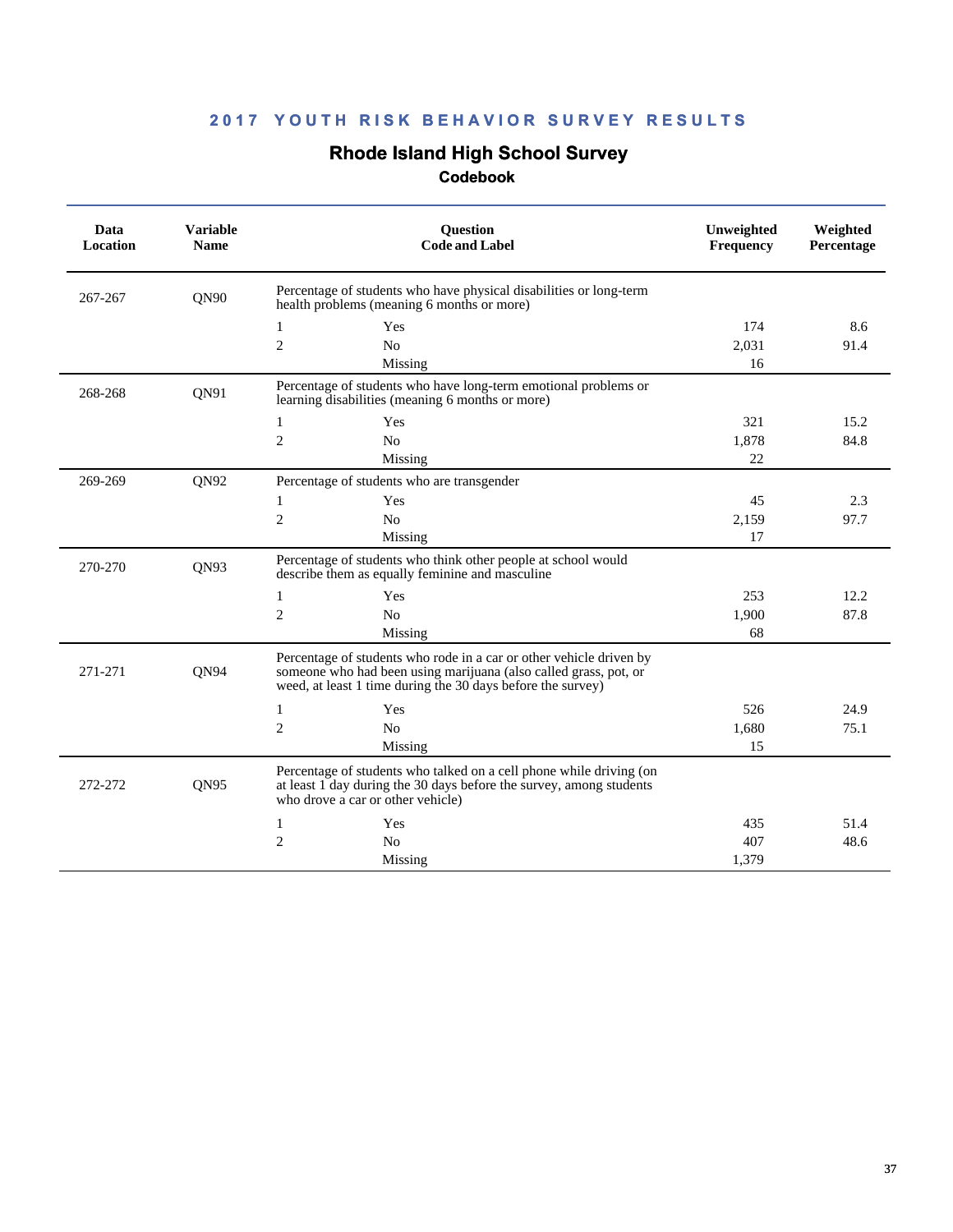# **Rhode Island High School Survey**

| Data<br>Location | <b>Variable</b><br><b>Name</b> | Question<br><b>Code and Label</b>                                                                                                                                                                                                                                                                            | Unweighted<br>Frequency | Weighted<br>Percentage |
|------------------|--------------------------------|--------------------------------------------------------------------------------------------------------------------------------------------------------------------------------------------------------------------------------------------------------------------------------------------------------------|-------------------------|------------------------|
| 273-273          | <b>ON96</b>                    | Percentage of students who used the Internet or apps on their cell<br>phone while driving (not counting using their cell phone to get<br>driving instructions or to determine their location, on at least 1 day<br>during the 30 days before the survey, among students who drove a<br>car or other vehicle) |                         |                        |
|                  |                                | 1<br>Yes                                                                                                                                                                                                                                                                                                     | 292                     | 34.7                   |
|                  |                                | $\overline{2}$<br>N <sub>o</sub>                                                                                                                                                                                                                                                                             | 553                     | 65.3                   |
|                  |                                | Missing                                                                                                                                                                                                                                                                                                      | 1,376                   |                        |
| 274-274          | QN97                           | Percentage of students who live with someone who smokes<br>cigarettes                                                                                                                                                                                                                                        |                         |                        |
|                  |                                | $\mathbf{1}$<br>Yes                                                                                                                                                                                                                                                                                          | 664                     | 32.9                   |
|                  |                                | $\overline{c}$<br>N <sub>0</sub>                                                                                                                                                                                                                                                                             | 1.516                   | 67.1                   |
|                  |                                | Missing                                                                                                                                                                                                                                                                                                      | 41                      |                        |
| 275-275          | QN98                           | Percentage of students who tried to quit smoking cigarettes (among<br>students who smoked cigarettes during the 12 months before the<br>survey)                                                                                                                                                              |                         |                        |
|                  |                                | Yes<br>1                                                                                                                                                                                                                                                                                                     | 133                     | 59.4                   |
|                  |                                | $\mathbf{2}$<br>N <sub>o</sub>                                                                                                                                                                                                                                                                               | 93                      | 40.6                   |
|                  |                                | Missing                                                                                                                                                                                                                                                                                                      | 1.995                   |                        |
| 276-276          | ON99                           | Percentage of students who used electronic vapor products mainly<br>because a friend or family member used them                                                                                                                                                                                              |                         |                        |
|                  |                                | 1<br>Yes                                                                                                                                                                                                                                                                                                     | 307                     | 14.5                   |
|                  |                                | $\mathfrak{2}$<br>No                                                                                                                                                                                                                                                                                         | 1,888                   | 85.5                   |
|                  |                                | Missing                                                                                                                                                                                                                                                                                                      | 26                      |                        |
| 277-277          | <b>ON100</b>                   | Percentage of students who smoked tobacco in a hookah, narghile, or<br>other type of waterpipe (on at least 1 day during the 30 days before<br>the survey)                                                                                                                                                   |                         |                        |
|                  |                                | $\mathbf{1}$<br>Yes                                                                                                                                                                                                                                                                                          | 95                      | 4.7                    |
|                  |                                | $\overline{2}$<br>N <sub>0</sub>                                                                                                                                                                                                                                                                             | 2,035                   | 95.3                   |
|                  |                                | Missing                                                                                                                                                                                                                                                                                                      | 91                      |                        |
| 278-278          | <b>ON101</b>                   | Percentage of students who first smoked a cigar, cigarillo, or little<br>cigar or used a hookah or an electronic vapor product before age 13<br>years (even if only for one or two puffs)                                                                                                                    |                         |                        |
|                  |                                | 1<br>Yes                                                                                                                                                                                                                                                                                                     | 101                     | 5.5                    |
|                  |                                | $\overline{2}$<br>N <sub>0</sub>                                                                                                                                                                                                                                                                             | 2.040                   | 94.5                   |
|                  |                                | Missing                                                                                                                                                                                                                                                                                                      | 80                      |                        |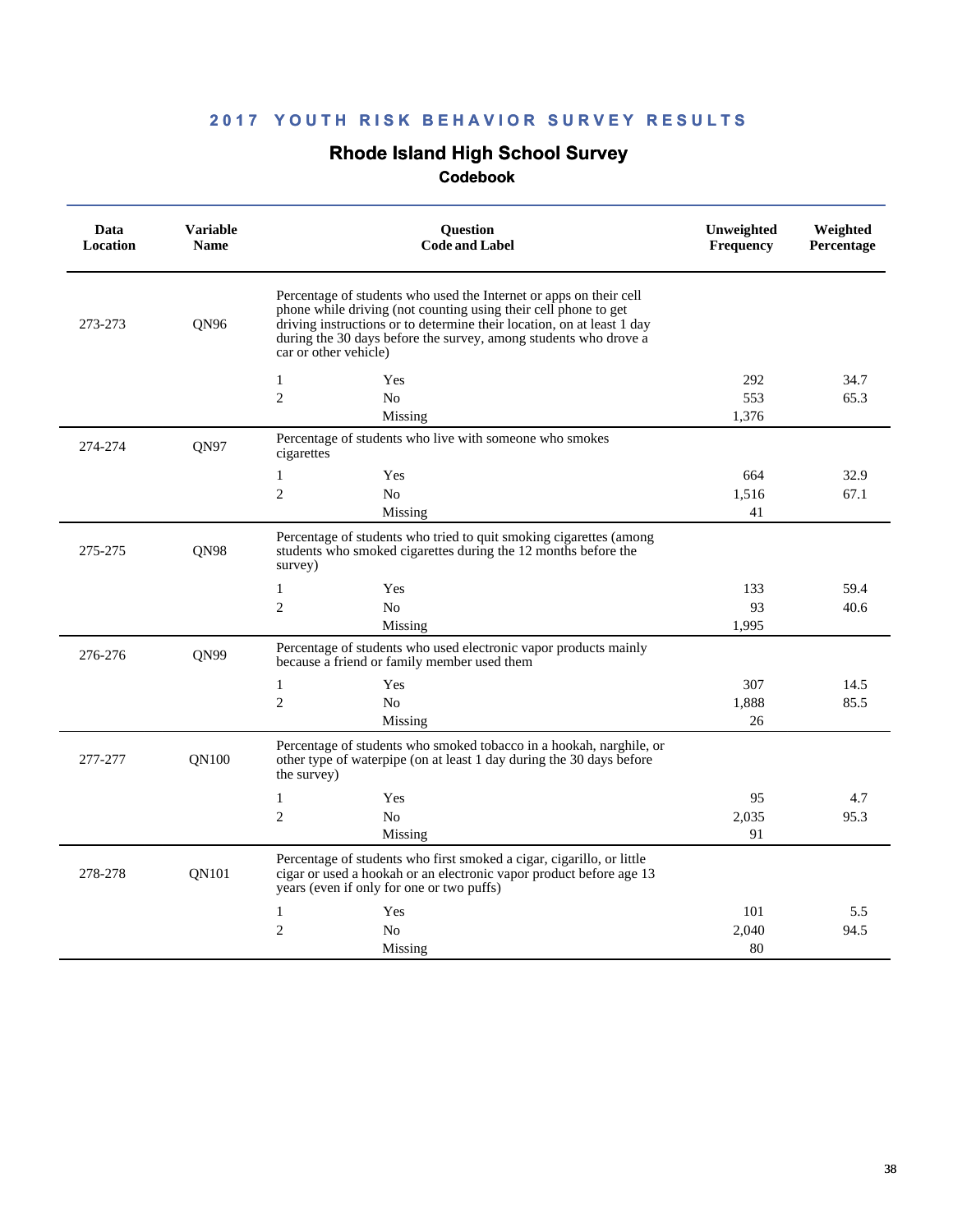# **Rhode Island High School Survey**

| Data<br>Location | <b>Variable</b><br><b>Name</b> | Question<br><b>Code and Label</b>                                                                                                                                                                                                                                                                                                                                                                                          | Unweighted<br><b>Frequency</b> | Weighted<br><b>Percentage</b> |
|------------------|--------------------------------|----------------------------------------------------------------------------------------------------------------------------------------------------------------------------------------------------------------------------------------------------------------------------------------------------------------------------------------------------------------------------------------------------------------------------|--------------------------------|-------------------------------|
| 279-279          | <b>ON102</b>                   | Percentage of students who usually obtained their own cigarettes,<br>cigars, smokeless tobacco, and shisha or hookah tobacco by buying<br>them in a store or gas station (not counting any electronic vapor<br>products, during the 30 days before the survey, among students who<br>currently smoked cigarettes or cigars or used smokeless tobacco or<br>shisha or hookah tobacco and who were aged $\langle 18 \rangle$ |                                |                               |
|                  |                                | 1<br>Yes                                                                                                                                                                                                                                                                                                                                                                                                                   | 49                             | 25.8                          |
|                  |                                | $\overline{2}$<br>N <sub>o</sub>                                                                                                                                                                                                                                                                                                                                                                                           | 151                            | 74.2                          |
|                  |                                | Missing                                                                                                                                                                                                                                                                                                                                                                                                                    | 2.021                          |                               |
| 280-280          | <b>ON103</b>                   | Percentage of students who currently used a tobacco product that was<br>flavored to taste like menthol (mint), alcohol (wine, cognac), candy,<br>fruit, chocolate or other sweets (on at least 1 day during the 30 days<br>before the survey)                                                                                                                                                                              |                                |                               |
|                  |                                | 1<br>Yes                                                                                                                                                                                                                                                                                                                                                                                                                   | 183                            | 8.9                           |
|                  |                                | $\overline{2}$<br>N <sub>0</sub>                                                                                                                                                                                                                                                                                                                                                                                           | 2.012                          | 91.1                          |
|                  |                                | Missing                                                                                                                                                                                                                                                                                                                                                                                                                    | 26                             |                               |
| 281-281          | <b>ON104</b>                   | Percentage of students who ever took prescription drugs without a<br>doctor's prescription (such as OxyContin, Percocet, Vicodin,<br>codeine, Adderall, Ritalin, or Xanax, one or more times during their<br>life)                                                                                                                                                                                                         |                                |                               |
|                  |                                | 1<br>Yes                                                                                                                                                                                                                                                                                                                                                                                                                   | 136                            | 7.2                           |
|                  |                                | $\overline{2}$<br>N <sub>0</sub>                                                                                                                                                                                                                                                                                                                                                                                           | 1,947                          | 92.8                          |
|                  |                                | Missing                                                                                                                                                                                                                                                                                                                                                                                                                    | 138                            |                               |
| 282-282          | <b>ON105</b>                   | Percentage of students who currently took a prescription drug<br>without a doctor's prescription (such as OxyContin, Percocet,<br>Vicodin, codeine, Adderall, Ritalin, or Xanax, one or more times<br>during the 30 days before the survey)                                                                                                                                                                                |                                |                               |
|                  |                                | 1<br>Yes                                                                                                                                                                                                                                                                                                                                                                                                                   | 70                             | 3.6                           |
|                  |                                | $\overline{2}$<br>N <sub>0</sub>                                                                                                                                                                                                                                                                                                                                                                                           | 2,039                          | 96.4                          |
|                  |                                | Missing                                                                                                                                                                                                                                                                                                                                                                                                                    | 112                            |                               |
| 283-283          | QN106                          | Percentage of students who currently took over-the-counter drugs to<br>get high (one or more times during the 30 days before the survey)                                                                                                                                                                                                                                                                                   |                                |                               |
|                  |                                | 1<br>Yes                                                                                                                                                                                                                                                                                                                                                                                                                   | 93                             | 4.6                           |
|                  |                                | $\overline{2}$<br>N <sub>0</sub>                                                                                                                                                                                                                                                                                                                                                                                           | 2.074                          | 95.4                          |
|                  |                                | Missing                                                                                                                                                                                                                                                                                                                                                                                                                    | 54                             |                               |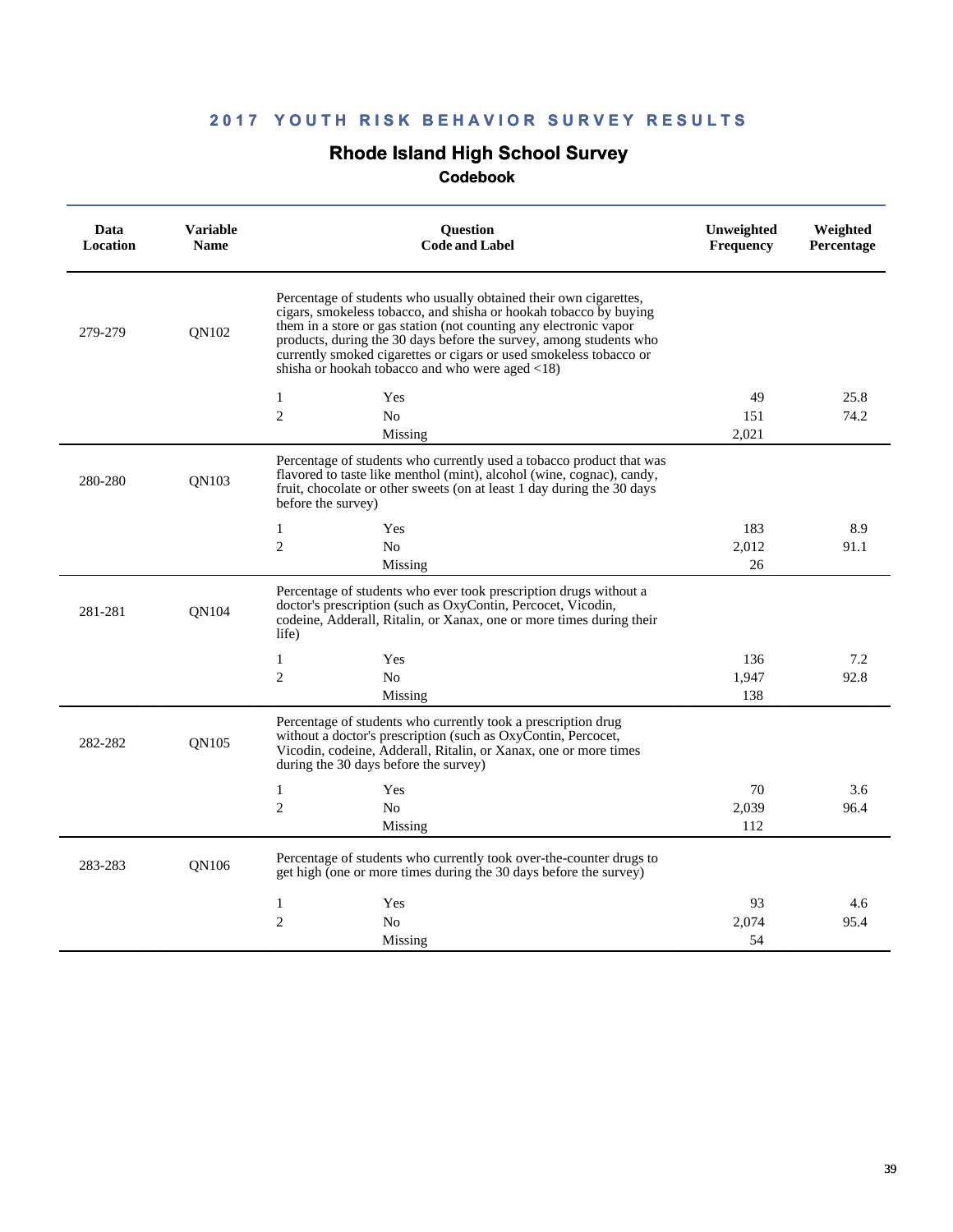# **Rhode Island High School Survey**

| Data<br><b>Location</b> | <b>Variable</b><br><b>Name</b> | <b>Question</b><br><b>Code and Label</b>                                                                                                                                                                                                            | Unweighted<br><b>Frequency</b> | Weighted<br>Percentage |
|-------------------------|--------------------------------|-----------------------------------------------------------------------------------------------------------------------------------------------------------------------------------------------------------------------------------------------------|--------------------------------|------------------------|
| 284-284<br><b>ON107</b> |                                | Percentage of students who last got their prescription drug without a<br>doctor's prescription by taking it from a friend or relative without<br>asking (among students who have ever taken a prescription drug<br>without a doctor's prescription) |                                |                        |
|                         |                                | $\mathbf{1}$<br>Yes                                                                                                                                                                                                                                 | 36                             | 14.3                   |
|                         |                                | $\overline{2}$<br>N <sub>o</sub>                                                                                                                                                                                                                    | 182                            | 85.7                   |
|                         |                                | Missing                                                                                                                                                                                                                                             | 2.003                          |                        |
| 285-285                 | <b>ON108</b>                   | Percentage of students who most of the time or always went hungry<br>because there was not enough food in their home (during the 30 days<br>before the survey)                                                                                      |                                |                        |
|                         |                                | 1<br>Yes                                                                                                                                                                                                                                            | 85                             | 4.7                    |
|                         |                                | $\overline{2}$<br>N <sub>0</sub>                                                                                                                                                                                                                    | 2,050                          | 95.3                   |
|                         |                                | Missing                                                                                                                                                                                                                                             | 86                             |                        |
| 286-286                 | ON109                          | Percentage of students who reported their teeth or mouth have been<br>painful or sore (one or more times during the 12 months before the<br>survey)                                                                                                 |                                |                        |
|                         |                                | $\mathbf{1}$<br>Yes                                                                                                                                                                                                                                 | 958                            | 44.5                   |
|                         |                                | $\overline{2}$<br>No                                                                                                                                                                                                                                | 1,171                          | 55.5                   |
|                         |                                | Missing                                                                                                                                                                                                                                             | 92                             |                        |
| 287-287                 | QN110                          | Percentage of students who sometimes, most of the time, or always<br>were self-conscious or embarrassed because of their teeth or mouth<br>(during the 12 months before the survey)                                                                 |                                |                        |
|                         |                                | $\mathbf{1}$<br>Yes                                                                                                                                                                                                                                 | 441                            | 21.1                   |
|                         |                                | $\overline{c}$<br>N <sub>0</sub>                                                                                                                                                                                                                    | 1,685                          | 78.9                   |
|                         |                                | Missing                                                                                                                                                                                                                                             | 95                             |                        |
| 288-288                 | <b>ON111</b>                   | Percentage of students who have had the HPV vaccine, a vaccine to<br>prevent human papillomavirus or HPV infection (also called the<br>cervical cancer vaccine, HPV shot, or GARDASIL)                                                              |                                |                        |
|                         |                                | $\mathbf{1}$<br>Yes                                                                                                                                                                                                                                 | 1,043                          | 48.0                   |
|                         |                                | $\overline{c}$<br>N <sub>0</sub>                                                                                                                                                                                                                    | 1.073                          | 52.0                   |
|                         |                                | Missing                                                                                                                                                                                                                                             | 105                            |                        |
| 289-289                 | <b>ON112</b>                   | Percentage of students who have been taught in school about the<br>benefits of not having sexual intercourse to prevent pregnancy and<br>sexually transmitted diseases (STDs)                                                                       |                                |                        |
|                         |                                | 1<br>Yes                                                                                                                                                                                                                                            | 1,654                          | 76.6                   |
|                         |                                | $\overline{c}$<br>N <sub>o</sub>                                                                                                                                                                                                                    | 452                            | 23.4                   |
|                         |                                | Missing                                                                                                                                                                                                                                             | 115                            |                        |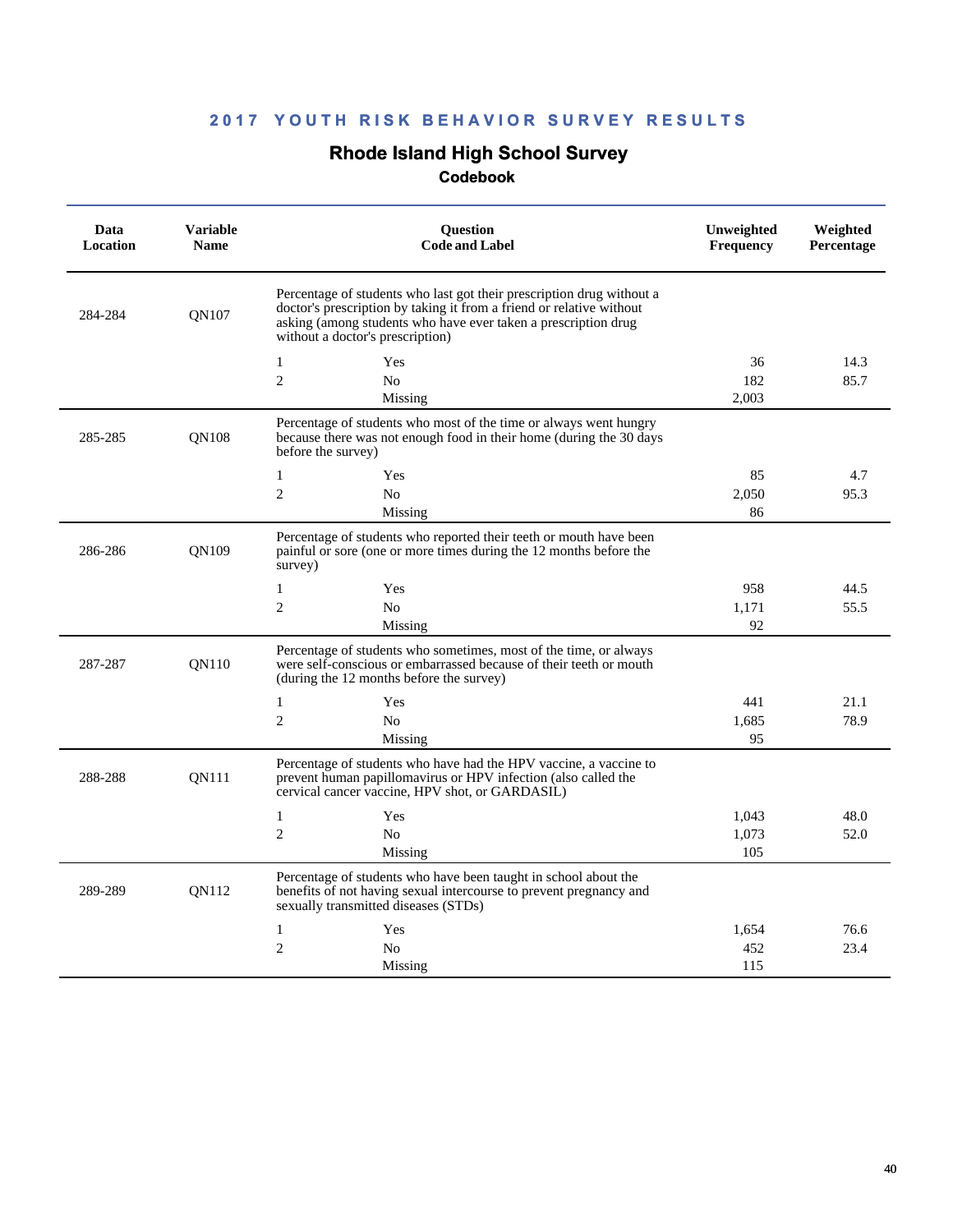# **Rhode Island High School Survey**

| Data<br>Location | <b>Variable</b><br><b>Name</b> | <b>Ouestion</b><br><b>Code and Label</b>                                                                                                                                                      | Unweighted<br><b>Frequency</b> | Weighted<br>Percentage |
|------------------|--------------------------------|-----------------------------------------------------------------------------------------------------------------------------------------------------------------------------------------------|--------------------------------|------------------------|
| 290-290          | QN113                          | Percentage of students who have been taught about AIDS or HIV<br>infection in school                                                                                                          |                                |                        |
|                  |                                | Yes<br>1                                                                                                                                                                                      | 1,716                          | 81.3                   |
|                  |                                | $\overline{c}$<br>No                                                                                                                                                                          | 379                            | 18.7                   |
|                  |                                | Missing                                                                                                                                                                                       | 126                            |                        |
| 291-291          | QN114                          | Percentage of students who have ever been taught in school about<br>how to use birth control methods or where to get birth control                                                            |                                |                        |
|                  |                                | Yes<br>1                                                                                                                                                                                      | 1,153                          | 51.1                   |
|                  |                                | $\mathfrak{2}$<br>N <sub>0</sub>                                                                                                                                                              | 955                            | 48.9                   |
|                  |                                | Missing                                                                                                                                                                                       | 113                            |                        |
| 292-292          | QN115                          | Percentage of students who reported there is at least one teacher or<br>other adult in their school that they can talk to if they have a problem                                              |                                |                        |
|                  |                                | $\mathbf{1}$<br>Yes                                                                                                                                                                           | 1,478                          | 70.8                   |
|                  |                                | $\mathfrak{2}$<br>N <sub>o</sub>                                                                                                                                                              | 626                            | 29.2                   |
|                  |                                | Missing                                                                                                                                                                                       | 117                            |                        |
| 293-293          | <b>ON116</b>                   | Percentage of students who reported their mental health was not<br>good (including stress, depression, and problems with emotions, on<br>at least 1 day during the 30 days before the survey) |                                |                        |
|                  |                                | 1<br>Yes                                                                                                                                                                                      | 1,299                          | 62.1                   |
|                  |                                | $\overline{c}$<br>No                                                                                                                                                                          | 808                            | 37.9                   |
|                  |                                | Missing                                                                                                                                                                                       | 114                            |                        |
| 350-350          | QNFRCIG                        | Percentage of students who currently smoked cigarettes frequently<br>(on 20 or more days during the 30 days before the survey)                                                                |                                |                        |
|                  |                                | Yes<br>1                                                                                                                                                                                      | 29                             | 1.7                    |
|                  |                                | $\overline{c}$<br>N <sub>0</sub>                                                                                                                                                              | 2,091                          | 98.3                   |
|                  |                                | Missing                                                                                                                                                                                       | 101                            |                        |
| 351-351          | QNDAYCIG                       | Percentage of students who currently smoked cigarettes daily (on all<br>30 days during the 30 days before the survey)                                                                         |                                |                        |
|                  |                                | Yes<br>1                                                                                                                                                                                      | 21                             | 1.2                    |
|                  |                                | $\mathfrak{2}$<br>N <sub>0</sub>                                                                                                                                                              | 2,099                          | 98.8                   |
|                  |                                | Missing                                                                                                                                                                                       | 101                            |                        |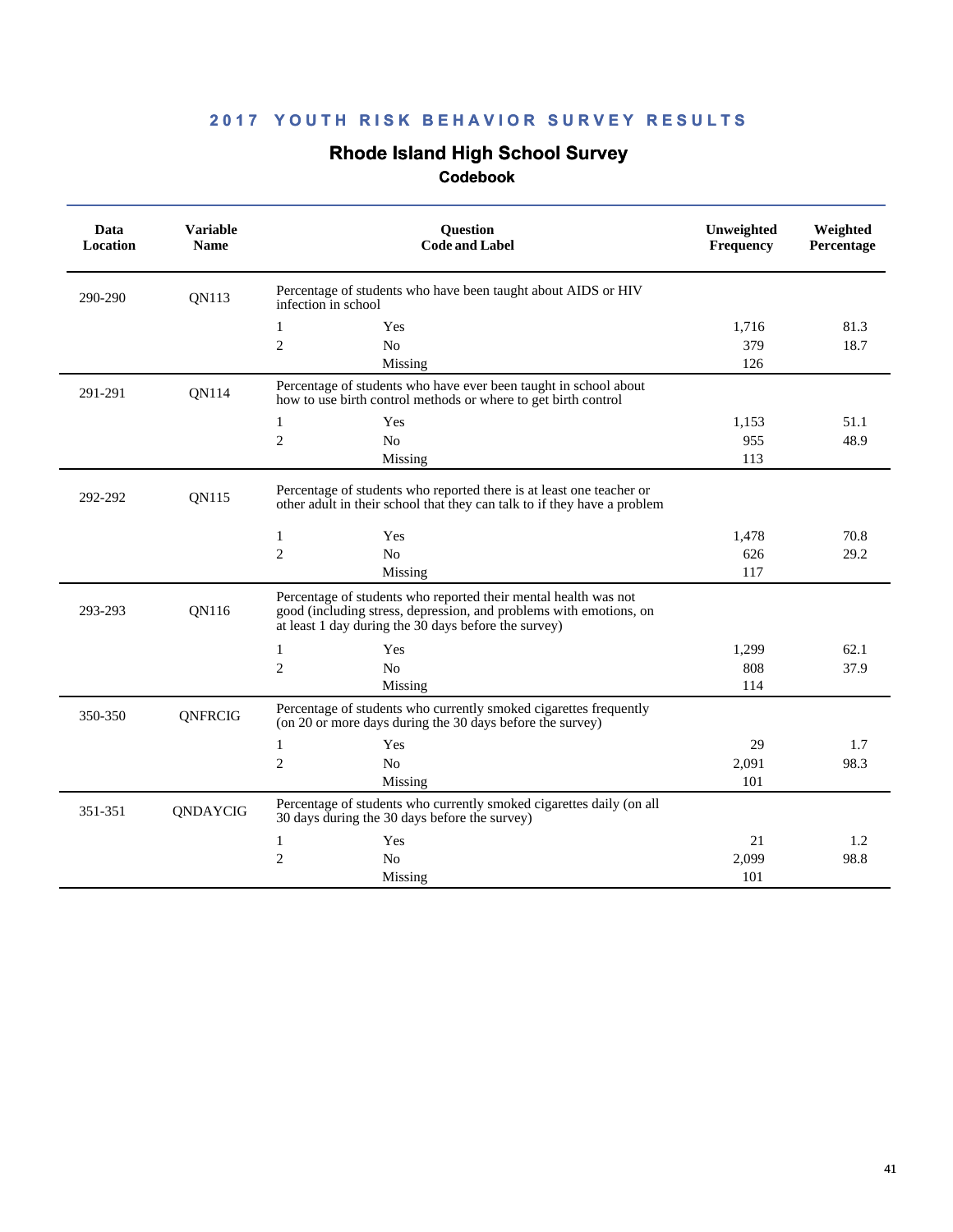# **Rhode Island High School Survey**

| Data<br>Location | <b>Variable</b><br><b>Ouestion</b><br><b>Code and Label</b><br><b>Name</b> |                                                                                                                                                                                                                                                       | Unweighted<br><b>Frequency</b> | Weighted<br>Percentage |
|------------------|----------------------------------------------------------------------------|-------------------------------------------------------------------------------------------------------------------------------------------------------------------------------------------------------------------------------------------------------|--------------------------------|------------------------|
| 352-352          | QNTB <sub>2</sub>                                                          | Percentage of students who currently smoked cigarettes or cigars (on<br>at least 1 day during the 30 days before the survey)                                                                                                                          |                                |                        |
|                  |                                                                            | 1<br>Yes                                                                                                                                                                                                                                              | 192                            | 10.6                   |
|                  |                                                                            | $\mathfrak{2}$<br>N <sub>o</sub>                                                                                                                                                                                                                      | 1.944                          | 89.4                   |
|                  |                                                                            | Missing                                                                                                                                                                                                                                               | 85                             |                        |
| 353-353          | QNTB3                                                                      | Percentage of students who currently smoked cigarettes or cigars or<br>used smokeless tobacco (on at least 1 day during the 30 days before<br>the survey)                                                                                             |                                |                        |
|                  |                                                                            | Yes<br>1                                                                                                                                                                                                                                              | 213                            | 11.9                   |
|                  |                                                                            | $\mathbf{2}$<br>N <sub>o</sub>                                                                                                                                                                                                                        | 1,911                          | 88.1                   |
|                  |                                                                            | Missing                                                                                                                                                                                                                                               | 97                             |                        |
| 354-354          | QNTB4                                                                      | Percentage of students who currently smoked cigarettes or cigars or<br>used smokeless tobacco or electronic vapor products (on at least 1<br>day during the 30 days before the survey)                                                                |                                |                        |
|                  |                                                                            | Yes<br>1                                                                                                                                                                                                                                              | 486                            | 25.9                   |
|                  |                                                                            | $\mathbf{2}$<br>N <sub>0</sub>                                                                                                                                                                                                                        | 1,561                          | 74.1                   |
|                  |                                                                            | Missing                                                                                                                                                                                                                                               | 174                            |                        |
| 355-355          | QNIUDIMP                                                                   | Percentage of students who used an IUD (such as Mirena or<br>ParaGard) or implant (such as Implanon or Nexplanon) before last<br>sexual intercourse (to prevent pregnancy, among students who were<br>currently sexually active)                      |                                |                        |
|                  |                                                                            | Yes<br>1                                                                                                                                                                                                                                              | 19                             | 3.8                    |
|                  |                                                                            | $\overline{2}$<br>No                                                                                                                                                                                                                                  | 426                            | 96.2                   |
|                  |                                                                            | Missing                                                                                                                                                                                                                                               | 1,776                          |                        |
| 356-356          | QNSHPARG                                                                   | Percentage of students who used a shot (such as Depo-Provera),<br>patch (such as OrthoEvra), or birth control ring (such as NuvaRing)<br>before last sexual intercourse (to prevent pregnancy, among students<br>who were currently sexually active)) |                                |                        |
|                  |                                                                            | Yes<br>1                                                                                                                                                                                                                                              | 23                             | 3.7                    |
|                  |                                                                            | $\overline{2}$<br>No                                                                                                                                                                                                                                  | 422                            | 96.3                   |
|                  |                                                                            | Missing                                                                                                                                                                                                                                               | 1,776                          |                        |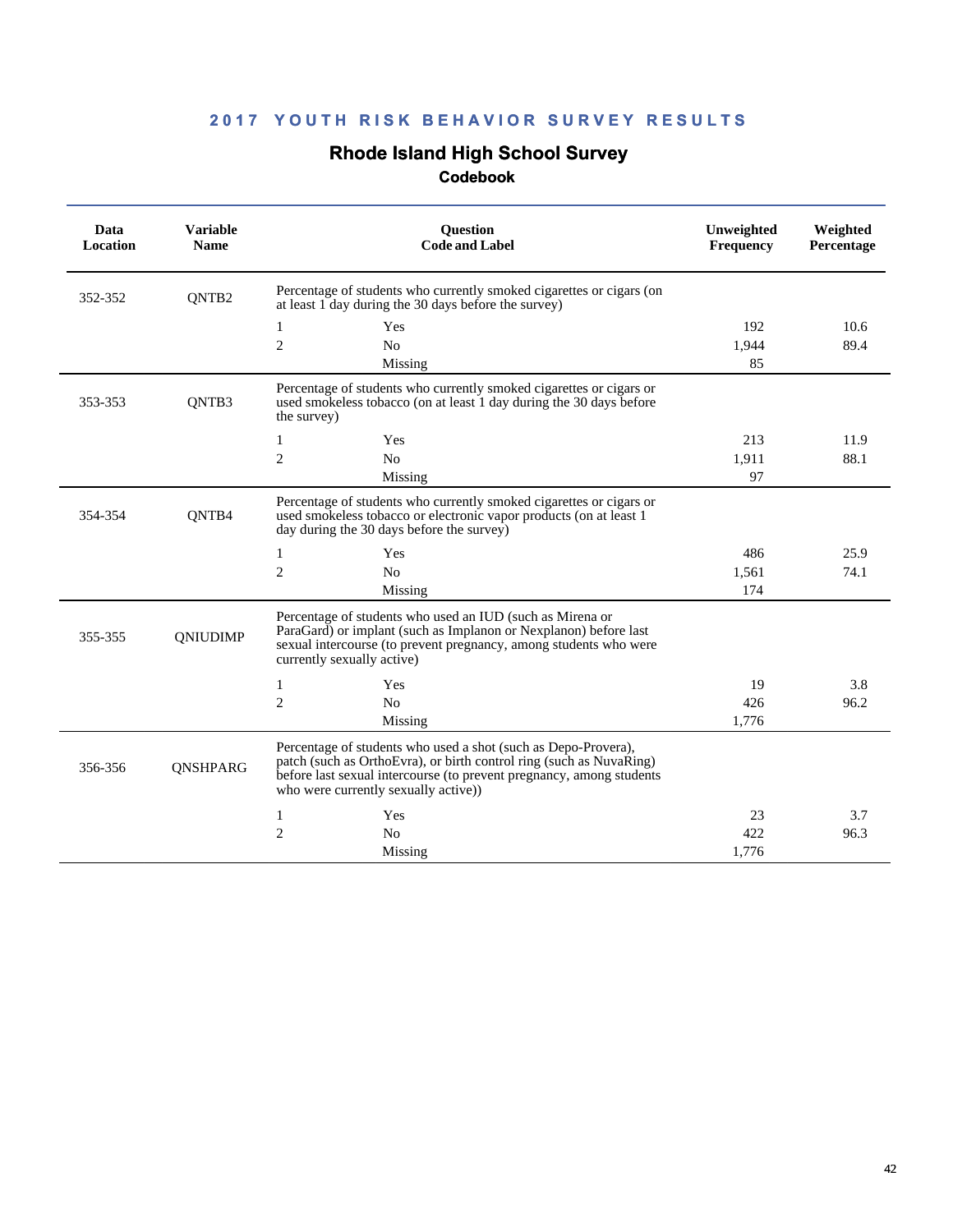# **Rhode Island High School Survey**

| Data<br>Location | <b>Variable</b><br><b>Name</b> | <b>Ouestion</b><br><b>Code and Label</b>                                                                                                                                                                                                                                                                                                                                                                            | Unweighted<br><b>Frequency</b> | Weighted<br>Percentage |
|------------------|--------------------------------|---------------------------------------------------------------------------------------------------------------------------------------------------------------------------------------------------------------------------------------------------------------------------------------------------------------------------------------------------------------------------------------------------------------------|--------------------------------|------------------------|
| 357-357          | <b>QNOTHHPL</b>                | Percentage of students who used birth control pills; an IUD (such as<br>Mirena or ParaGard) or implant (such as Implanon or Nexplanon); or<br>a shot (such as Depo-Provera), patch (such as OrthoEvra), or birth<br>control ring (such as NuvaRing) before last sexual intercourse (to<br>prevent pregnancy, among students who were currently sexually<br>active)                                                  |                                |                        |
|                  |                                | $\mathbf{1}$<br>Yes                                                                                                                                                                                                                                                                                                                                                                                                 | 163                            | 36.9                   |
|                  |                                | $\overline{2}$<br>N <sub>o</sub>                                                                                                                                                                                                                                                                                                                                                                                    | 282                            | 63.1                   |
|                  |                                | Missing                                                                                                                                                                                                                                                                                                                                                                                                             | 1,776                          |                        |
| 358-358          | <b>ONDUALBC</b>                | Percentage of students who used both a condom during last sexual<br>intercourse and birth control pills; an IUD (such as Mirena or<br>ParaGard) or implant (such as Implanon or Nexplanon); or a shot<br>(such as Depo-Provera), patch (such as OrthoEvra), or birth control<br>ring (such as NuvaRing) before last sexual intercourse (to prevent<br>pregnancy, among students who were currently sexually active) |                                |                        |
|                  |                                | $\mathbf{1}$<br>Yes                                                                                                                                                                                                                                                                                                                                                                                                 | 48                             | 11.2                   |
|                  |                                | $\overline{2}$<br>N <sub>o</sub>                                                                                                                                                                                                                                                                                                                                                                                    | 393                            | 88.8                   |
|                  |                                | Missing                                                                                                                                                                                                                                                                                                                                                                                                             | 1,780                          |                        |
| 359-359          | <b>QNBCNONE</b>                | Percentage of students who did not use any method to prevent<br>pregnancy during last sexual intercourse (among students who were<br>currently sexually active)                                                                                                                                                                                                                                                     |                                |                        |
|                  |                                | $\mathbf{1}$<br>Yes                                                                                                                                                                                                                                                                                                                                                                                                 | 62                             | 11.6                   |
|                  |                                | $\overline{2}$<br>N <sub>0</sub>                                                                                                                                                                                                                                                                                                                                                                                    | 383                            | 88.4                   |
|                  |                                | Missing                                                                                                                                                                                                                                                                                                                                                                                                             | 1,776                          |                        |
| 360-360          | QNFR <sub>0</sub>              | Percentage of students who did not eat fruit or drink 100% fruit<br>juices (such as orange juice, apple juice, or grape juice, during the 7<br>days before the survey)                                                                                                                                                                                                                                              |                                |                        |
|                  |                                | $\mathbf{1}$<br>Yes                                                                                                                                                                                                                                                                                                                                                                                                 | 168                            | 7.8                    |
|                  |                                | $\overline{2}$<br>N <sub>0</sub>                                                                                                                                                                                                                                                                                                                                                                                    | 1,977                          | 92.2                   |
|                  |                                | Missing                                                                                                                                                                                                                                                                                                                                                                                                             | 76                             |                        |
| 361-361          | QNFR1                          | Percentage of students who ate fruit or drank 100% fruit juices one<br>or more times per day (such as orange juice, apple juice, or grape<br>juice, during the 7 days before the survey)                                                                                                                                                                                                                            |                                |                        |
|                  |                                | 1<br>Yes                                                                                                                                                                                                                                                                                                                                                                                                            | 1,265                          | 57.9                   |
|                  |                                | $\overline{2}$<br>No                                                                                                                                                                                                                                                                                                                                                                                                | 880                            | 42.1                   |
|                  |                                | Missing                                                                                                                                                                                                                                                                                                                                                                                                             | 76                             |                        |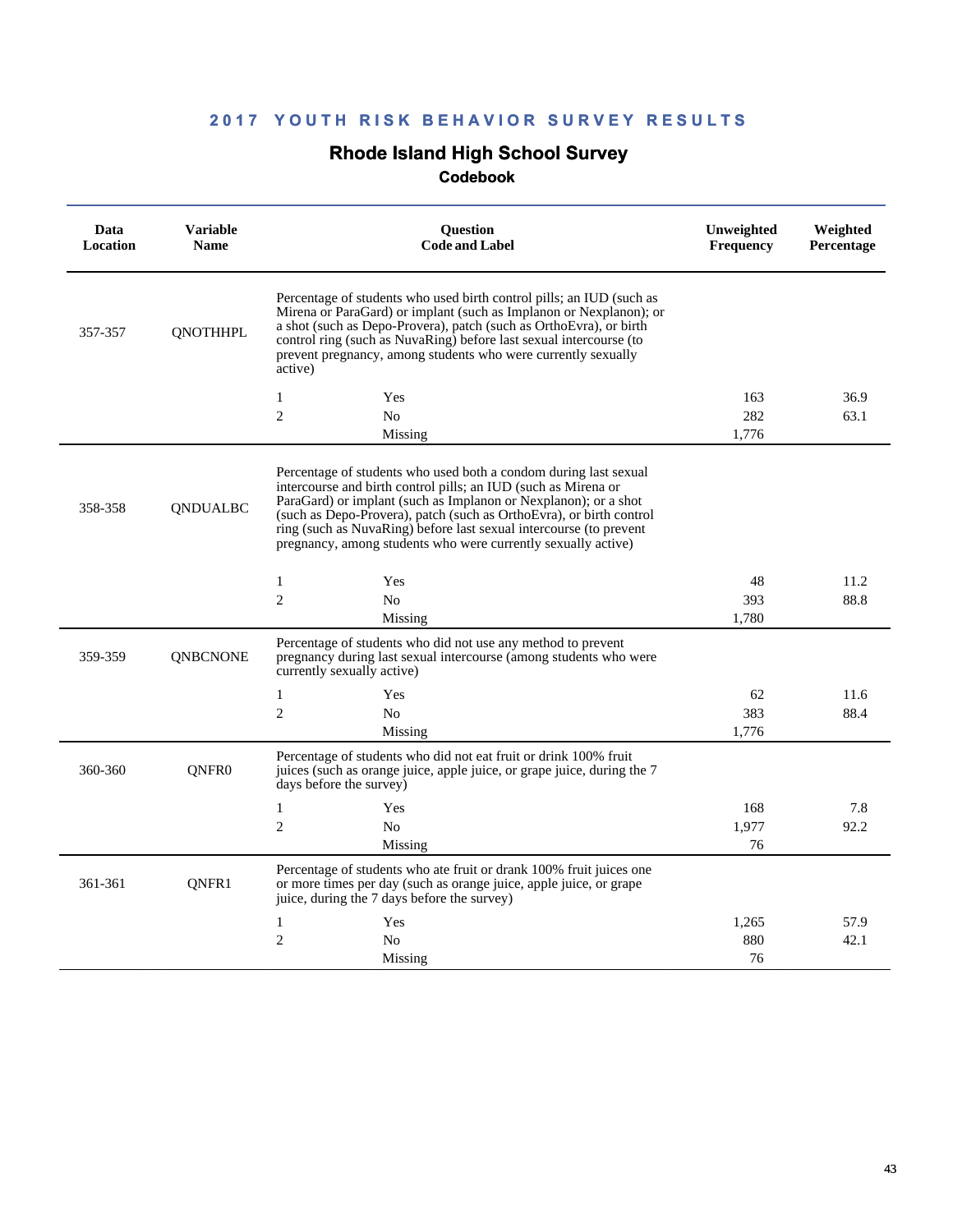# **Rhode Island High School Survey**

| Data<br>Location | <b>Variable</b><br><b>Name</b> | <b>Ouestion</b><br><b>Code and Label</b>                                                                                                                                                                                          | Unweighted<br><b>Frequency</b> | Weighted<br>Percentage |
|------------------|--------------------------------|-----------------------------------------------------------------------------------------------------------------------------------------------------------------------------------------------------------------------------------|--------------------------------|------------------------|
| 362-362          | QNFR2                          | Percentage of students who ate fruit or drank 100% fruit juices two<br>or more times per day (such as orange juice, apple juice, or grape<br>juice, during the 7 days before the survey)                                          |                                |                        |
|                  |                                | 1<br>Yes                                                                                                                                                                                                                          | 617                            | 27.6                   |
|                  |                                | 2<br>N <sub>0</sub>                                                                                                                                                                                                               | 1,528                          | 72.4                   |
|                  |                                | Missing                                                                                                                                                                                                                           | 76                             |                        |
| 363-363          | ONFR3                          | Percentage of students who ate fruit or drank 100% fruit juices three<br>or more times per day (such as orange juice, apple juice, or grape<br>juice, during the 7 days before the survey)                                        |                                |                        |
|                  |                                | 1<br>Yes                                                                                                                                                                                                                          | 356                            | 16.7                   |
|                  |                                | $\overline{c}$<br>N <sub>0</sub>                                                                                                                                                                                                  | 1,789                          | 83.3                   |
|                  |                                | Missing                                                                                                                                                                                                                           | 76                             |                        |
| 364-364          | QNVEG0                         | Percentage of students who did not eat vegetables (green salad,<br>potatoes [excluding French fries, fried potatoes, or potato chips],<br>carrots, or other vegetables, during the 7 days before the survey)                      |                                |                        |
|                  |                                | Yes<br>1                                                                                                                                                                                                                          | 181                            | 8.5                    |
|                  |                                | $\overline{2}$<br>N <sub>o</sub>                                                                                                                                                                                                  | 1.944                          | 91.5                   |
|                  |                                | Missing                                                                                                                                                                                                                           | 96                             |                        |
| 365-365          | QNVEG1                         | Percentage of students who ate vegetables one or more times per day<br>(green salad, potatoes [excluding French fries, fried potatoes, or<br>potato chips], carrots, or other vegetables, during the 7 days before<br>the survey) |                                |                        |
|                  |                                | Yes<br>1                                                                                                                                                                                                                          | 1,233                          | 57.6                   |
|                  |                                | $\overline{2}$<br>N <sub>o</sub>                                                                                                                                                                                                  | 892                            | 42.4                   |
|                  |                                | Missing                                                                                                                                                                                                                           | 96                             |                        |
| 366-366          | ONVEG2                         | Percentage of students who ate vegetables two or more times per day<br>(green salad, potatoes [excluding French fries, fried potatoes, or<br>potato chips], carrots, or other vegetables, during the 7 days before<br>the survey) |                                |                        |
|                  |                                | Yes<br>1                                                                                                                                                                                                                          | 539                            | 24.8                   |
|                  |                                | $\overline{2}$<br>N <sub>o</sub>                                                                                                                                                                                                  | 1,586                          | 75.2                   |
|                  |                                | Missing                                                                                                                                                                                                                           | 96                             |                        |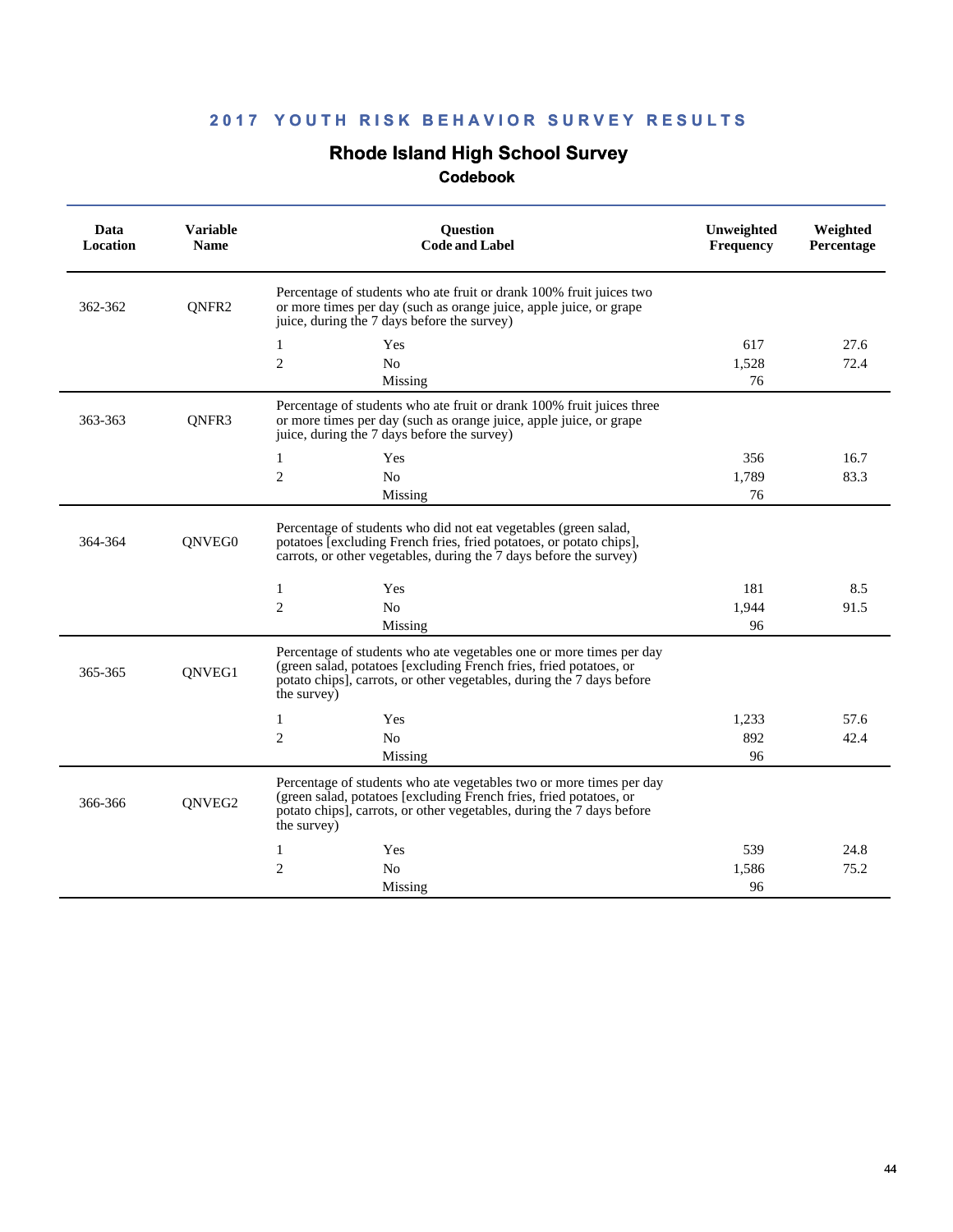# **Rhode Island High School Survey**

| Data<br>Location | <b>Variable</b><br><b>Name</b> | Question<br><b>Code and Label</b>                                                                                                                                                                                                                                        | Unweighted<br><b>Frequency</b> | Weighted<br>Percentage |
|------------------|--------------------------------|--------------------------------------------------------------------------------------------------------------------------------------------------------------------------------------------------------------------------------------------------------------------------|--------------------------------|------------------------|
| 367-367          | QNVEG3                         | Percentage of students who ate vegetables three or more times per<br>day (green salad, potatoes [excluding French fries, fried potatoes, or<br>potato chips], carrots, or other vegetables, during the 7 days before<br>the survey)                                      |                                |                        |
|                  |                                | 1<br>Yes                                                                                                                                                                                                                                                                 | 263                            | 12.3                   |
|                  |                                | $\overline{c}$<br>N <sub>o</sub>                                                                                                                                                                                                                                         | 1,862                          | 87.7                   |
|                  |                                | Missing                                                                                                                                                                                                                                                                  | 96                             |                        |
| 368-368          | QNSODA1                        | Percentage of students who drank a can, bottle, or glass of soda or<br>pop one or more times per day (such as Coke, Pepsi, or Sprite, not<br>counting diet soda or diet pop, during the 7 days before the survey)                                                        |                                |                        |
|                  |                                | $\mathbf{1}$<br>Yes                                                                                                                                                                                                                                                      | 235                            | 11.4                   |
|                  |                                | $\overline{c}$<br>N <sub>0</sub>                                                                                                                                                                                                                                         | 1.917                          | 88.6                   |
|                  |                                | Missing                                                                                                                                                                                                                                                                  | 69                             |                        |
| 369-369          | ONSODA2                        | Percentage of students who drank a can, bottle, or glass of soda or<br>pop two or more times per day (such as Coke, Pepsi, or Sprite, not<br>counting diet soda or diet pop, during the 7 days before the survey)                                                        |                                |                        |
|                  |                                | $\mathbf{1}$<br>Yes                                                                                                                                                                                                                                                      | 161                            | 8.0                    |
|                  |                                | $\overline{2}$<br>N <sub>o</sub>                                                                                                                                                                                                                                         | 1,991                          | 92.0                   |
|                  |                                | Missing                                                                                                                                                                                                                                                                  | 69                             |                        |
| 370-370          | QNSODA3                        | Percentage of students who drank a can, bottle, or glass of soda or<br>pop three or more times per day (such as Coke, Pepsi, or Sprite, not<br>counting diet soda or diet pop, during the 7 days before the survey)                                                      |                                |                        |
|                  |                                | Yes<br>1                                                                                                                                                                                                                                                                 | 96                             | 5.0                    |
|                  |                                | $\overline{2}$<br>N <sub>0</sub>                                                                                                                                                                                                                                         | 2,056                          | 95.0                   |
|                  |                                | Missing                                                                                                                                                                                                                                                                  | 69                             |                        |
| 375-375          | <b>QNPA0DAY</b>                | Percentage of students who did not participate in at least 60 minutes<br>of physical activity on at least 1 day (in any kind of physical activity<br>that increased their heart rate and made them breathe hard some of<br>the time during the 7 days before the survey) |                                |                        |
|                  |                                | Yes<br>1                                                                                                                                                                                                                                                                 | 372                            | 16.5                   |
|                  |                                | $\overline{2}$<br>N <sub>0</sub>                                                                                                                                                                                                                                         | 1.774                          | 83.5                   |
|                  |                                | Missing                                                                                                                                                                                                                                                                  | 75                             |                        |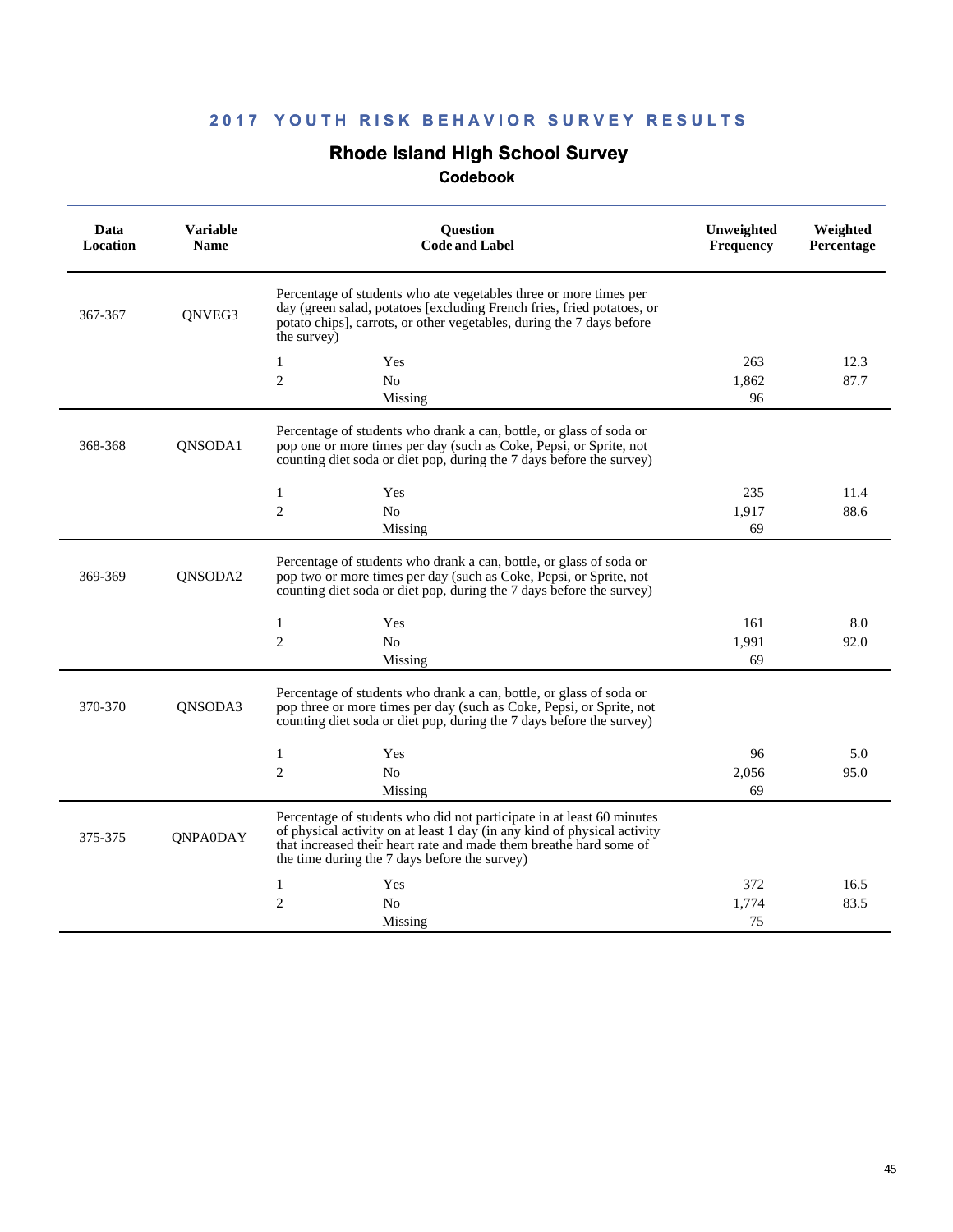# **Rhode Island High School Survey**

| Data<br><b>Location</b> | <b>Variable</b><br><b>Name</b> | <b>Ouestion</b><br><b>Code and Label</b>                                                                                                                                                                                                                | Unweighted<br><b>Frequency</b> | Weighted<br>Percentage |
|-------------------------|--------------------------------|---------------------------------------------------------------------------------------------------------------------------------------------------------------------------------------------------------------------------------------------------------|--------------------------------|------------------------|
| 376-376                 | QNPA7DAY                       | Percentage of students who were physically active at least 60<br>minutes per day on all 7 days (in any kind of physical activity that<br>increased their heart rate and made them breathe hard some of the<br>time during the 7 days before the survey) |                                |                        |
|                         |                                | 1<br>Yes                                                                                                                                                                                                                                                | 446                            | 23.2                   |
|                         |                                | $\overline{2}$<br>N <sub>0</sub>                                                                                                                                                                                                                        | 1,700                          | 76.8                   |
|                         |                                | Missing                                                                                                                                                                                                                                                 | 75                             |                        |
| 377-377                 | <b>ONDLYPE</b>                 | Percentage of students who attended physical education (PE) classes<br>on all 5 days (in an average week when they were in school)                                                                                                                      |                                |                        |
|                         |                                | 1<br>Yes                                                                                                                                                                                                                                                | 295                            | 16.6                   |
|                         |                                | $\overline{2}$<br>N <sub>o</sub>                                                                                                                                                                                                                        | 1,824                          | 83.4                   |
|                         |                                | Missing                                                                                                                                                                                                                                                 | 102                            |                        |
| 378-378                 | <b>QNNODNT</b>                 | Percentage of students who never saw a dentist (for a check-up,<br>exam, teeth cleaning, or other dental work)                                                                                                                                          |                                |                        |
|                         |                                | Yes<br>1                                                                                                                                                                                                                                                | 40                             | 2.0                    |
|                         |                                | $\overline{2}$<br>N <sub>0</sub>                                                                                                                                                                                                                        | 2,074                          | 98.0                   |
|                         |                                | Missing                                                                                                                                                                                                                                                 | 107                            |                        |
| 385-385                 | <b>QNOBESE</b>                 | Percentage of students who had obesity $(>= 95$ th percentile for body<br>mass index, based on sex- and age-specific reference data from the<br>2000 CDC growth charts)**                                                                               |                                |                        |
|                         |                                | $\mathbf{1}$<br>Yes                                                                                                                                                                                                                                     | 290                            | 15.2                   |
|                         |                                | $\overline{2}$<br>N <sub>0</sub>                                                                                                                                                                                                                        | 1,769                          | 84.8                   |
|                         |                                | Missing                                                                                                                                                                                                                                                 | 162                            |                        |
| 386-386                 | <b>ONOWT</b>                   | Percentage of students who were overweight $(>= 85$ th percentile but<br><95th percentile for body mass index, based on sex- and age-specific<br>reference data from the 2000 CDC growth charts)**                                                      |                                |                        |
|                         |                                | Yes<br>1                                                                                                                                                                                                                                                | 348                            | 15.9                   |
|                         |                                | $\overline{c}$<br>No                                                                                                                                                                                                                                    | 1,711                          | 84.1                   |
|                         |                                | Missing                                                                                                                                                                                                                                                 | 162                            |                        |
| 387-396                 | WEIGHT                         |                                                                                                                                                                                                                                                         |                                |                        |
| 397-399                 | <b>STRATUM</b>                 |                                                                                                                                                                                                                                                         |                                |                        |
| 400-405                 | <b>PSU</b>                     |                                                                                                                                                                                                                                                         |                                |                        |